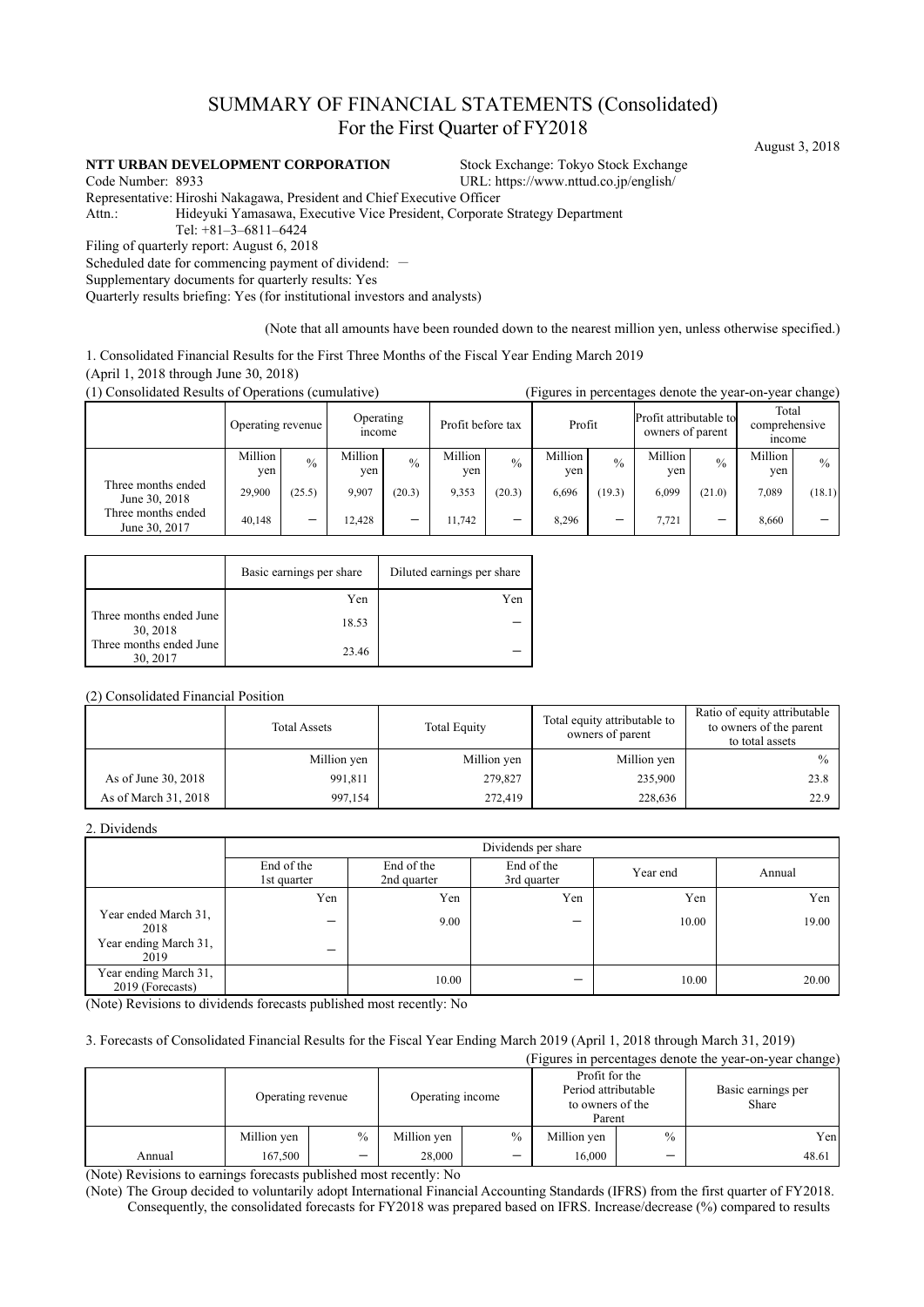for FY2017, which were prepared based on J GAAP, is also not shown.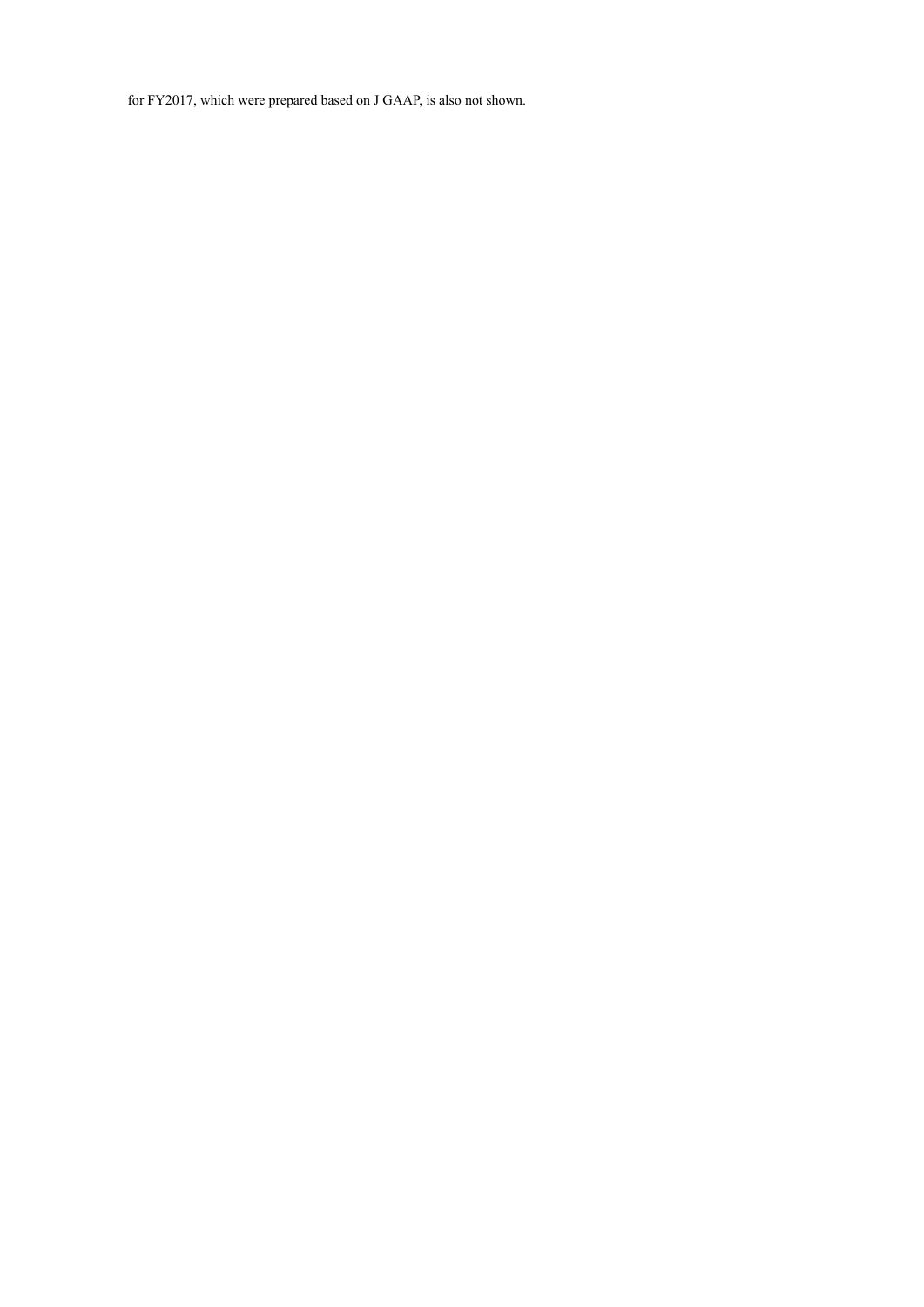\* Notes

(1) Important changes in subsidiaries for the three months ended June 30, 2018 (changes in specified subsidiaries resulting in change in scope of consolidation): Not applicable New:

Exception:

(2) Changes in accounting principles and changes or restatements of accounting estimates

| (i) Change in accounting policy due to IFIRS adoption: | Applicable     |
|--------------------------------------------------------|----------------|
| (ii) Changes in accounting principles other than (i):  | Not applicable |
| (iii) Changes in accounting estimates:                 | Not applicable |

(3) Number of shares outstanding (common stock)

(i) Total number of shares outstanding (including treasury stock) as of the end of each period:

| As of June 30, 2018:                                             | 329,120,000 shares |
|------------------------------------------------------------------|--------------------|
| As of March 31, 2018:                                            | 329,120,000 shares |
| (ii) Total number of treasury stock as of the end of each period |                    |

| $\mu$ row named or neasaly stock as or the end of each period.             |                    |  |  |  |
|----------------------------------------------------------------------------|--------------------|--|--|--|
| As of June 30, 2018:                                                       | 77 shares          |  |  |  |
| As of March 31, 2018:                                                      | 77 shares          |  |  |  |
| (iii) Average number of issued shares for each period (cumulative period): |                    |  |  |  |
| As of June 30, 2018:                                                       | 329,119,923 shares |  |  |  |
| As of June 30, 2017:                                                       | 329,119,923 shares |  |  |  |

\* This summary is not subject to independent Auditor`s review procedures.

\* Cautionary note regarding use of the Forecasts of Financial Results, and other special notations

(Notes to forward-looking statements, etc.)

Descriptions regarding the future, such as the forecasts of financial results herein, are calculated based on the information which is available to the Company as of the date hereof. Therefore, they do not constitute a guarantee that they will be realized. Please note that actual results may be different due to various factors. For preconditions underlying the forecasts and notes to the forecasts, refer to "(3) Qualitative information on consolidated earnings forecasts" of "1. Qualitative Information on Consolidated Operating Results, etc. for the First Quarter of FY2018" on page 7 of the accompanying materials.

### (Adoption of IFRS)

The Group decided to adopt IFRS from the first quarter of the consolidated fiscal year ending March 31, 2019. It also decided to present financial figures for the first quarter of the previous consolidated fiscal year and those for the previous fiscal year pursuant to IFRS. For the difference between IFRS and J GAAP, refer to "(6) Notes regarding quarterly consolidated financial statements (First-time Adoption) " of "2. Condensed Quarterly Consolidated Financial Statements and key notes" on page 17 in the accompanying materials.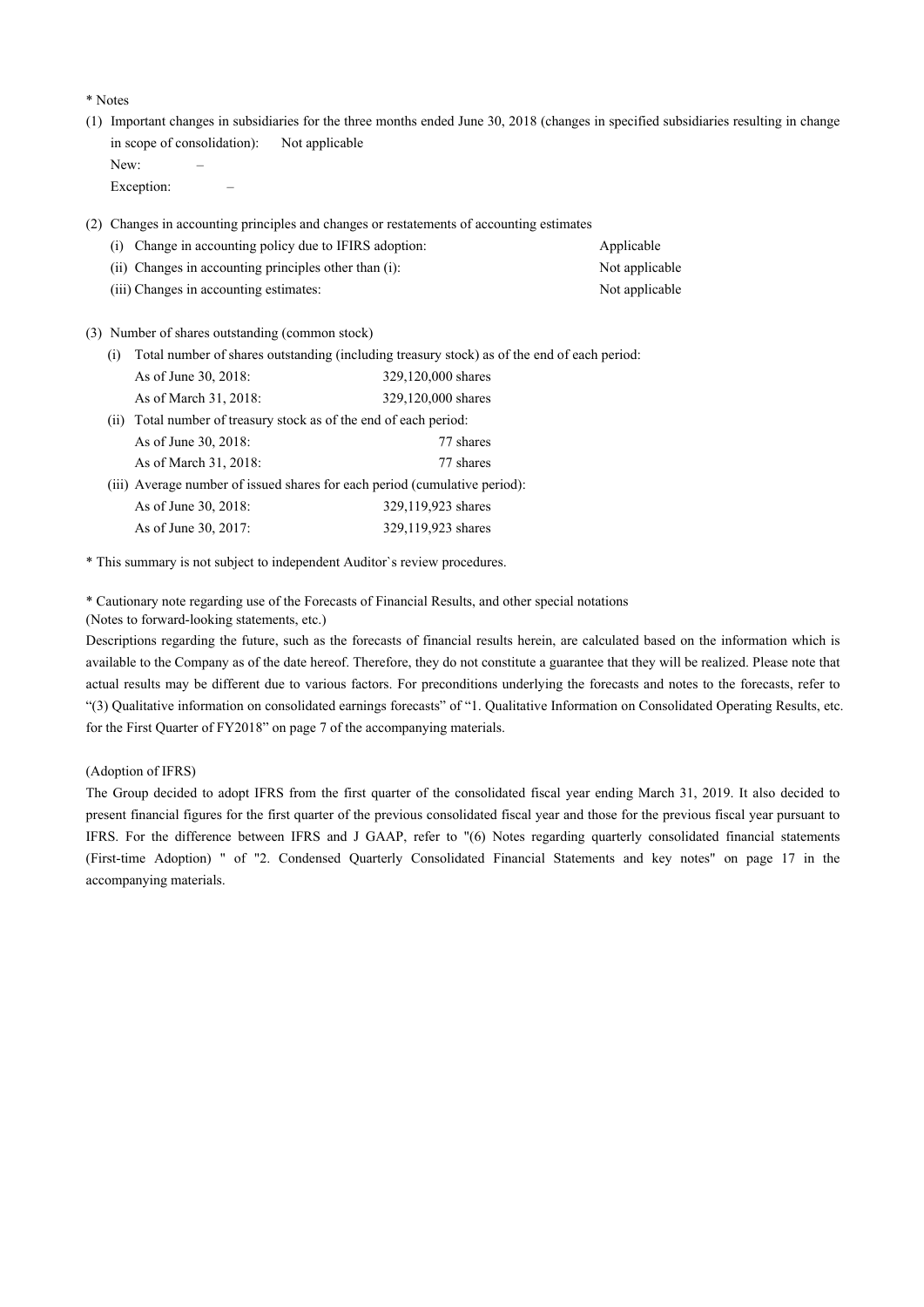# Accompanying Materials ― Contents

|    | (1) |  |
|----|-----|--|
|    | (2) |  |
|    | (3) |  |
| 2. |     |  |
|    |     |  |
|    | (1) |  |
|    | (2) |  |
|    | (3) |  |
|    | (4) |  |
|    | (5) |  |
|    | (6) |  |
|    |     |  |
|    |     |  |
|    |     |  |
|    |     |  |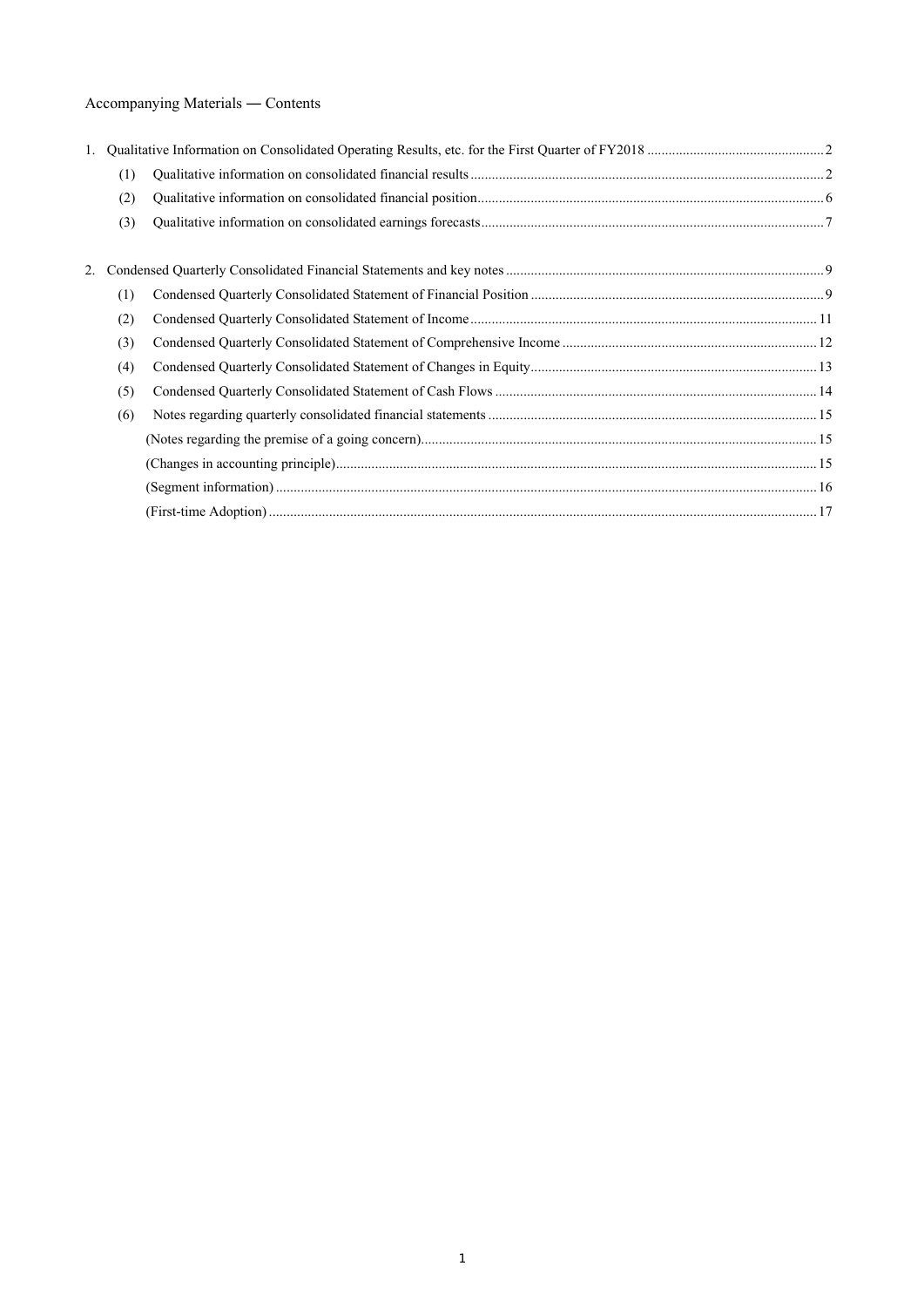### 1. Qualitative Information on Consolidated Operating Results, etc. for the First Quarter of FY2018

### (1) Qualitative information on consolidated financial results

In the three months ended June 30, 2018, the office leasing market saw a occupancy rates continued to be high and market rents remained firm during. In the condominium sales market, demand remained firm for condominiums in central areas of Tokyo, although sales prices continued to rise due to rising land prices and the hovering of construction costs at a high level. In the suburbs, however, there were some condominiums for which sales were prolonged.

In this environment, the Company and its subsidiaries (collectively "the Group") operated their businesses steadily, aiming for sustainable growth based on the Group's Medium-Term Vision 2018 – For Further Growth. In the Offices/Retail business, revenue and income increased in base businesses that are not subject to transient impacts. Meanwhile, in the Residential business, the number of condominiums lots delivered decreased and the average price per unit declined.

Operating revenue amounted to ¥29,900 million (down ¥10,248 million, or 25.5% year-on-year), operating income was ¥9,907 million (down ¥2,521 million, or 20.3%), and profit before tax was ¥9,353 million (down ¥2,388 million, or 20.3%), and profit attributable to owners of the parent was ¥6,099 million (down ¥1,621 million, or 21.0%).

The table below shows operating revenue by business segment in the three months ended June 30, 2018. Operating revenue in each segment in the text includes inter-segment internal revenues and transfers.

| (Million yen)                                |                                  |                                  |  |  |  |  |
|----------------------------------------------|----------------------------------|----------------------------------|--|--|--|--|
|                                              | Three months ended June 30, 2017 | Three months ended June 30, 2018 |  |  |  |  |
| Business segment                             | (From April 1, 2017)             | (From April 1, 2018)             |  |  |  |  |
|                                              | to June 30, 2017)                | to June 30, 2018)                |  |  |  |  |
| <b>Offices/Retail Business</b>               | 23,591                           | 22,378                           |  |  |  |  |
| <b>Residential Business</b>                  | 13,513                           | 3,473                            |  |  |  |  |
| Total operating revenue in reported segments | 37,104                           | 25,851                           |  |  |  |  |
| Other                                        | 4,282                            | 5,357                            |  |  |  |  |
| Eliminations                                 | (1,237)                          | (1,309)                          |  |  |  |  |
| Total                                        | 40,148                           | 29,900                           |  |  |  |  |

(Note1) The numbers do not include consumption tax. Operating revenue in each segment include inter-segment internal revenues and transfers.

(Note2) "Eliminations" refers to internal revenues and transfers duplicated in more than one segment.

### i) Offices/Retail Business

In the Offices/Retail business for the three months ended June 30, 2018, the Company strived to generate earnings in the fiscal year under review from the contribution of new properties, such as UD Yumesaki Building (Osaka-shi, Osaka), 185 Dartmouth Street (Boston, U.S.) . In addition, there were impacts from gains on sales of properties posted in the first quarter ended June 30, 2018 and a reactionary decline in transient compensation revenue and income in the urban redevelopment business posted in the first quarter of the previous consolidated fiscal year.

Operating revenue amounted to ¥22,378 million (down ¥1,212 million, or 5.1% year-on-year), operating income was ¥11,306 million (decrease ¥884 million, or 7.3%).

Development projects currently underway include OTEMACHI PLACE (Former name: Otemachi 2-chome Area 1st Class Urban Redevelopment Project, Chiyoda-ku, Tokyo), Urbannet Uchisaiwaicho Building (Former name: Shimbashi 1-chome Project, Minato-ku, Tokyo), Harajuku Station Front Project (Shibuya-ku, Tokyo), etc. For the Hotel/Resort Business, the Group enhanced initiatives for the Shinpukan Redevelopment Project (Kyoto-shi, Kyoto), Kiyomizu Elementary School Conversion Project (Kyoto-shi, Kyoto), etc.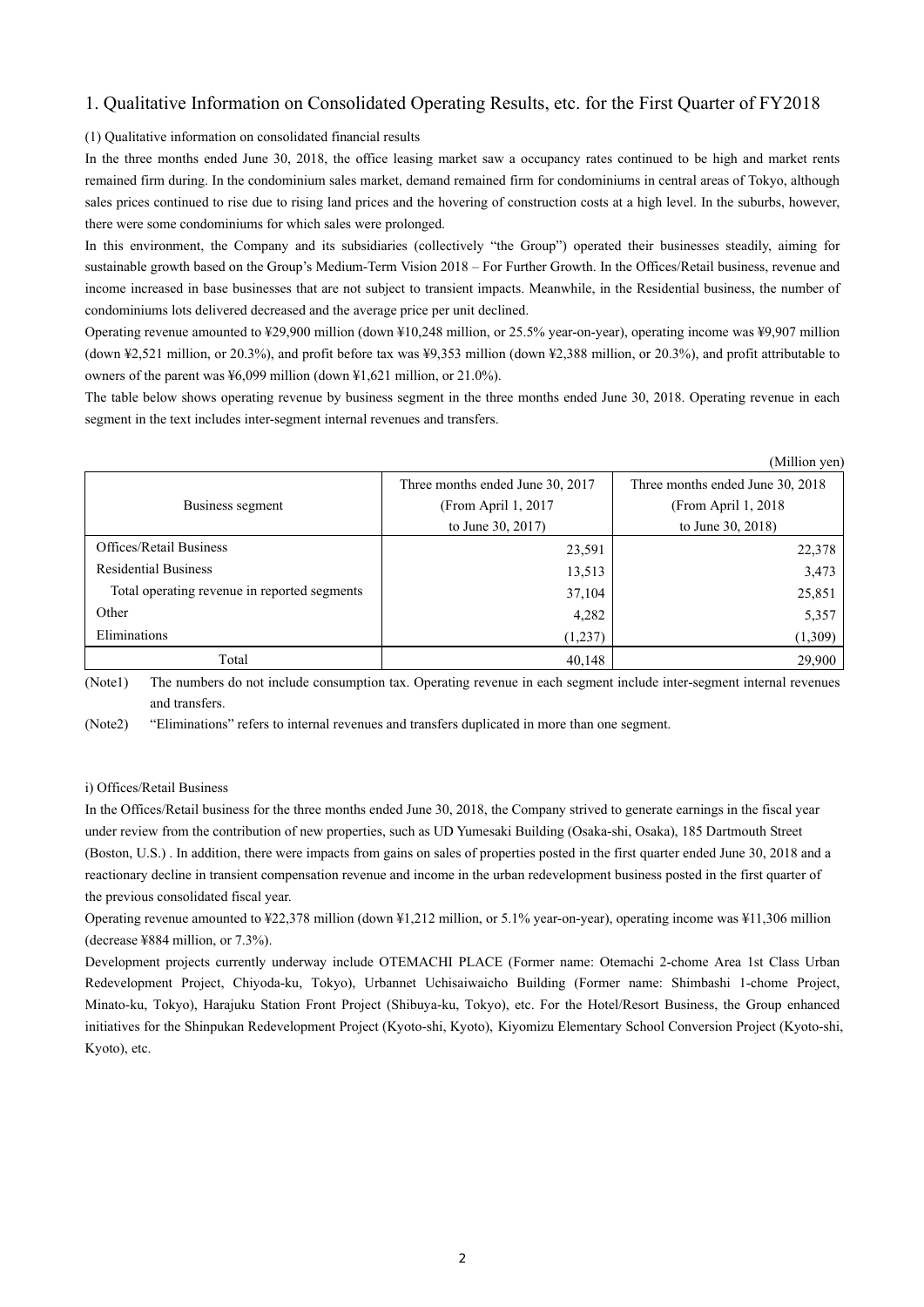The table below shows operating revenue in the Offices/Retail Business. All figures are consolidated results.

|                                             | (Million yen)     |                                                   |                                                    |  |  |  |  |  |
|---------------------------------------------|-------------------|---------------------------------------------------|----------------------------------------------------|--|--|--|--|--|
| Classification                              |                   | Three months ended June 30, 2017                  | Three months ended June 30, 2018                   |  |  |  |  |  |
|                                             | Operating revenue | 20,925                                            | 21,427                                             |  |  |  |  |  |
| Offices/<br>Retail leasing                  | Rentable floor    | $1,104,272 \text{ m}^2$                           | $1,105,669m^2$                                     |  |  |  |  |  |
|                                             | space             | (Of the above, sub-leases: $92,750 \text{ m}^2$ ) | $91,700 \text{ m}^2$<br>(Of the above, sub-leases: |  |  |  |  |  |
| Sales of<br>income-generating<br>properties | Operating revenue |                                                   |                                                    |  |  |  |  |  |
| Other                                       | Operating revenue | 2,665                                             | 951                                                |  |  |  |  |  |
| Total operating revenue                     |                   | 23,591                                            | 22,378                                             |  |  |  |  |  |

(Note1) "Rentable floor space" figures are as of the end of June of each fiscal year.

(Note2) The rentable area of sub-leases does not include the area that has been agreed upon between the Company and its consolidated subsidiaries.

The table below shows the vacancy rate by area.

| Classification              | June 2017 | September 2017 | December 2017 | March 2018 | June 2018 |
|-----------------------------|-----------|----------------|---------------|------------|-----------|
| Five wards of central Tokyo | $2.1\%$   | $2.0\%$        | $.2\%$        | $4\%$      | $0.5\%$   |
| Nationwide                  | $3.6\%$   | 3.3%           | $3.3\%$       | $3.4\%$    | 2.7%      |

(Note1) The numbers above are vacancy rate as of the end of each month.

(Note2) Five wards of central Tokyo are Chiyoda-ku, Chuo-ku, Minato-ku, Shibuya-ku and Shinjuku-ku.

ii) Residential Business

.

The number of units delivered decreased to 77 units in the first quarter of the consolidated fiscal year ended June 30, 2018 because there were no newly constructed properties. The average price per unit decreased to ¥37 million.

Operating revenue amounted to ¥3,473 million (down ¥10,040 million, or 74.3%) and operating loss was ¥351 million (decrease ¥1,837 million from operating income of ¥1,485 million in the three months ended June 30, 2017).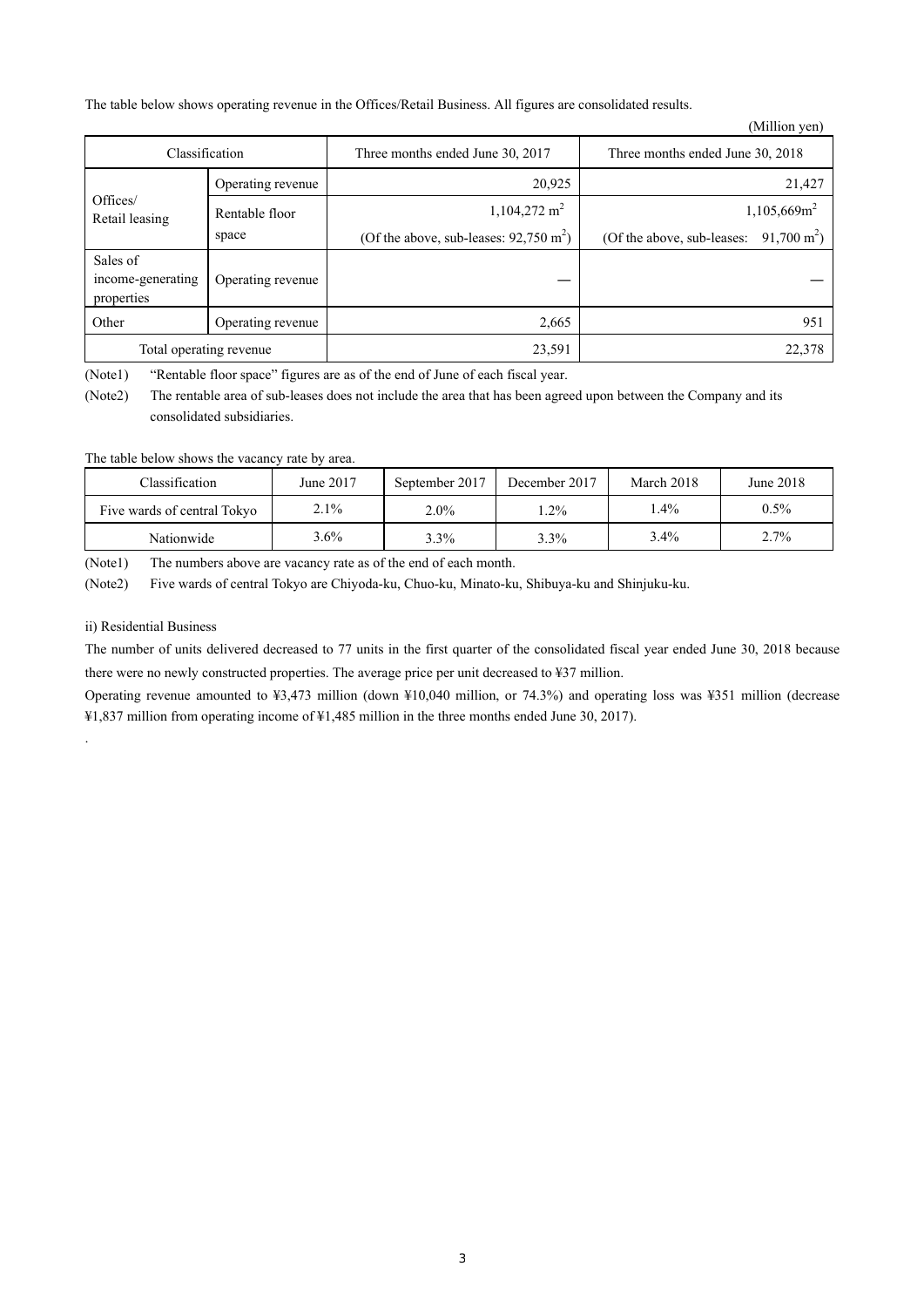The table below shows operating revenue in the Residential Business. All figures are consolidated results.

|                            |                                  | (Million yen)                    |
|----------------------------|----------------------------------|----------------------------------|
| Classification             | Three months ended June 30, 2017 | Three months ended June 30, 2018 |
| Residential property sales | 13,009                           | 2,933                            |
| Residential rentals        | 503                              | 540                              |
| Other                      |                                  |                                  |
| Total operating revenue    | 13,513                           | 3,473                            |

The table below shows operating revenue, etc. in the residential property sales business by operation type and area.

| Classification |                                                    | Three months ended June 30, 2017 |                                                  | Three months ended June 30, 2018 |            |                                    |
|----------------|----------------------------------------------------|----------------------------------|--------------------------------------------------|----------------------------------|------------|------------------------------------|
|                |                                                    |                                  | Operating revenue<br>Units/Lots<br>(million yen) |                                  | Units/Lots | Operating revenue<br>(million yen) |
|                | Condominiums                                       |                                  |                                                  |                                  |            |                                    |
|                | Units delivered                                    | Tokyo metropolitan area          | 260                                              | 10,392                           | 49         | 1,896                              |
|                |                                                    | Other regions                    | 31                                               | 1,306                            | 27         | 1,024                              |
|                | Completed in inventories                           |                                  | 627                                              |                                  | 535        |                                    |
|                | Residential Lots, etc.                             |                                  |                                                  |                                  |            |                                    |
|                | Units/Lots delivered                               | Tokyo metropolitan area          | 13                                               | 448                              |            |                                    |
|                |                                                    | Other regions                    | 9                                                | 112                              |            | 11                                 |
|                | Completed in inventories                           |                                  | 60                                               |                                  | 44         |                                    |
|                | Subtotal (Condominiums and Residential Lots, etc.) |                                  |                                                  |                                  |            |                                    |
|                | Units/Lots delivered                               | Tokyo metropolitan area          | 273                                              | 10,840                           | 49         | 1,896                              |
|                |                                                    | Other regions                    | 40                                               | 1,419                            | 28         | 1,036                              |
|                | Completed in inventories                           |                                  | 687                                              |                                  | 579        |                                    |
|                | Residential property sales other                   |                                  |                                                  |                                  |            |                                    |
|                | Units/Lots delivered                               | Tokyo metropolitan area          |                                                  |                                  |            |                                    |
|                |                                                    | Other regions                    | 1                                                | 750                              |            |                                    |
|                | Completed in inventories                           |                                  |                                                  |                                  |            |                                    |
|                | Operating revenue                                  |                                  |                                                  | 13,009                           |            | 2,933                              |

(Note1) For joint projects, the number of units, corresponding to the Company's share in the project, is rounded down to the nearest unit.

(Note2) "Completed in inventories" figures are as of the end of June of each fiscal year. The condominiums completed in inventories for the three months ended June 30, 2017 and for the three months ended June 30, 2018 include 66 units and 58 units, respectively, for which a contract has been completed but ownership has not yet been delivered. The residential lots, etc. completed in inventories for the three months ended June 30, 2017 and for the three months ended June 30, 2018 include 25 lots and 10 lots, for which a contract has been completed but ownership has not yet been delivered.

(Note3) Tokyo metropolitan area includes Tokyo, Kanagawa, Chiba, Saitama, Ibaraki, Gunma and Tochigi prefectures.

(Note4) The group, which engages in sales of residential lots in Australia as well as the abovementioned locations, had posted operating revenue based on J GAAP during and prior to the previous consolidated fiscal year. With the introduction of IFRS, however, it decided to reflect such revenue in share of profit of entities accounted for using equity method. Lots delivered and lots completed in inventories in the quarter of the previous consolidated fiscal year were 76 lots and 223 lots, respectively, and those for the quarter for the consolidated fiscal year ended June 30, 2018 were 17 lots and 221 lots, respectively.

iii) Other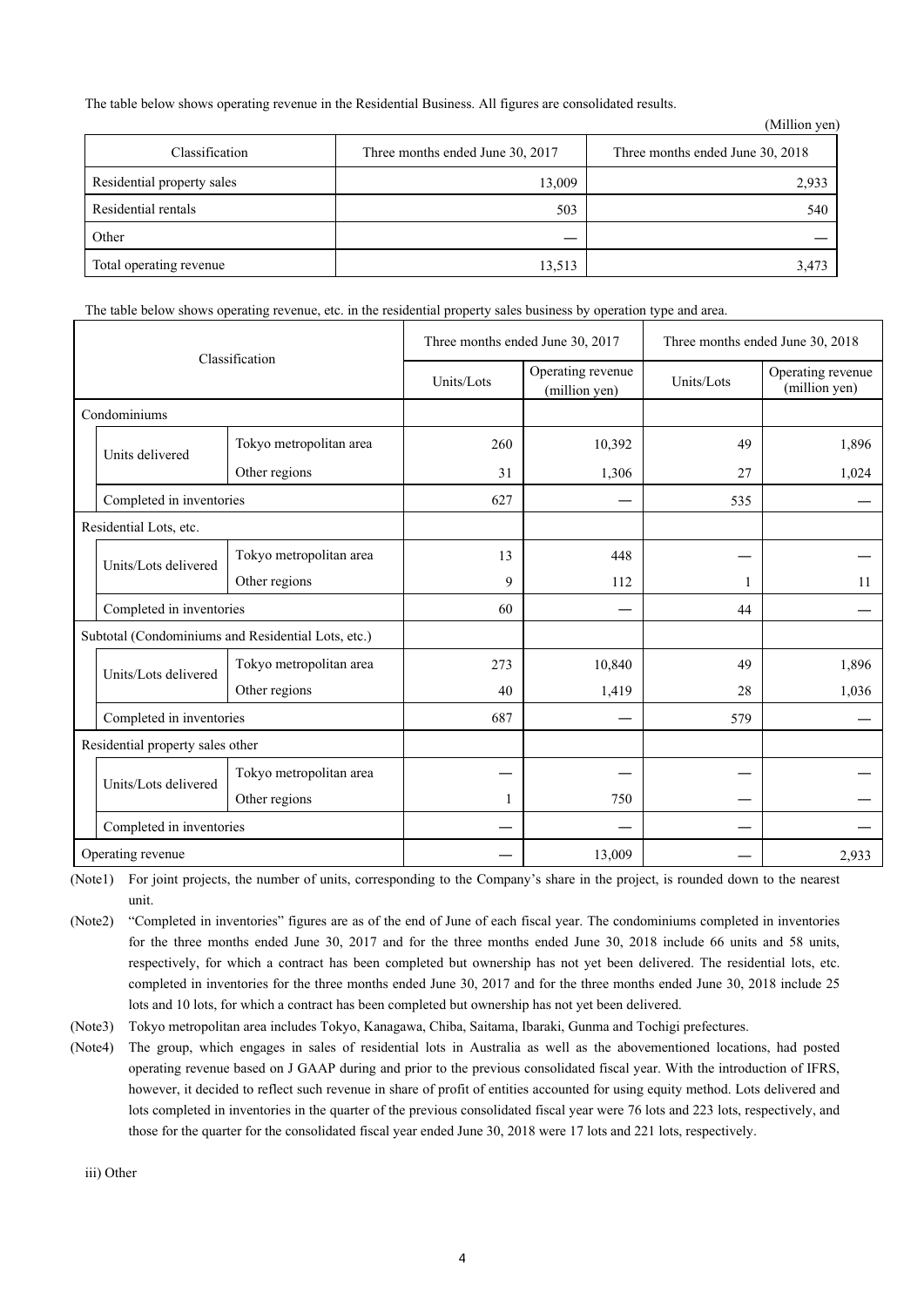Operating revenue (interior construction management for tenants, property management of existing buildings, etc.) in other business for the three months ended June 30, 2018 was ¥5,357 million (up ¥1,075 million, or 25.1%), and operating income was ¥595 million (increase ¥261 million, or 78.2%).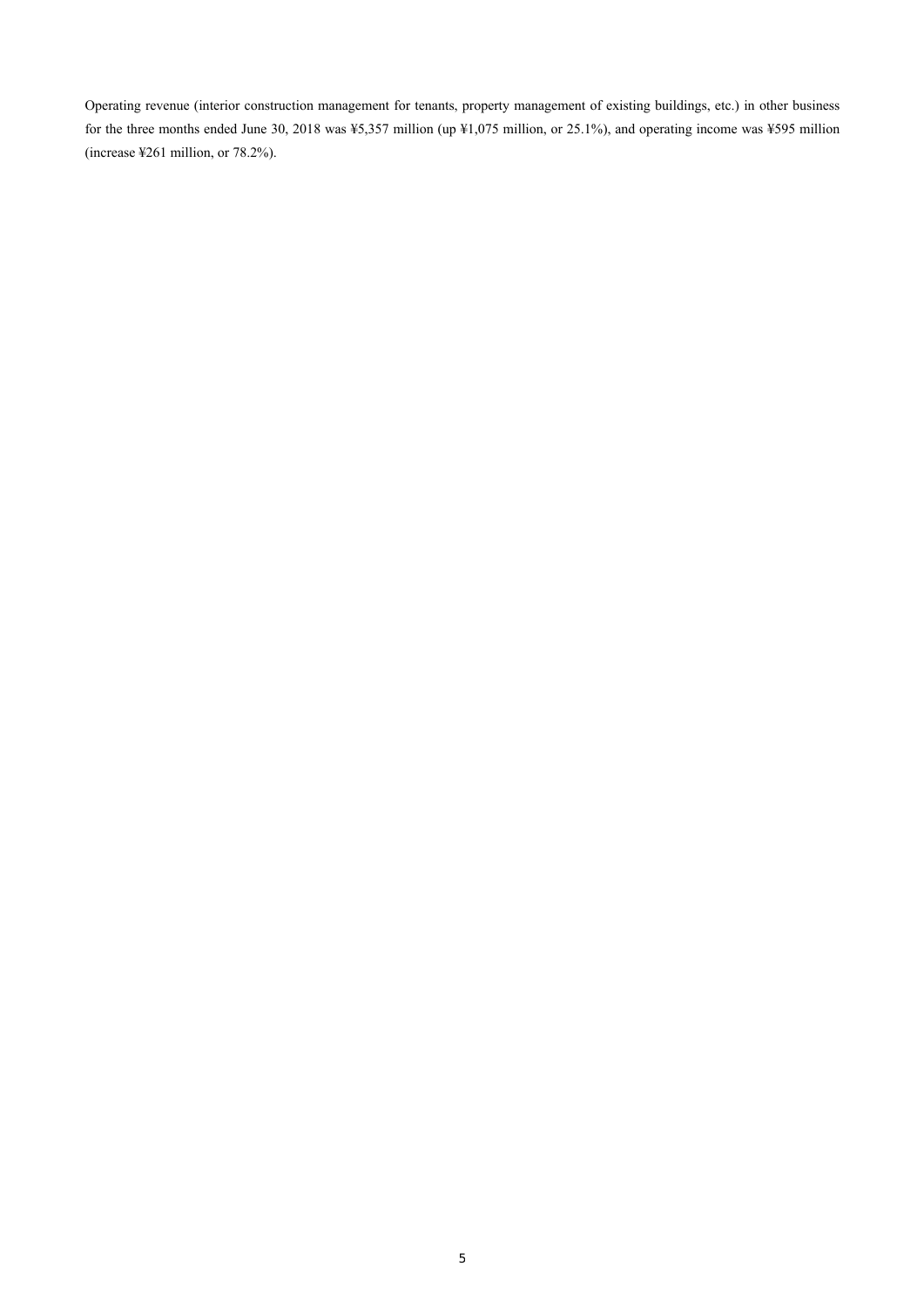### (2) Qualitative information on consolidated financial position

### i) Assets, Liabilities and Equity

### (Assets)

Total assets at the end of the three months ended June 30, 2018 were ¥991,811 million, down ¥5,342 million from the end of the previous consolidated fiscal year.

Current assets stood at ¥120,703 million, declining ¥12,261 million from the end of the previous consolidated fiscal year. This was mainly attributable to a decrease of ¥11,803 million in assets held for disposal through the sale of properties.

Non-current assets amounted to ¥871,107 million, up ¥6,918 million from the end of the previous consolidated fiscal year. This was mainly due to an increase of ¥7,253 million in other financial assets as a result of evaluation of the market prices of securities.

### (Liabilities)

Total liabilities at the end of the three months ended June 30, 2018 were ¥711,983 million, down ¥12,751 million from the end of the previous consolidated fiscal year. This was mainly attributable to a decline in accounts payable in trade and other as a result of payments of construction costs (¥9,841 million) and decrease in interest-bearing debt (¥3,424 million).

Net interest-bearing debt, interest-bearing debt less cash and cash equivalents, etc., down ¥4,631 million from the end of the previous consolidated fiscal year.

### (Equity)

Total equity at the end of the three months ended June 30, 2018 were ¥279,827 million, up ¥7,408 million from the end of the previous consolidated fiscal year.

The increase reflected an increase in retained earnings (¥7,901 million), decrease in other components of capital (¥637 million) and rise in non-controlling equity (¥144 million).

### ii) Consolidated cash flows

The following is an explanation on the situation and factors for each category of cash flow for the three months ended June 2018.

### (Cash flows from (used in) operating activities)

Cash flow from operating activities was a cash inflow of ¥2,319 million (down ¥2,392 million year on year). This mainly reflected a cash-in of ¥13,646 million (down ¥2,399 million) attributable to income before taxes and depreciation and a cash-out of ¥5,120 million (expansion ¥5,067 million) attributable to increase of inventories, and ¥3,693 million (contraction ¥2,727 million) due to payment of income taxes paid.

### (Cash flows from (used in) investing activities)

Cash flow from investing activities was a cash-in of  $\frac{1}{2}$  million (up  $\frac{1}{2}$ 9.943 million from a cash-out of  $\frac{1}{2}$ 3.770 million in the three months ended June 30, 2017). This result was attributable to a cash-out with purchase of investment property and property, plant and equipment of ¥5,942 million, (contraction ¥ 27,805 million from the three months ended June 30, 2017) and a cash-in with sale of investment property and property, plant and equipment ¥13,551 million, (up ¥13,551 million).

### (Free cash flow)

Free cash flow was a cash-in of ¥8,493 million (up ¥37,550 million from a cash-out of ¥29,057 million in the three months ended June 30, 2017).

### (Note) The calculating formula of the free cash flow is as follows:

Free cash flow = Cash flows from (used in) operating activities  $+$  Cash flows from (used in) investing activities

### (Cash flows from (used in) financing activities)

Cash flow in financing activities was a cash-out of ¥7,290 million (down ¥37,360 million from a cash-in of ¥30,069 million in the three months ended June 2017). This was largely a reflection of a decrease in interest-bearing debt (¥3,525 million) and cash dividends paid (¥3,291 million).

As a result, cash and cash equivalents at the end of the three months ended June 30, 2018 was ¥21,434 million, an increase of ¥1,246 million from the end of the previous fiscal year.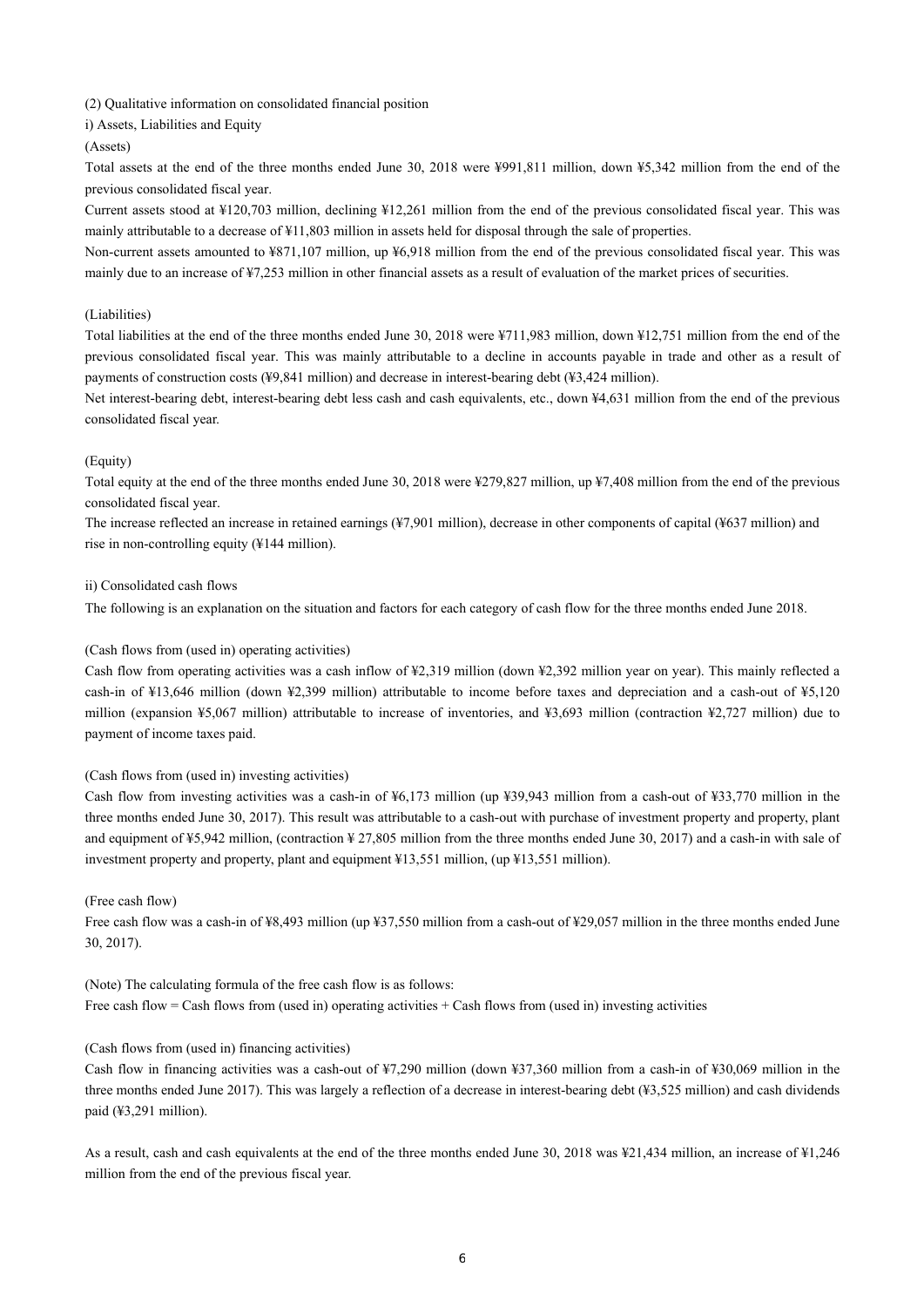(3) Qualitative information on consolidated earnings forecasts

Results for the three months ended June 30, 2018 were almost in line with the earnings forecasts. Therefore, the consolidated earnings forecasts announced on May 9, 2018 has not been changed.

The consolidated earnings forecasts for the fiscal year ending March 2019 is as follows:

| Consolidated Earnings Forecasts for the fiscal year ending March, 2019 | (Million yen) |                    |
|------------------------------------------------------------------------|---------------|--------------------|
| Item                                                                   | <b>IFRS</b>   | (Reference) J GAAP |
| Operating revenue                                                      | 167.500       | 168,000            |
| Operating income                                                       | 28,000        | 30,000             |
| Profit attributable to owners of parent                                | 16.000        | 17,000             |

| Consolidated Segment Forecasts for the fiscal year ending March, 2019 | (Million yen) |                    |
|-----------------------------------------------------------------------|---------------|--------------------|
| Item                                                                  | <b>IFRS</b>   | (Reference) J GAAP |
| Operating revenue                                                     | 167,500       | 168,000            |
| Offices/Retail Business                                               | 92,700        | 89,600             |
| <b>Residential Business</b>                                           | 58,200        | 61,000             |
| Other                                                                 | 22,000        | 22,800             |
| Eliminations                                                          | (5,400)       | (5,400)            |
| Operating income                                                      | 28,000        | 30,000             |
| <b>Offices/Retail Business</b>                                        | 27,000        | 28,800             |
| <b>Residential Business</b>                                           | 6,800         | 6,900              |
| Other                                                                 | 1,900         | 1,900              |
| Eliminations/Corporate                                                | (7,700)       | (7,600)            |

(Note) Forward-looking statements in this section are based on the judgments as of the date of the announcement.

The following is the outlook for each segment.:

#### i) Offices/Retail Business

In the Offices Business, the Company will cope with deterioration in the supply-demand balance stemming from the large-scale supply in central Tokyo by focusing on securing profitability, including working to reinforce relationships with customers that occupy its properties and increasing customer satisfaction. To address the risk of fluctuation in the rental offices market arising from an increase in vacancies, the Company will work to increase competitiveness through strategic renewals, including BCP (business continuity planning), and to strengthen property management through collaboration with partners. Furthermore, the Company will also grasp changes in society and focus on using ICT to providing high quality services and increase the efficiency of operations. It will also actively focus on expanding new business areas such of the LIFORK business (new shared office business which supports individual customers in realizing the workstyle and lifestyle that suits them).

In the Retail Business, the Company will implement initiatives in response to the increase in foreign visitors to Japan and changes in consumption trends, while in the Hotel/Resort Business, where market expansion in expected, the Company will continue to push ahead with competitive developments in attractive areas in response to the changing business environment. The Company will also work to create new value through developments that use existing buildings and blend with the historical and cultural cityscape. In its operation of retail facilities, the Company will attract tenants based on the shift in consumer values towards experiences over things and will work to create attractive facilities that meet with customer satisfaction.

### ii) Residential Business

In the Residential Business, the Company will review its existing business model and focus on diversifying its business domains in light of changing lifestyles and demographics. In the condominium sales business, the Company will focus on the selection of supply areas and product planning to meet changing customer needs, taking into consideration the resurgence in demand for homes closes to the city center. The Company will also expand renovation and conversion (change of use) of used residential properties and increase initiatives for high added value business. It will also continue to focus on serviced senior housing and rental housing for senior citizens such as the Tsunagu TOWN Project.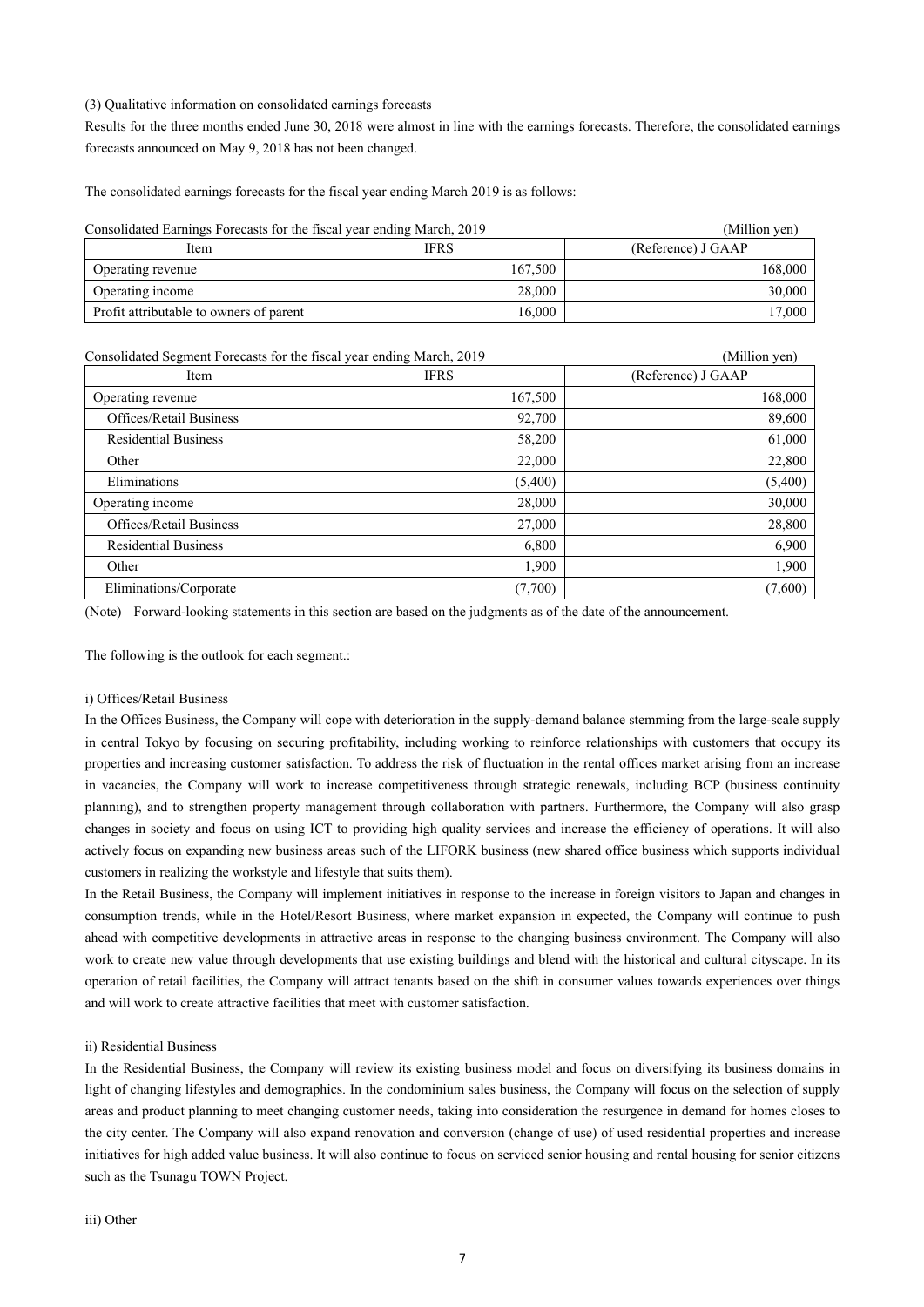The group will seek to boost the value of the assets in which it is involved by implementing asset replacement, using the real estate investment trust (REIT) to which the Company is linked, and grow the fee business, including building management and property management operations.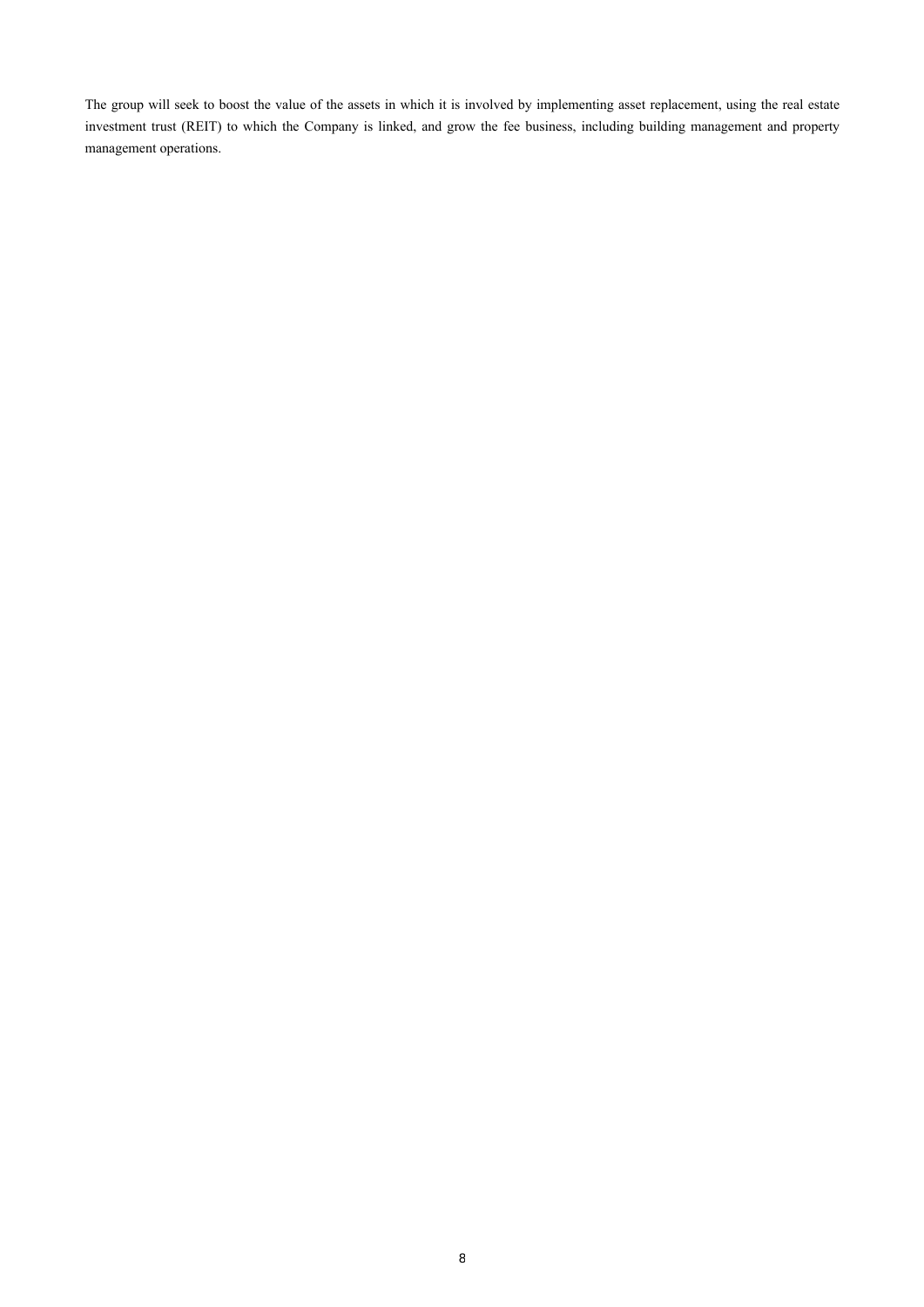# 2. Condensed Quarterly Consolidated Financial Statements and key notes

(1) Condensed Quarterly Consolidated Statement of Financial Position

|                                                      |              |                                                      |                                                            | (Million yen)                                           |
|------------------------------------------------------|--------------|------------------------------------------------------|------------------------------------------------------------|---------------------------------------------------------|
|                                                      | <b>Notes</b> | The date of transition<br>to IFRS<br>(April 1, 2017) | The end of the<br>previous fiscal year<br>(March 31, 2018) | In the first quarter<br>under review<br>(June 30, 2018) |
| (Assets)                                             |              |                                                      |                                                            |                                                         |
| Current assets                                       |              |                                                      |                                                            |                                                         |
| Cash and cash equivalents                            |              | 22,471                                               | 20,187                                                     | 21,434                                                  |
| Trade and other receivables                          |              | 19,874                                               | 20,838                                                     | 12,778                                                  |
| Other financial assets                               | 13           | 202                                                  | 160                                                        | 336                                                     |
| Inventories                                          |              | 82,714                                               | 75,672                                                     | 80,793                                                  |
| Other current assets                                 |              | 3,989                                                | 4,302                                                      | 5,361                                                   |
| (Subtotal)                                           |              | 129,252                                              | 121,160                                                    | 120,703                                                 |
| Assets held for sale                                 | 8            |                                                      | 11,803                                                     |                                                         |
| Total current assets                                 |              | 129,252                                              | 132,964                                                    | 120,703                                                 |
| Non-current assets                                   |              |                                                      |                                                            |                                                         |
| Property, plant and equipment                        |              | 13,317                                               | 18,635                                                     | 20,073                                                  |
| Goodwill and intangible assets                       |              | 2,844                                                | 2,550                                                      | 2,412                                                   |
| Investment property                                  | 7            | 798,626                                              | 803,259                                                    | 801,685                                                 |
| Investments accounted for using the equity<br>method |              | 12,366                                               | 11,820                                                     | 13,525                                                  |
| Other financial assets                               | 13           | 21,905                                               | 23,476                                                     | 30,729                                                  |
| Deferred tax assets                                  |              | 1,996                                                | 2,211                                                      | 248                                                     |
| Other non-current assets                             |              | 1,874                                                | 2,236                                                      | 2,431                                                   |
| Total non-current assets                             |              | 852,931                                              | 864,189                                                    | 871,107                                                 |
| Total assets                                         |              | 982,183                                              | 997,154                                                    | 991,811                                                 |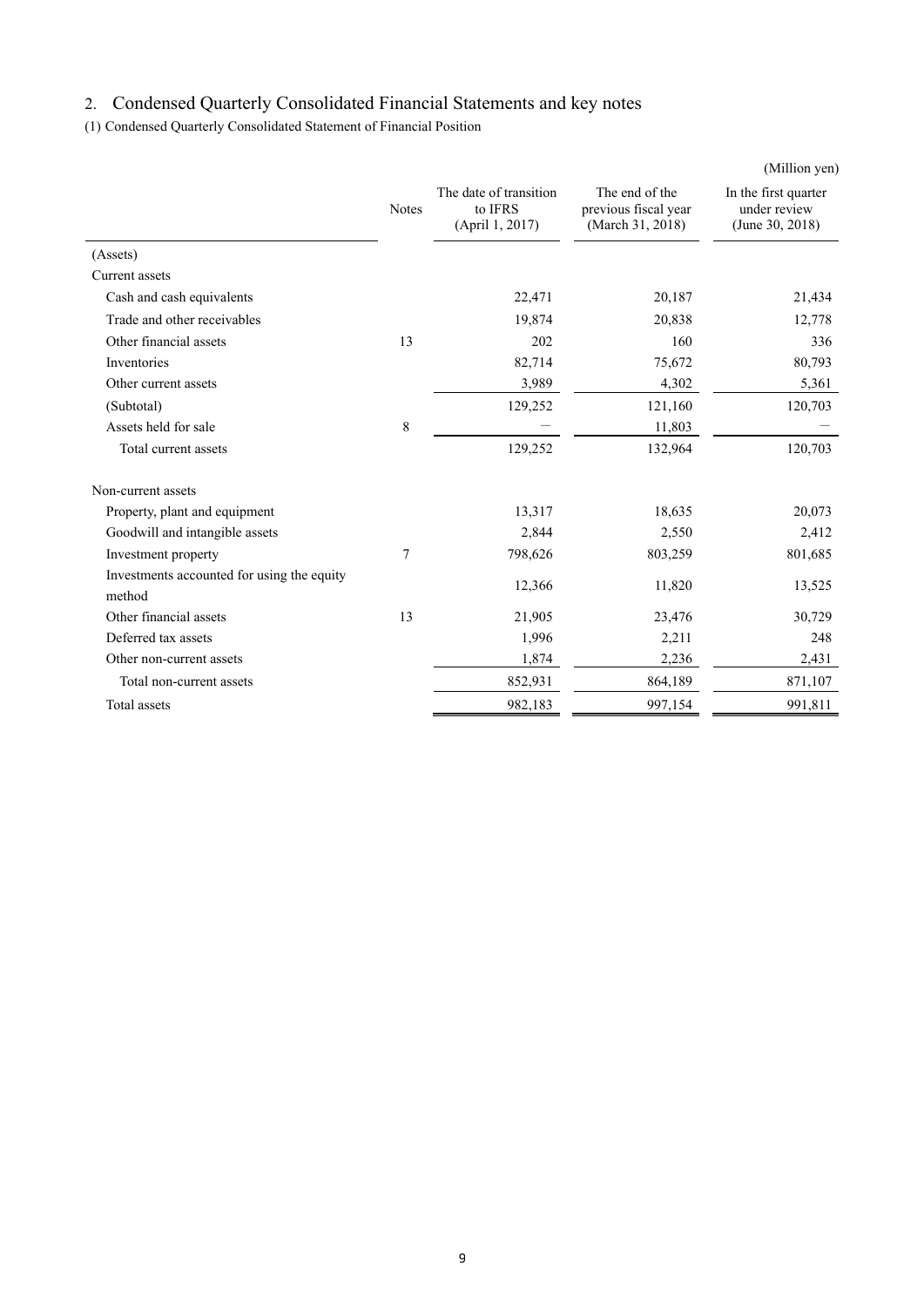|                                                      |              |                                                      |                                                            | (Million yen)                                           |
|------------------------------------------------------|--------------|------------------------------------------------------|------------------------------------------------------------|---------------------------------------------------------|
|                                                      | <b>Notes</b> | The date of transition<br>to IFRS<br>(April 1, 2017) | The end of the<br>previous fiscal year<br>(March 31, 2018) | In the first quarter<br>under review<br>(June 30, 2018) |
| (Liabilities and Equity)                             |              |                                                      |                                                            |                                                         |
| Current liabilities                                  |              |                                                      |                                                            |                                                         |
| Short-term borrowings                                | 13           | 57,155                                               | 100,688                                                    | 108,212                                                 |
| Trade and other payables                             |              | 41,154                                               | 22,996                                                     | 13,155                                                  |
| Other financial liabilities                          | 13           | 1,316                                                | 989                                                        | 1,288                                                   |
| Income taxes payable                                 |              | 6,790                                                | 3,858                                                      | 2,010                                                   |
| Provisions                                           |              | 130                                                  | 683                                                        | 700                                                     |
| Other current liabilities                            |              | 19,828                                               | 20,046                                                     | 19,919                                                  |
| (Subtotal)                                           |              | 126,375                                              | 149,263                                                    | 145,286                                                 |
| Liabilities directly related to assets held for sale | 8            |                                                      | 237                                                        |                                                         |
| Total current liabilities                            |              | 126,375                                              | 149,500                                                    | 145,286                                                 |
| Non-current liabilities                              |              |                                                      |                                                            |                                                         |
| Long-term borrowings                                 | 13           | 465,718                                              | 443,010                                                    | 432,062                                                 |
| Other financial liabilities                          | 13           | 75,876                                               | 77,029                                                     | 78,616                                                  |
| Defined benefit liability                            |              | 7,731                                                | 8,128                                                      | 8,231                                                   |
| Provisions                                           |              | 3,434                                                | 4,932                                                      | 4,854                                                   |
| Deferred tax liabilities                             |              | 42,018                                               | 41,922                                                     | 42,437                                                  |
| Other non-current liabilities                        |              | 245                                                  | 209                                                        | 494                                                     |
| Total non-current liabilities                        |              | 595,025                                              | 575,234                                                    | 566,696                                                 |
| Total liabilities                                    |              | 721,401                                              | 724,734                                                    | 711,983                                                 |
| Equity                                               |              |                                                      |                                                            |                                                         |
| Total equity attributable to owners of parent        |              |                                                      |                                                            |                                                         |
| Share capital                                        | 9            | 48,760                                               | 48,760                                                     | 48,760                                                  |
| Share premium                                        | 9            | 31,442                                               | 31,443                                                     | 31,443                                                  |
| Retained earnings                                    |              | 134,423                                              | 146,700                                                    | 154,601                                                 |
| Treasury shares                                      | 9            | (0)                                                  | (0)                                                        | (0)                                                     |
| Other components of equity                           | 9            | 2,596                                                | 1,732                                                      | 1,094                                                   |
| Total equity attributable to owners of parent        |              | 217,221                                              | 228,636                                                    | 235,900                                                 |
| Non-controlling interests                            |              | 43,560                                               | 43,783                                                     | 43,927                                                  |
| Total equity                                         |              | 260,782                                              | 272,419                                                    | 279,827                                                 |
| Total liabilities and equity                         |              | 982,183                                              | 997,154                                                    | 991,811                                                 |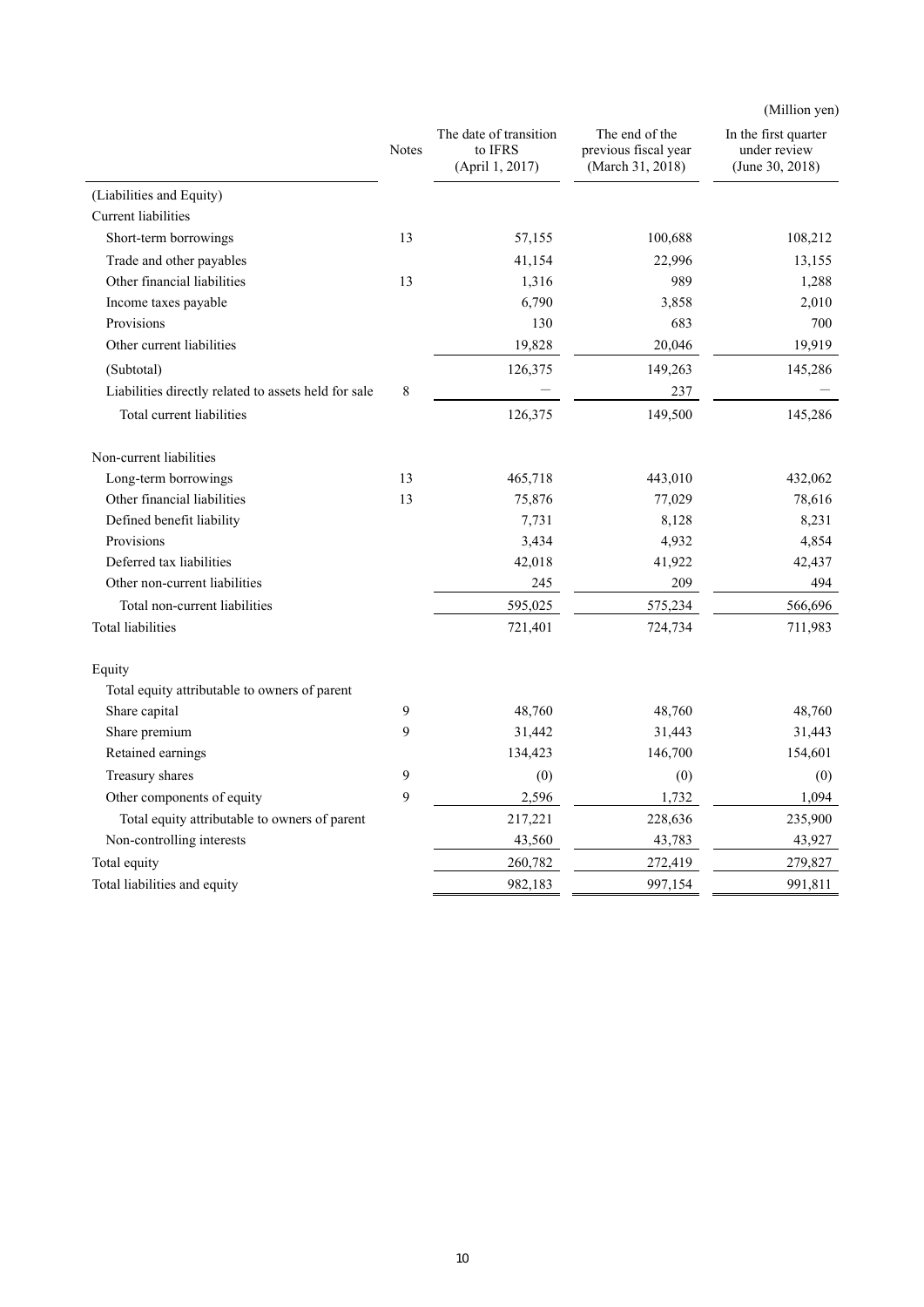### (2) Quarterly consolidated balance sheets

(Quarterly consolidated Statements of Income)

| (Million yen) |
|---------------|
|---------------|

|                                                                  | <b>Notes</b> | Three months ended June 30, 2017<br>(from April $1, 2017$<br>to June 30, 2017) | Three months ended June 30, 2018<br>(from April $1, 2018$<br>to June 30, 2018) |
|------------------------------------------------------------------|--------------|--------------------------------------------------------------------------------|--------------------------------------------------------------------------------|
| Operating revenue                                                | 11           | 40,148                                                                         | 29,900                                                                         |
| Cost of sales                                                    |              | 23,100                                                                         | 17,232                                                                         |
| Gross profit                                                     |              | 17,048                                                                         | 12,667                                                                         |
| Selling, general and administrative expense                      |              | 4,772                                                                          | 4,293                                                                          |
| Other operating income                                           | 12           | 9                                                                              | 1,476                                                                          |
| Other operating expense                                          | 12           | 82                                                                             | 61                                                                             |
| Share of profit of entities accounted for using<br>equity method |              | 225                                                                            | 118                                                                            |
| Operating income                                                 |              | 12,428                                                                         | 9,907                                                                          |
| Finance income                                                   |              | 160                                                                            | 179                                                                            |
| Finance costs                                                    |              | 846                                                                            | 732                                                                            |
| Profit before tax                                                |              | 11,742                                                                         | 9,353                                                                          |
| Income taxes                                                     |              | 3,446                                                                          | 2,656                                                                          |
| Profit                                                           |              | 8,296                                                                          | 6,696                                                                          |
| Profit attributable to:                                          |              |                                                                                |                                                                                |
| Owners of parent                                                 |              | 7,721                                                                          | 6,099                                                                          |
| Non-controlling interests                                        |              | 574                                                                            | 597                                                                            |
| Profit                                                           |              | 8,296                                                                          | 6,696                                                                          |
| Income per share attributable to owners of parent                |              |                                                                                |                                                                                |
| Basic net income per share (Yen)                                 |              | 23.46                                                                          | 18.53                                                                          |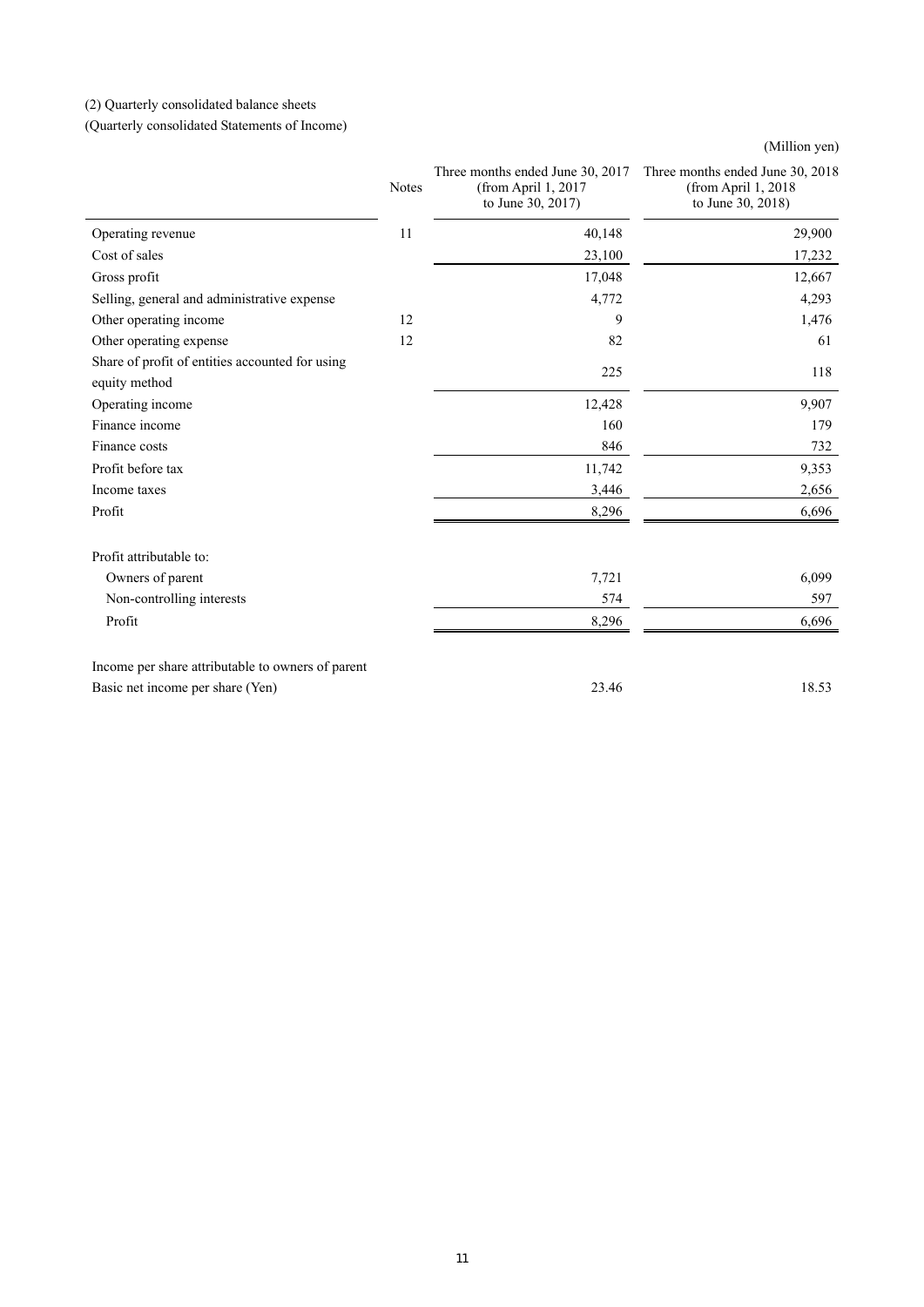### (3) Condensed Quarterly Consolidated Statement of Comprehensive Income

(Condensed Quarterly Consolidated Statement of Comprehensive Income)

| Three months ended June 30, 2017<br>(from April 1, 2017<br><b>Notes</b><br>(from April 1, 2018)<br>to June 30, 2018)<br>to June 30, 2017)<br>Profit<br>8,296<br>Other comprehensive income (Net of tax)<br>Items that will not be reclassified to profit or<br>loss<br>Net gain (loss) on financial assets measured<br>9 |                                           |  | $($ IVIIIIIIOII $\gamma$ CII $\gamma$ |
|--------------------------------------------------------------------------------------------------------------------------------------------------------------------------------------------------------------------------------------------------------------------------------------------------------------------------|-------------------------------------------|--|---------------------------------------|
|                                                                                                                                                                                                                                                                                                                          |                                           |  | Three months ended June 30, 2018      |
|                                                                                                                                                                                                                                                                                                                          |                                           |  | 6,696                                 |
|                                                                                                                                                                                                                                                                                                                          |                                           |  |                                       |
|                                                                                                                                                                                                                                                                                                                          |                                           |  |                                       |
|                                                                                                                                                                                                                                                                                                                          |                                           |  |                                       |
|                                                                                                                                                                                                                                                                                                                          |                                           |  |                                       |
|                                                                                                                                                                                                                                                                                                                          | at fair value through other comprehensive |  | 176                                   |
| income                                                                                                                                                                                                                                                                                                                   |                                           |  |                                       |
| Remeasurements of defined benefit plans<br>9                                                                                                                                                                                                                                                                             |                                           |  |                                       |
| Items that may be reclassified subsequently to                                                                                                                                                                                                                                                                           |                                           |  |                                       |
| profit or loss                                                                                                                                                                                                                                                                                                           |                                           |  |                                       |
| Gains and losses on hedging instruments in a<br>9<br>(3)<br>cash flow hedge                                                                                                                                                                                                                                              |                                           |  | (2)                                   |
| Valuation difference on available-for-sale<br>9<br>(218)<br>securities                                                                                                                                                                                                                                                   |                                           |  |                                       |
| Exchange differences on translation of<br>9<br>586                                                                                                                                                                                                                                                                       |                                           |  | 218                                   |
| foreign operations                                                                                                                                                                                                                                                                                                       |                                           |  |                                       |
| Total other comprehensive income (Net of tax)<br>364                                                                                                                                                                                                                                                                     |                                           |  | 392                                   |
| Total comprehensive income<br>8,660                                                                                                                                                                                                                                                                                      |                                           |  | 7,089                                 |
| Comprehensive income attributable to:                                                                                                                                                                                                                                                                                    |                                           |  |                                       |
| Owners of parent<br>8,085                                                                                                                                                                                                                                                                                                |                                           |  | 6,492                                 |
| Non-controlling interests<br>574                                                                                                                                                                                                                                                                                         |                                           |  | 597                                   |
| Total<br>8,660                                                                                                                                                                                                                                                                                                           |                                           |  | 7,089                                 |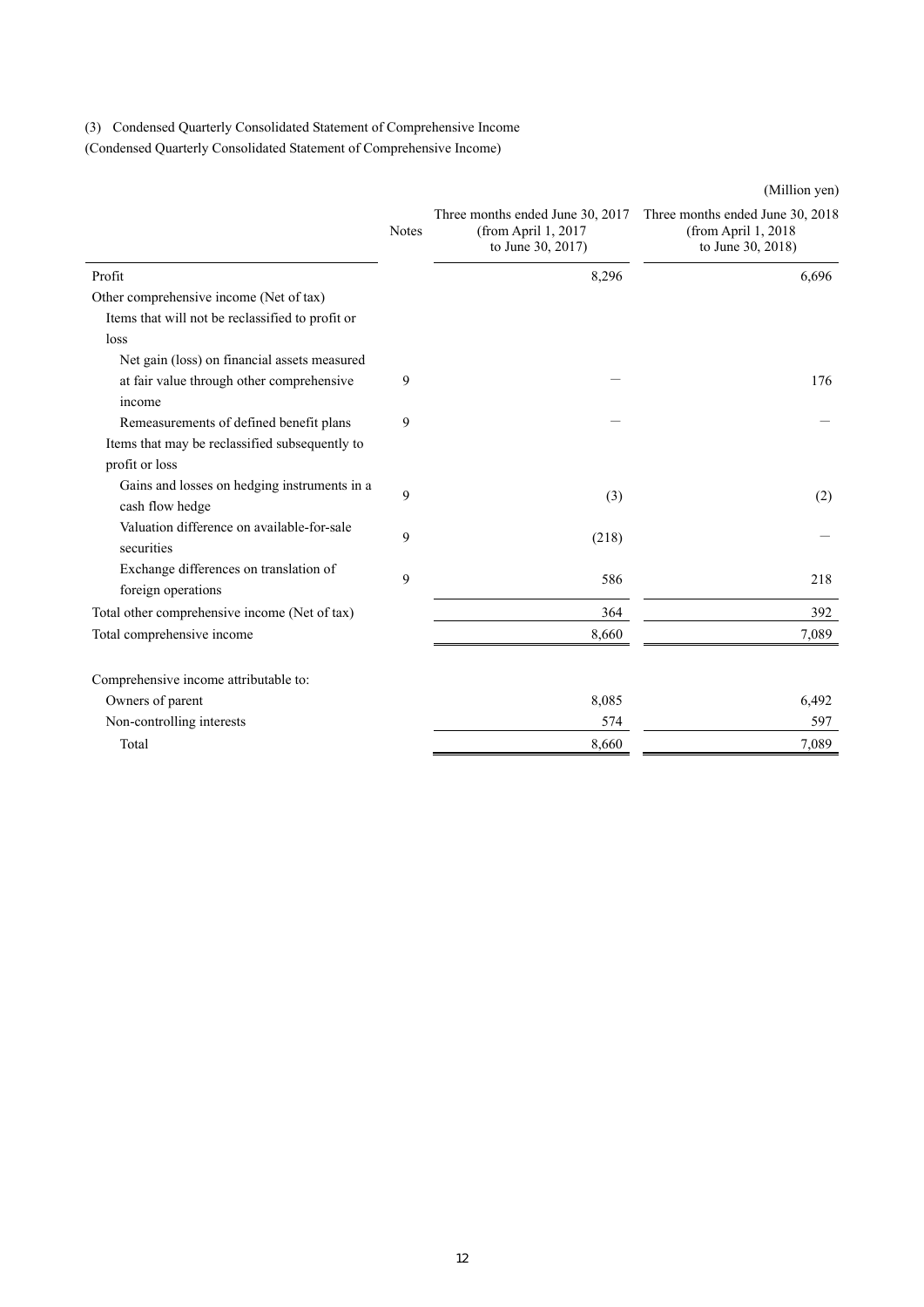### (4) Condensed Quarterly Consolidated Statement of Changes in Equity

Three months ended June 30, 2017 (from April 1, 2017 to June 30, 2017)

(Million yen)

|                                |              | Total equity attributable to owners of parent |                  |                      |                    |                                  |         | Non-                     |                 |
|--------------------------------|--------------|-----------------------------------------------|------------------|----------------------|--------------------|----------------------------------|---------|--------------------------|-----------------|
|                                | <b>Notes</b> | <b>Share</b><br>capital                       | Share<br>premium | Retained<br>earnings | Treasury<br>shares | Other<br>components<br>of equity | Total   | controlling<br>interests | Total<br>equity |
| April 1, 2017                  |              | 48,760                                        | 31,442           | 134.423              | (0)                | 2,596                            | 217,221 | 43,560                   | 260,782         |
| Comprehensive income           |              |                                               |                  |                      |                    |                                  |         |                          |                 |
| Profit                         |              |                                               |                  | 7,721                |                    |                                  | 7.721   | 574                      | 8,296           |
| Other comprehensive income     |              |                                               |                  |                      |                    | 364                              | 364     |                          | 364             |
| Total comprehensive income     |              |                                               |                  | 7,721                |                    | 364                              | 8,085   | 574                      | 8,660           |
| Transactions with owners       |              |                                               |                  |                      |                    |                                  |         |                          |                 |
| Dividends of surplus           | 10           |                                               |                  | (2,962)              |                    |                                  | (2,962) |                          | (2,962)         |
| Transfer to retained earnings  |              |                                               |                  |                      |                    |                                  |         |                          |                 |
| Other                          |              |                                               |                  |                      |                    |                                  |         | (247)                    | (247)           |
| Total transactions with owners |              |                                               |                  | (2,962)              |                    |                                  | (2,962) | (247)                    | (3,210)         |
| June 30, 2017                  |              | 48,760                                        | 31,442           | 139,182              | (0)                | 2,960                            | 222,345 | 43,887                   | 266,232         |

Three months ended June 30, 2018 (from April 1, 2018 to June 30, 2018)

|                                                                       |              | Total equity attributable to owners of parent |                  |                      |                    |                                  |         | Non-                     |                 |
|-----------------------------------------------------------------------|--------------|-----------------------------------------------|------------------|----------------------|--------------------|----------------------------------|---------|--------------------------|-----------------|
|                                                                       | <b>Notes</b> | Share<br>capital                              | Share<br>premium | Retained<br>earnings | Treasury<br>shares | Other<br>components<br>of equity | Total   | controlling<br>interests | Total<br>equity |
| March 31, 2018                                                        |              | 48,760                                        | 31,443           | 146,700              | (0)                | 1,732                            | 228,636 | 43,783                   | 272,419         |
| Cumulative effect of application of<br>IFRS 9 "Financial Instruments" |              |                                               |                  | 5,093                |                    | (1,029)                          | 4,063   |                          | 4,063           |
| April 1, 2018                                                         |              | 48,760                                        | 31,443           | 151,793              | (0)                | 702                              | 232,699 | 43,783                   | 276,482         |
| Comprehensive income                                                  |              |                                               |                  |                      |                    |                                  |         |                          |                 |
| Profit                                                                |              |                                               |                  | 6,099                |                    |                                  | 6,099   | 597                      | 6,696           |
| Other comprehensive income                                            |              |                                               |                  |                      |                    | 392                              | 392     |                          | 392             |
| Total comprehensive income                                            |              |                                               |                  | 6,099                |                    | 392                              | 6,492   | 597                      | 7,089           |
| Transactions with owners                                              |              |                                               |                  |                      |                    |                                  |         |                          |                 |
| Dividends of surplus                                                  | 10           |                                               |                  | (3,291)              |                    |                                  | (3,291) |                          | (3,291)         |
| Transfer to retained earnings                                         |              |                                               |                  |                      |                    |                                  |         |                          |                 |
| Other                                                                 |              |                                               |                  |                      |                    |                                  |         | (453)                    | (453)           |
| Total transactions with owners                                        |              |                                               |                  | (3,291)              |                    |                                  | (3,291) | (453)                    | (3,744)         |
| June 30, 2018                                                         |              | 48,760                                        | 31,443           | 154,601              | (0)                | 1,094                            | 235,900 | 43,927                   | 279,827         |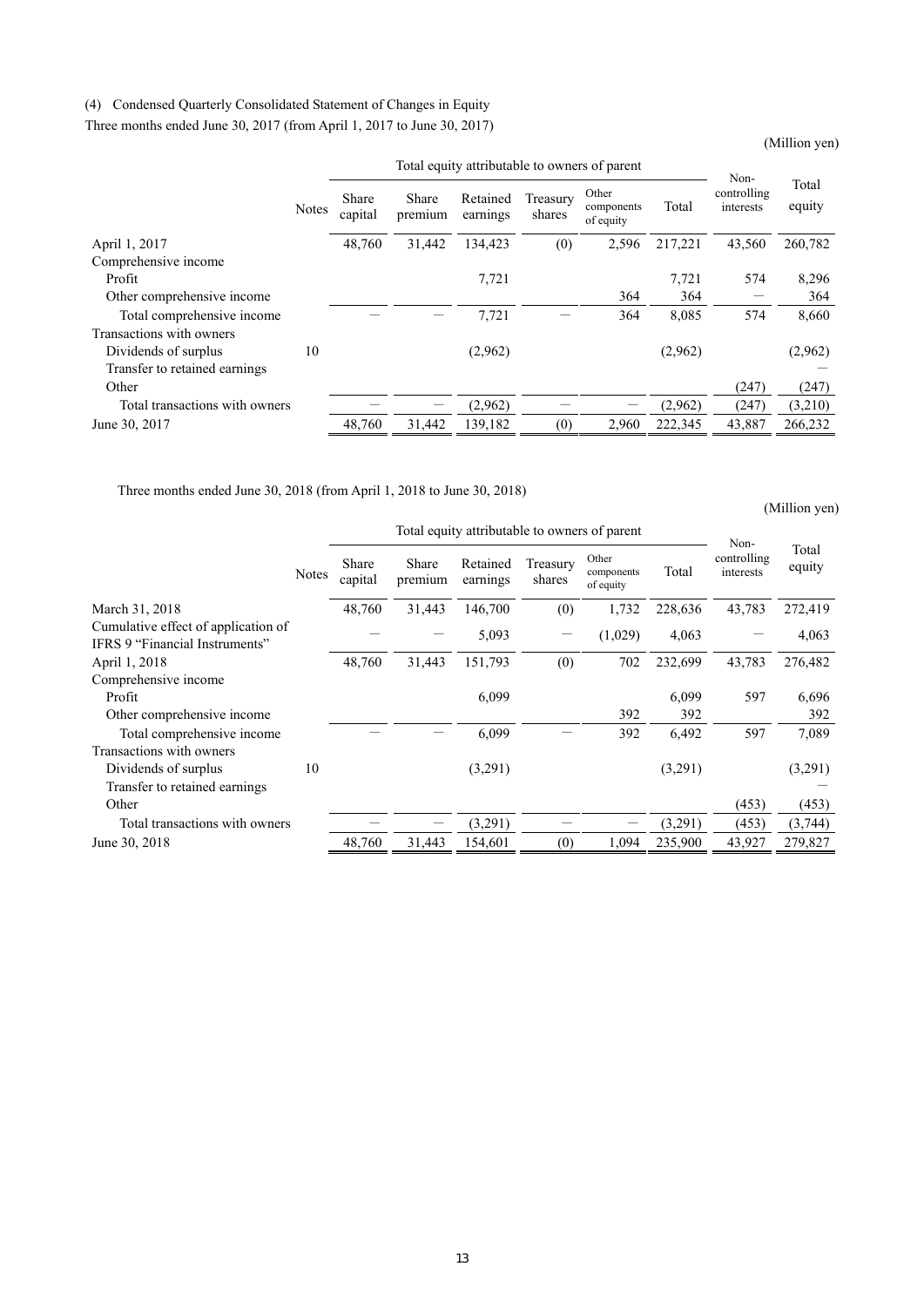### (5) Condensed Quarterly Consolidated Statement of Cash Flows

|                                                                                    |                                                                              | (Million yen)                                                                 |
|------------------------------------------------------------------------------------|------------------------------------------------------------------------------|-------------------------------------------------------------------------------|
|                                                                                    | Three months ended June 30, 2017<br>(from April 1, 2017<br>to June 30, 2017) | Three months ended June 30, 2018<br>(from April 1, 2018)<br>to June 30, 2018) |
| Cash flows from (used in) operating activities                                     |                                                                              |                                                                               |
| Profit before tax                                                                  | 11,742                                                                       | 9,353                                                                         |
| Depreciation and amortization expense                                              | 4,303                                                                        | 4,292                                                                         |
| Finance income and finance costs                                                   | 686                                                                          | 520                                                                           |
| Share of profit of investments accounted for using<br>the equity method            | (225)                                                                        | (118)                                                                         |
| (Increase) decrease in trade and other receivables                                 | 1,238                                                                        | 8,045                                                                         |
| (Increase) decrease in inventories                                                 | (53)                                                                         | (5,120)                                                                       |
| Increase (decrease) in trade and other payables,<br>and personnel expenses payable | (1,675)                                                                      | (7,367)                                                                       |
| Other                                                                              | (4, 422)                                                                     | (3, 123)                                                                      |
| Subtotal                                                                           | 11,594                                                                       | 6,482                                                                         |
| Interest and dividend income received                                              | 175                                                                          | 190                                                                           |
| Interest expenses paid                                                             | (637)                                                                        | (659)                                                                         |
| Income taxes paid                                                                  | (6, 420)                                                                     | (3,693)                                                                       |
| Cash flows from (used in) operating activities                                     | 4,712                                                                        | 2,319                                                                         |
| Cash flows from (used in) investing activities                                     |                                                                              |                                                                               |
| Purchase of investment property and property,<br>plant and equipment               | (33,748)                                                                     | (5,942)                                                                       |
| Proceeds from sales of investment property and                                     | $\boldsymbol{0}$                                                             | 13,551                                                                        |
| property, plant and equipment                                                      |                                                                              |                                                                               |
| Purchase of other financial assets                                                 | (219)                                                                        | (1,141)                                                                       |
| Proceeds from sale and redemption of other                                         | 324                                                                          | 66                                                                            |
| financial assets                                                                   |                                                                              |                                                                               |
| Other                                                                              | (126)                                                                        | (360)                                                                         |
| Cash flows from (used in) investing activities                                     | (33,770)                                                                     | 6,173                                                                         |
| Cash flows from (used in) financing activities                                     |                                                                              |                                                                               |
| Net cash inflow (outflow) from short-term<br>borrowings                            | 1,912                                                                        | 8,655                                                                         |
| Proceeds from increase in long-term borrowings                                     | 45,000                                                                       |                                                                               |
| Repayments of long-term borrowings                                                 | (13, 410)                                                                    | (12, 180)                                                                     |
| Cash dividends paid                                                                | (2,962)                                                                      | (3,291)                                                                       |
| Dividends paid to non-controlling interests                                        | (464)                                                                        | (465)                                                                         |
| Other                                                                              | (4)                                                                          | (8)                                                                           |
| Cash flows from (used in) financing activities                                     | 30,069                                                                       | (7,290)                                                                       |
| Net increase (decrease) in cash and cash equivalents                               | 1,011                                                                        | 1,202                                                                         |
| Cash and cash equivalents, beginning of term                                       | 22,471                                                                       | 20,187                                                                        |
| Effect of exchange rate change on cash and cash                                    | (81)                                                                         | 44                                                                            |
| equivalents                                                                        |                                                                              |                                                                               |
| Cash and cash equivalents, end of term                                             | 23,402                                                                       | 21,434                                                                        |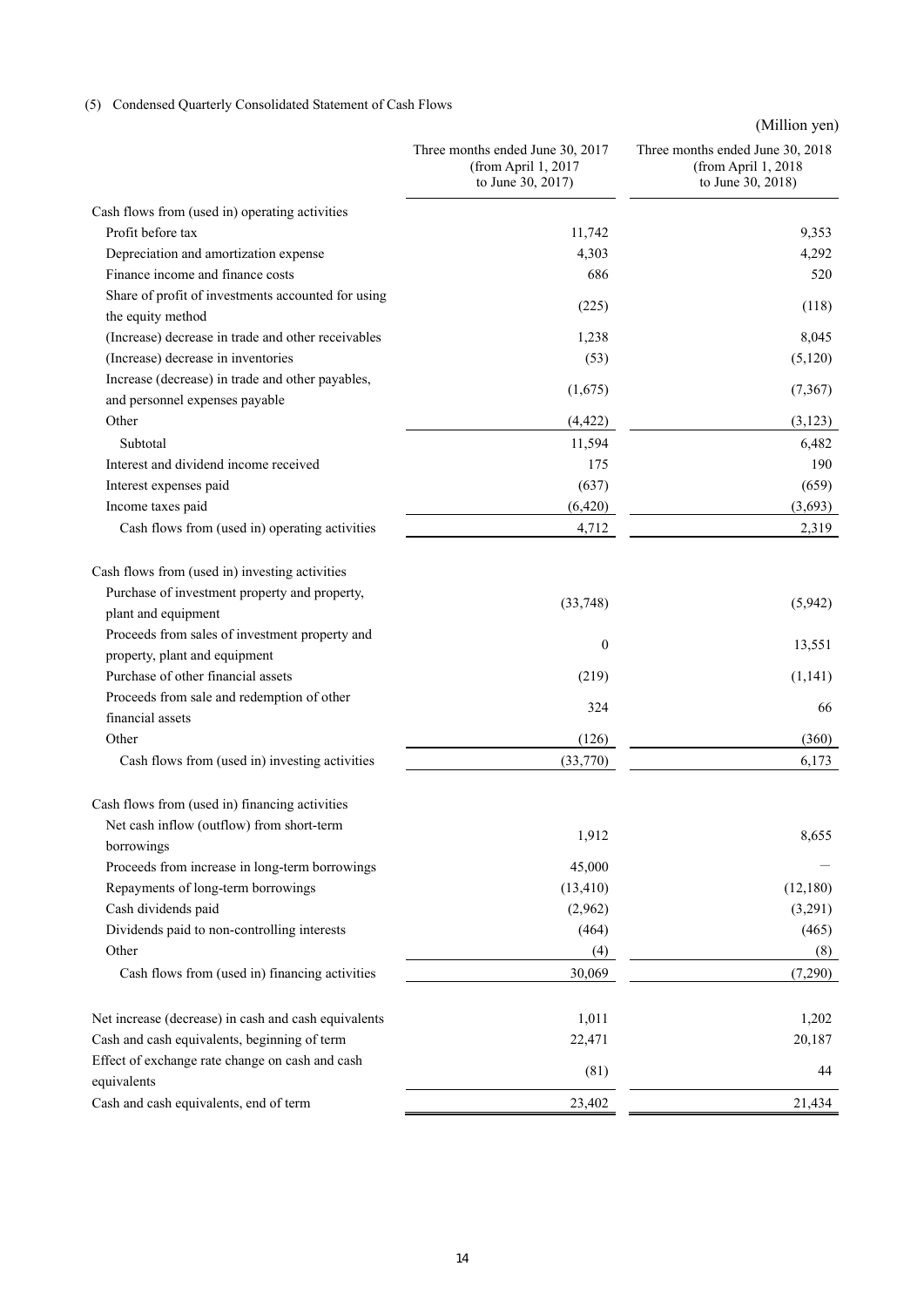(6) Notes regarding quarterly condensed consolidated financial statements (Notes regarding the premise of a going concern) Not applicable

(Changes to the Group's accounting policies)

The Group has applied IFRS 9 "Financial Instruments" (issued July 2014) (hereinafter referred to as "IFRS 9) from the first quarter under review (from April 1, 2018 to June 30, 2018).

The Company has not restated prior periods' financial statements in connection with the application of the provisions for exemption from IFRS 9 under IFRS 1. Financial figures for the transition date, the first quarter of the previous fiscal year and previous fiscal year conform with generally accepted accounting standards in Japan (hereinafter referred to as "J GAAP"), and any differences between the carrying amounts according to J GAAP at the beginning of the period and carrying amounts under IFRS 9 are recorded as adjustments to retained earnings other components of equity.

For details of significant accounting policies according to J GAAP in the first quarter of the previous fiscal year and the previous fiscal year and significant accounting policies in the fiscal year under review, see note "3. Significant Accounting Policies (4) Financial Instruments."

### i) Impacts

These changes to accounting policies apply to financial assets and liabilities held by the Group at the beginning of the period.

Financial assets and liabilities that were disposed of in prior periods have been recorded in accordance with J GAAP. In addition, in connection with the application of the provisions for exemption from IFRS 9 under IFRS 1, the classification of financial assets/liabilities held at the beginning of the period under review has been determined based on the situation at that time. Under J GAAP, special treatment used to be adopted to account for interest rate swaps if the requirements for receiving special treatment were met. Under IFRS, however, changes in the fair value of interest rate swaps judged an effective hedge are recognized as other comprehensive income, and the accumulated amount is included in other components of equity according to the cash flow hedge accounting model. It is transferred from other components of equity to profit or loss for the financial period in which profit or loss in relation to the hedged items was recognized. In addition, under J GAAP, non-listed stocks, investments in anonymous associations and other investments in capital are assessed at cost using the moving average method because it is deemed to be extremely difficult to ascertain their market values, but they are measured at fair value under IFRS.

The impact of these changes to accounting policies on the statement of financial position are as follows. Except for the following, the impact of the changes to accounting policies is insignificant.

|                                                                                                                                |                                                          |                                                                                                                                           | (Million yen)                                                                  |
|--------------------------------------------------------------------------------------------------------------------------------|----------------------------------------------------------|-------------------------------------------------------------------------------------------------------------------------------------------|--------------------------------------------------------------------------------|
| Account items<br>(classified in accordance)<br>with J GAAP)                                                                    | Balance at end of<br>previous period<br>(March 31, 2018) | Cause of restatement                                                                                                                      | Balance at beginning of period<br>in accordance with IFRS 9<br>(April 1, 2018) |
| Non-current assets<br>Other financial assets<br>(Financial instruments whose)<br>fair value is very difficult<br>to determine) | 8,499                                                    | Impact of fair value<br>measurement of non-listed<br>stocks, investments in<br>anonymous associations and<br>other investments in capital | 15,739                                                                         |
| Current liabilities<br>Other financial liabilities<br>(Special treatment)                                                      | Ξ.                                                       | Fair value measurement of<br>interest rate swaps used for<br>hedging                                                                      | 6                                                                              |
| Non-current liabilities<br>Other financial liabilities<br>(Special treatment)                                                  |                                                          | Fair value measurement of<br>interest rate swaps used for<br>hedging                                                                      | 1,634                                                                          |

At the beginning of the period under review, the cumulative effects of application of IFRS 9 are a decrease of 1,793 million yen in "Deferred tax assets," an increase of 5,093 million yen in "Retained earnings ", and a decrease of 1,029 million yen in "Other components of equity." The impact on "Profit" and "Basic earnings per share" in the first quarter of the fiscal year under review is insignficiant.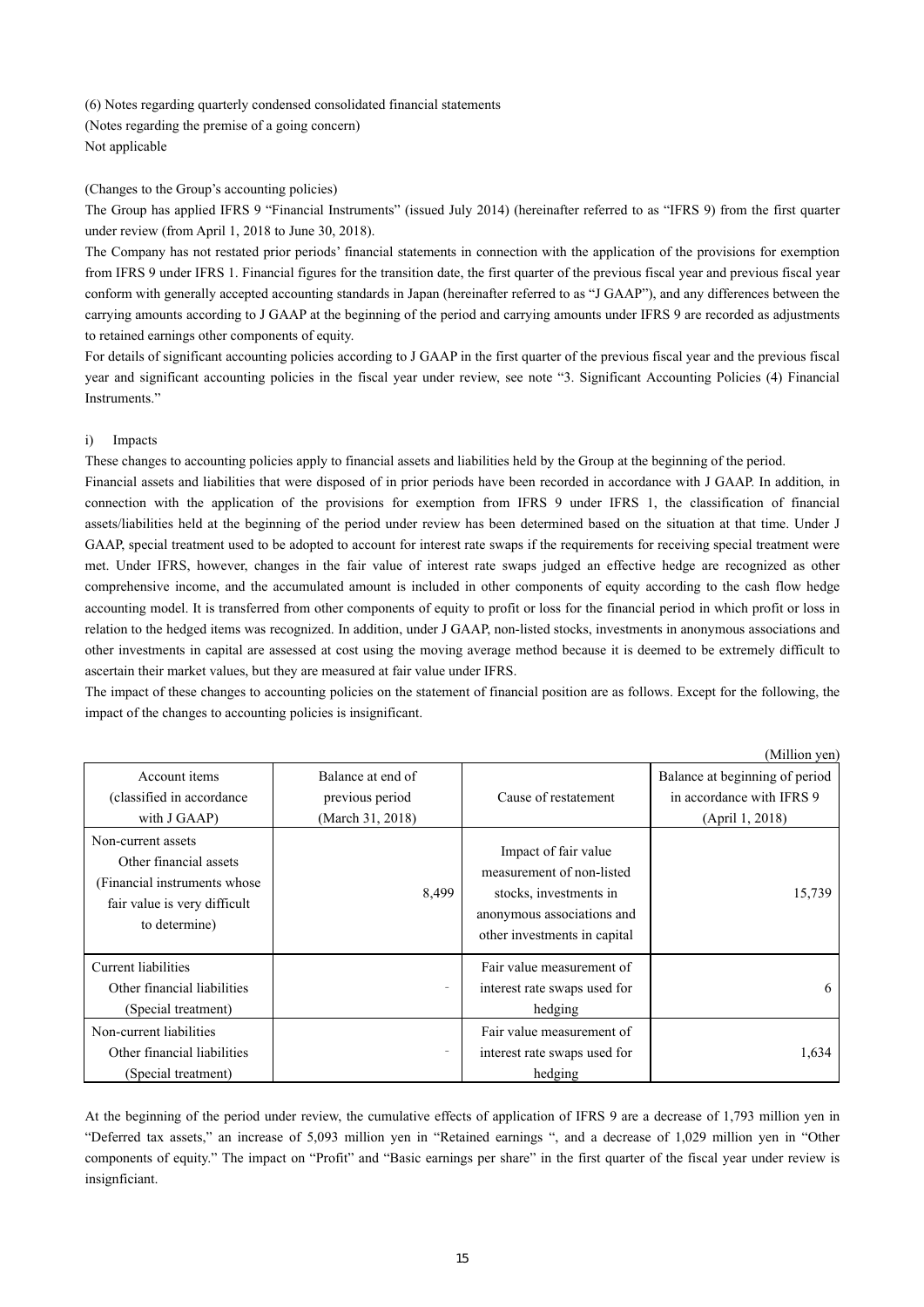(Segment information)

(1) Segment information by business

The business segments of the Group are those whose separate financial information can be obtained among the constituent units of the Group and that are periodically examined by the board of directors for decisions on the allocation of management resources and the evaluation of business performance. In addition, in reporting, the business segments are not consolidated.

The Group decides Offices/Retail Business and Residential Business are reported segments. The outline of each reported segment is as follows.

The Offices/Retail Business segment is mainly leases properties, including office buildings, commercial facilities and others that it has developed and owns.

The Residential Business segment is engaged in sales of residential properties, mainly sales of condominium units, and the rental housing business.

In addition, other business includes the design, construction and construction supervision of buildings, etc., the management of office buildings and the supply of air conditioning, the management of restaurants as ancillary service facilities of office buildings, and other business. None of these meet the quantitative standard values of the reporting segments for the first three months of the previous fiscal year or the first three months of the current consolidated fiscal year.

(2) Information about amounts of operating revenue, profit or loss by reportable segment

The accounting policies of the reported operating segments are largely the same as those described in Note "3. Significant accounting policies."

Profits in the reported segments are values based on operating income. Inter-segment internal revenues or transfers are based on current fair values.

| (Million yen)                                    |                                       |                                |        |       |        |             |                                                     |  |  |
|--------------------------------------------------|---------------------------------------|--------------------------------|--------|-------|--------|-------------|-----------------------------------------------------|--|--|
|                                                  |                                       | Reported segments              |        |       |        |             | Amount<br>stated in                                 |  |  |
|                                                  | Offices/<br>Retail<br><b>Business</b> | Residential<br><b>Business</b> | Total  | Other | Total  | Adjustments | condensed<br>consolidated<br>financial<br>statement |  |  |
| Operating revenue                                |                                       |                                |        |       |        |             |                                                     |  |  |
| Operating revenue to<br>third parties            | 23,320                                | 13,510                         | 36,831 | 3,317 | 40,148 |             | 40,148                                              |  |  |
| Inter-segment internal<br>revenues and transfers | 270                                   | $\overline{2}$                 | 273    | 964   | 1,237  | (1,237)     |                                                     |  |  |
| Total                                            | 23,591                                | 13,513                         | 37,104 | 4,282 | 41,386 | (1,237)     | 40,148                                              |  |  |
| Segment profits                                  | 12,190                                | 1,485                          | 13,676 | 334   | 14,010 | (1, 581)    | 12,428                                              |  |  |
| Finance income                                   |                                       |                                |        |       |        |             | 160                                                 |  |  |
| Finance costs                                    |                                       |                                |        |       |        |             | (846)                                               |  |  |
| Income before tax                                |                                       |                                |        |       |        |             | 11,742                                              |  |  |

Three months ended June 30, 2017 (from April 1, 2017 to June 30, 2017)

(Note) Adjustment of - ¥1,581 million in segment profits includes elimination of inter-segment transactions of ¥4 million and company-wide expenses of - ¥1,586 million which is not allotted to the reported segments and other. Company-wide expenses are primarily selling, general and administrative expenses that are not attributable to reported segments and other.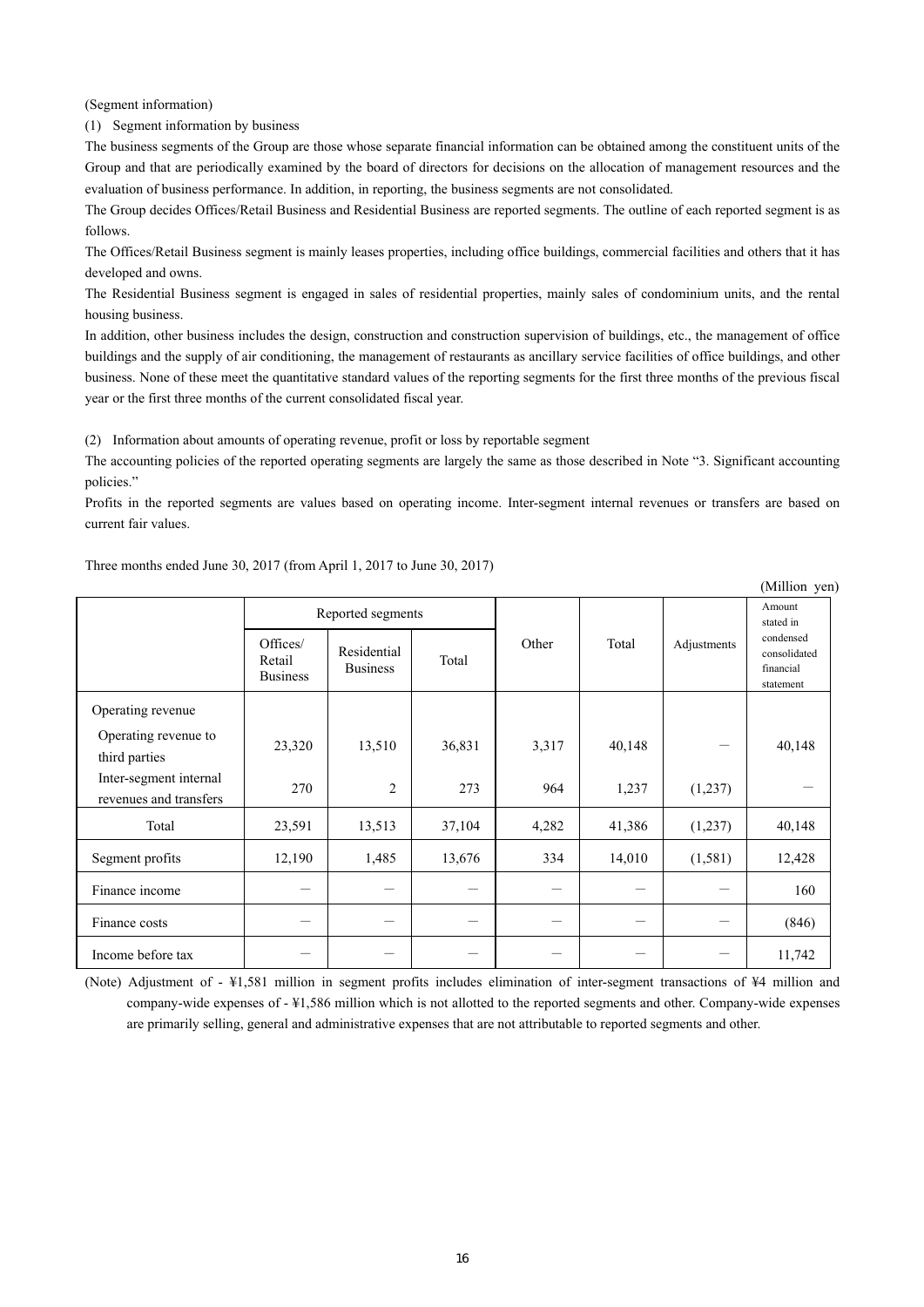Three months ended June 30, 2018 (from April 1, 2018 to June 30, 2018)

|                                                  |                                       |                                |        |       |        |             | (Million yen)                                       |
|--------------------------------------------------|---------------------------------------|--------------------------------|--------|-------|--------|-------------|-----------------------------------------------------|
|                                                  |                                       | Reported segments              |        |       |        |             | Amount<br>stated in                                 |
|                                                  | Offices/<br>Retail<br><b>Business</b> | Residential<br><b>Business</b> | Total  | Other | Total  | Adjustments | condensed<br>consolidated<br>financial<br>statement |
| Operating revenue                                |                                       |                                |        |       |        |             |                                                     |
| Operating revenue to<br>third parties            | 22,068                                | 3,471                          | 25,539 | 4,360 | 29,900 |             | 29,900                                              |
| Inter-segment internal<br>revenues and transfers | 310                                   | 1                              | 312    | 996   | 1,309  | (1,309)     |                                                     |
| Total                                            | 22,378                                | 3,473                          | 25,851 | 5,357 | 31,209 | (1,309)     | 29,900                                              |
| Segment profits or<br>lossses                    | 11,306                                | (351)                          | 10,954 | 595   | 11,550 | (1,642)     | 9,907                                               |
| Finance income                                   |                                       |                                |        |       |        |             | 179                                                 |
| Finance costs                                    |                                       |                                |        | —     | —      | —           | (732)                                               |
| Income before tax                                |                                       |                                |        |       |        |             | 9,353                                               |

(Note) Adjustment of - ¥1,642 million in segment profits or losses includes elimination of inter-segment transactions of - ¥1 million and company-wide expenses of - ¥1,641 million which is not allotted to the reported segments and other. Company-wide expenses are primarily selling, general and administrative expenses that are not attributable to reported segments and other.

(First-time adoption)

(1) Transition to IFRS-based financial reporting

These Condensed Quarterly Financial Statements are the Group's first condensed quarterly financial statements prepared in accordance with IFRS.

IFRS 1 requires an entity that is adopting IFRS Standards for the first time to apply IFRS retrospectively. However, IFRS 1 prohibits retrospective application of some aspects of other IFRSs, requiring application from the IFRS transition date onwards. IFRS 1 also permits a first-time adopter to elect to use exemptions from some requirements of other IFRSs. The impact of applying these provisions is recognized on the IFRS transition date and impact values are adjusted in retained earnings or other components of equity. The main optional exemptions applied by the Group are as follows.

### i) Business combinations

Under IFRS 1, an entity can elect to retrospectively restate all business combinations that took place before the IFRS transition date in accordance with IFRS 3 or to apply IFRS 3 from the IFRS transition date or from a specific business combination before the IFRS transition date. The Group has elected not to retrospectively apply IFRS 3 to business combinations that took place before the transition date. As a result, goodwill arising from business combinations that took place before the transition date has been recognized at carrying amount in accordance with J GAAP.

### ii) Deemed cost

Under IFRS 1, an entity may elect to measure an item of investment real estate at the date of transition to IFRSs at its fair value and use that fair value as its deemed cost at that date. The Group used the fair value of some investment real estate as its deemed cost at that date.

### iii) Translation differences for foreign operations

Under IFRS 1, an entity may elect to deem cumulative translation differences for all foreign operations to be zero. The Group as elected to deem cumulative translation differences for foreign operations to be zero at the transition date.

### iv) Borrowing costs

Under IFRS 1, an entity can elect not to retrospectively apply IAS 23 "Borrowing costs" (IAS 23) for borrowing costs for eligible assets arising before the transition date. The Group has elected not to retrospectively apply IAS 23 for borrowing costs for eligible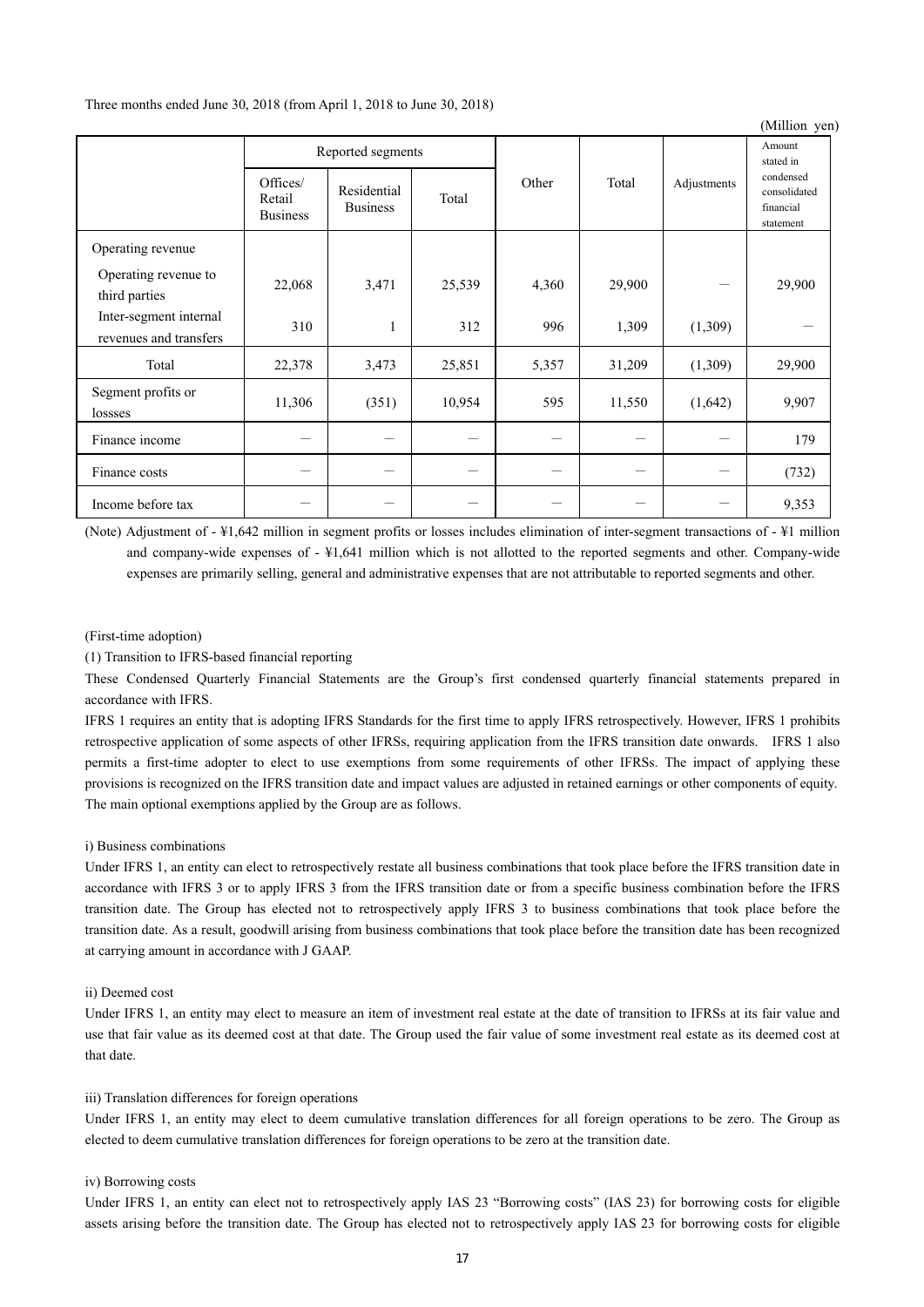assets arising before the transition date.

### v) Revenue

Under IFRS 1, an entity may apply the transitional measure in paragraph C5 of IFRS 15. The Group has used the practical expedient in paragraph C5 (d) of IFRS 15 when retrospectively applying IFRS 15 and has not disclosed the amount of the transaction price allocated to remaining performance obligations or an explanation of when the Group expects to recognize this amount as revenue for any of the reporting periods before the start of the first IFRS reporting period (the current fiscal year).

### vi ) Exemption from requirement for retrospective restatement of comparative information due to IFRS 9

IFRS 1 does not require a first-time adopter that applies IFRS from an annual period beginning before January 1, 2019 and that applies the complete version of IFRS 9 (released 2014) to restate comparative information in the first IFRS consolidated financial statements in accordance with IFRS 7 or the complete version of IFRS 9 and permits an entity to apply the accounting standards that it previously adopted. The Group has applied this exemption and has recognized and measured the consolidated financial statements for the comparative previous fiscal year in accordance with J GAAP, which are the accounting standards it adopted previously.

### (2) Reconciliations for transition from J GAAP to IFRS

On making the transition to IFRS, the Group has adjusted amounts reported in consolidated financial statements prepared based on J GAAP. The impact of transition from J GAAP to IFRS on the financial position, operating results and cash flows of the Company and its subsidiaries are shown Reconsoliations and Notes to Reconciliations below.

"Reclassifications" included in Reconciliations represents items that do not have any impact on equity and comprehensive income, while "Gains or losses from recognition and measurement" represent items that have an impact on equity and comprehensive income.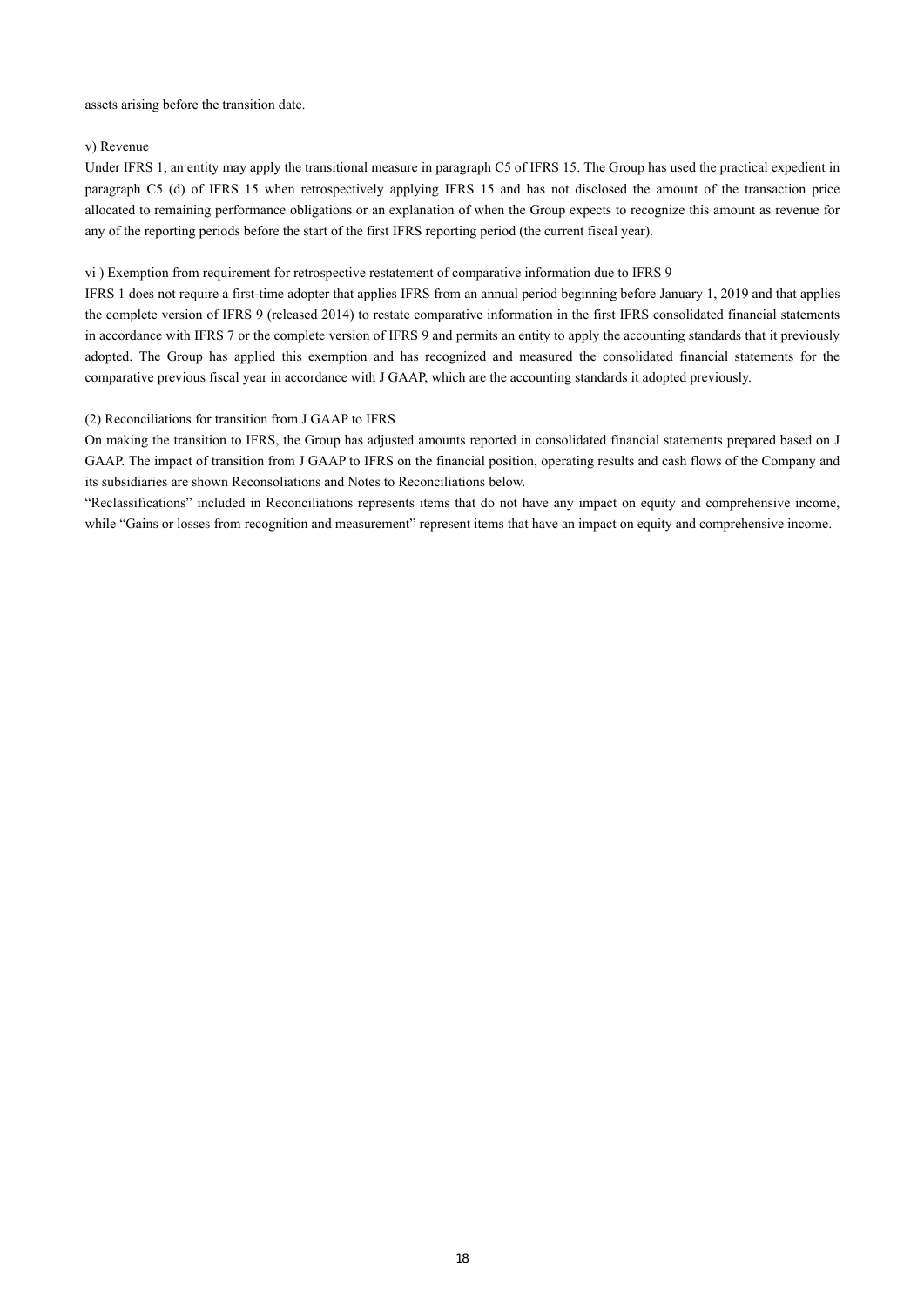Reconciliation of equity at date of transition (April 1, 2017) Consolidated Statement of Financial Position

| Accounting titles of J GAAP                    | <b>J GAAP</b> | Reclassifications | Gains or<br>losses from<br>recognition<br>and<br>measurement | <b>IFRS</b> | Note<br>No.  | Accounting titles of IFRS         |
|------------------------------------------------|---------------|-------------------|--------------------------------------------------------------|-------------|--------------|-----------------------------------|
| Assets                                         |               |                   |                                                              |             |              | (Assets)                          |
| Current assets                                 |               |                   |                                                              |             |              | Current assets                    |
| Cash and deposits                              | 16,945        | 7,008             | (1, 483)                                                     | 22,471      |              | Cash and cash<br>equivalents      |
| Notes and operating<br>accounts receivable     | 9,026         | 4,901             | 5,946                                                        | 19,874      | $\mathbf{i}$ | Trade and other<br>receivables    |
| Real estate for sale                           | 25,156        | 60,942            | (3,383)                                                      | 82,714      | iv           | Inventories                       |
| Real estate for sale in<br>process             | 68,204        | (68, 204)         |                                                              |             |              |                                   |
| Costs on uncompleted<br>construction contracts | 423           | (423)             |                                                              |             |              |                                   |
| Raw materials and<br>supplies                  | 81            | (81)              |                                                              |             |              |                                   |
| Lease investment assets                        | 2,074         | (2,074)           |                                                              |             |              |                                   |
| Deposits paid                                  | 7,208         | (7,005)           | (0)                                                          | 202         |              | Other financial assets            |
| Deferred tax assets                            | 572           | (572)             |                                                              |             |              |                                   |
| Other                                          | 8,123         | (2, 830)          | (1,303)                                                      | 3,989       | $\rm ii$     | Other current assets              |
| Allowance for doubtful<br>accounts             | (0)           | $\boldsymbol{0}$  |                                                              |             |              |                                   |
| Total current assets                           | 137,816       | (8,339)           | (224)                                                        | 129,252     |              | Total current assets              |
| Non-current assets                             |               |                   |                                                              |             |              | Non-current assets                |
| Property, plant and<br>equipment               | 797,557       | (772, 736)        | (11, 503)                                                    | 13,317      |              | Property, plant and<br>equipment  |
| Intangible assets                              | 25,228        | (21, 775)         | (608)                                                        | 2,844       |              | Goodwill and intangible<br>assets |
|                                                |               | 813,646           | (15,020)                                                     | 798,626     | iii, v       | Investment property               |
| Investments and other                          |               |                   |                                                              |             |              |                                   |
| assets                                         |               |                   |                                                              |             |              | Investments accounted             |
| Investment securities                          | 22,518        | (15, 336)         | 5,184                                                        | 12,366      |              | for using the equity<br>method    |
|                                                |               | 21,654            | 251                                                          | 21,905      |              | Other financial assets            |
| Long-term prepaid<br>expenses                  | 14,571        | (14, 571)         |                                                              |             |              |                                   |
| Net defined benefit<br>asset                   | 276           | (276)             |                                                              |             |              |                                   |
| Deferred tax assets                            | 440           | 572               | 983                                                          | 1,996       | vi           | Deferred tax assets               |
| Other                                          | 8,292         | (3,486)           | (2,931)                                                      | 1,874       |              | Other non-current assets          |
| Allowance for doubtful<br>accounts             | (802)         | 802               |                                                              |             |              |                                   |
| Total non-current assets                       | 868,081       | 8,493             | (23, 644)                                                    | 852,931     |              | Total non-current<br>assets       |
| Total assets                                   | 1,005,898     | 154               | (23, 868)                                                    | 982,183     |              | Total assets                      |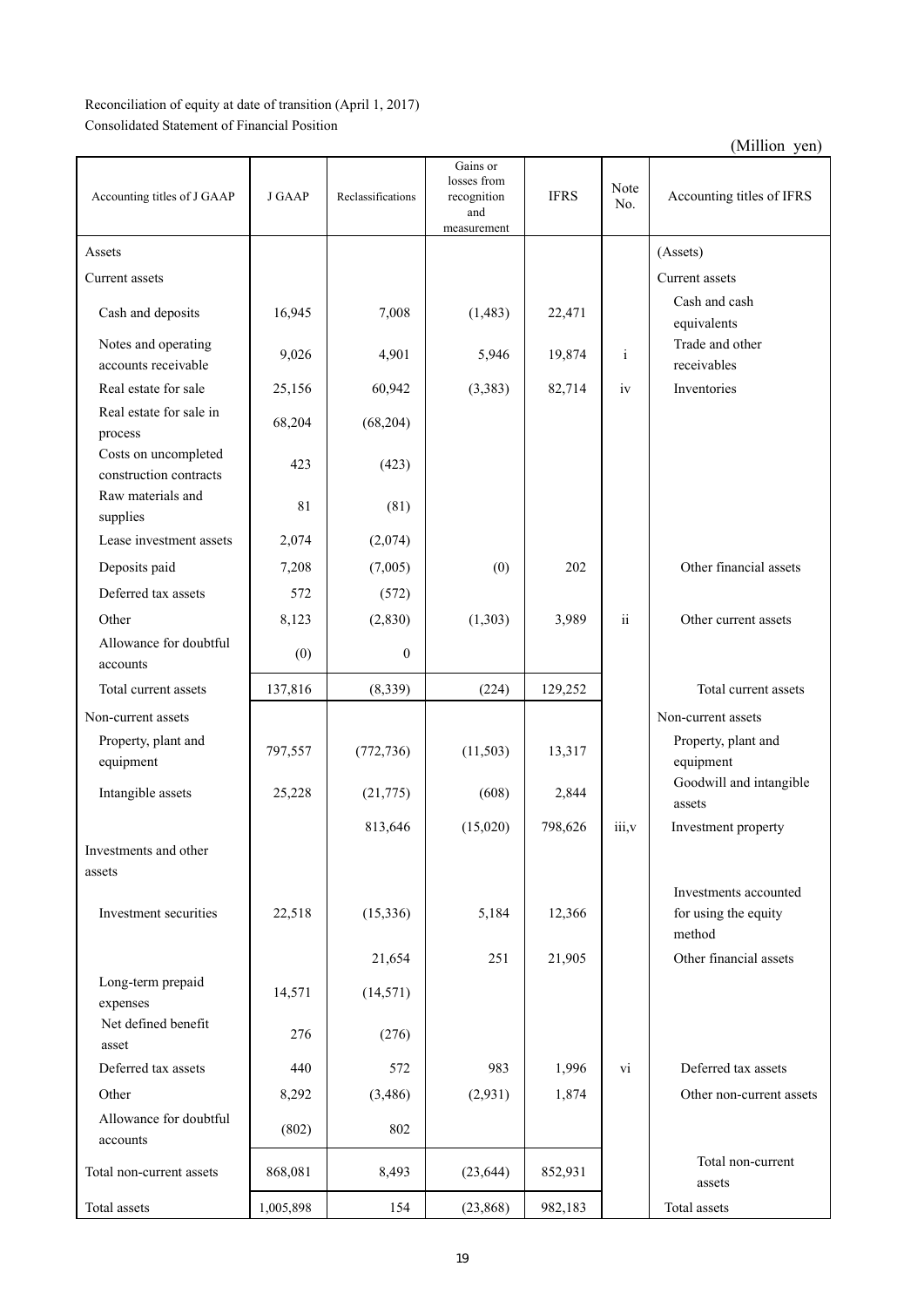|                                 |               |                   | Gains or losses     |             |             |                                     |
|---------------------------------|---------------|-------------------|---------------------|-------------|-------------|-------------------------------------|
| Accounting titles of J GAAP     | <b>J GAAP</b> | Reclassifications | from<br>recognition | <b>IFRS</b> | Note<br>No. | Accounting titles of IFRS           |
|                                 |               |                   | and                 |             |             |                                     |
| Liabilities                     |               |                   | measurement         |             |             |                                     |
|                                 |               |                   |                     |             |             | (Liabilities and equity)            |
| <b>Current liabilities</b>      |               |                   |                     |             |             | Current liabilities                 |
| Notes and operating             |               |                   |                     |             |             | Trade and other                     |
| accounts payable -<br>trade     | 6,002         | 35,285            | (133)               | 41,154      |             | payables                            |
| Short-term loans                |               |                   |                     |             |             |                                     |
| payable                         | 6,611         | 47,363            | 3,180               | 57,155      |             | Short-term borrowings               |
| Lease obligations               | 32            | (32)              |                     |             |             |                                     |
| Current portion of              |               |                   |                     |             |             |                                     |
| long-term loans                 | 27,364        | (27, 364)         |                     |             |             |                                     |
| payable                         |               |                   |                     |             |             |                                     |
| Current portion of              | 19,998        | (19,998)          |                     |             |             |                                     |
| bonds                           |               |                   |                     |             |             |                                     |
| Income taxes payable            | 6,748         |                   | 41                  | 6,790       |             | Income taxes payable                |
| Deferred tax                    | 4             | (4)               |                     |             |             |                                     |
| liabilities                     |               |                   |                     |             |             |                                     |
|                                 |               | 1,316             | (0)                 | 1,316       |             | Other financial<br>liabilities      |
|                                 |               | 130               |                     | 130         |             | Provisions                          |
|                                 |               |                   |                     |             |             |                                     |
| Other                           | 46,030        | (36,700)          | 10,498              | 19,828      | i,iv        | Other current liabilities           |
| Total current liabilities       | 112,792       | (4)               | 13,587              | 126,375     |             | <b>Total Current</b><br>liabilities |
| Non-current liabilities         |               |                   |                     |             |             | Non-current liabilities             |
|                                 |               |                   |                     |             |             |                                     |
| Bonds payable                   | 90,982        | 377,125           | (2,389)             | 465,718     |             | Long-term borrowings                |
| Long-term loans<br>payable      | 377,125       | (377, 125)        |                     |             |             |                                     |
| Lease obligations               | 49            | (49)              |                     |             |             |                                     |
| Lease and guarantee             |               |                   |                     |             |             | Other financial                     |
| deposits received               | 75,024        | 49                | 802                 | 75,876      |             | liabilities                         |
| Negative goodwill               | 21,037        | 154               | (21, 191)           |             | vii         |                                     |
| Deferred tax                    |               |                   |                     |             |             |                                     |
| liabilities                     | 59,367        | 4                 | (17, 352)           | 42,018      |             | Deferred tax liabilities            |
| Provision for                   |               |                   |                     |             |             |                                     |
| directors' retirement           | 34            | (34)              |                     |             |             |                                     |
| benefits                        |               |                   |                     |             |             |                                     |
| Net defined benefit             | 7,731         |                   |                     | 7,731       |             | Defined benefit liability           |
| liability                       |               |                   |                     |             |             |                                     |
| Asset retirement<br>obligations | 2,803         |                   | 631                 | 3,434       |             | Provisions                          |
|                                 |               |                   |                     |             |             | Other non-current                   |
| Other                           | 392           | 34                | (181)               | 245         |             | liabilities                         |
| Total non-current               |               |                   |                     |             |             | Total non-current                   |
| liabilities                     | 634,548       | 158               | (39,681)            | 595,025     |             | liabilities                         |
| Total liabilities               | 747,341       | 154               | (26,094)            | 721,401     |             | Total liabilities                   |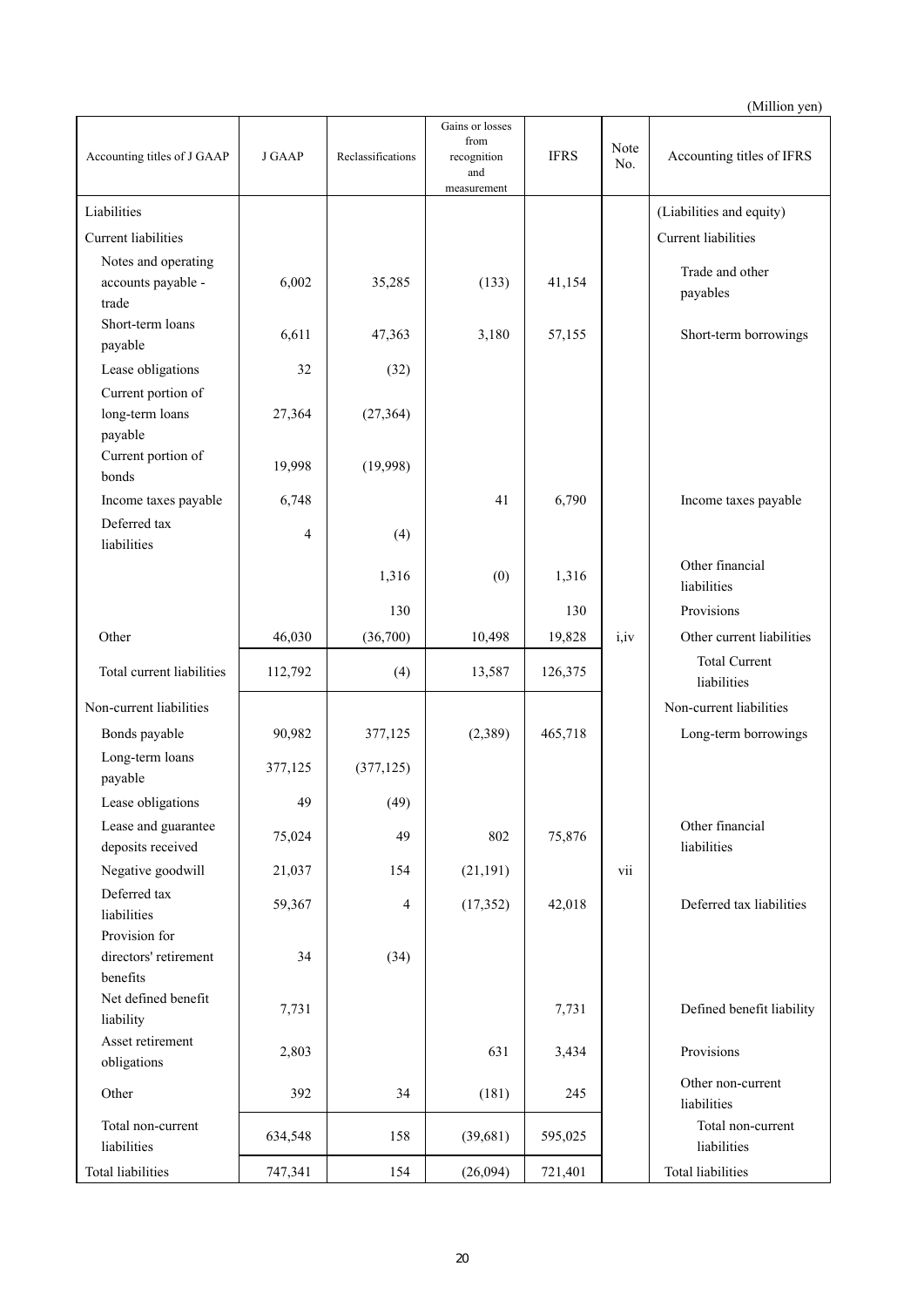| Accounting titles of J GAAP                                       | <b>J GAAP</b> | Reclassifications | Gains or losses<br>from<br>recognition<br>and<br>measurement | <b>IFRS</b> | Note<br>No. | Accounting titles of IFRS                          |
|-------------------------------------------------------------------|---------------|-------------------|--------------------------------------------------------------|-------------|-------------|----------------------------------------------------|
| Net assets                                                        |               |                   |                                                              |             |             | Equity                                             |
| Shareholders' equity                                              |               |                   |                                                              |             |             | Total equity attriutable<br>to owners of parent    |
| Capital stock                                                     | 48,760        |                   |                                                              | 48,760      |             | Capital                                            |
| Capital surplus                                                   | 31,648        |                   | (206)                                                        | 31,442      |             | Share premium                                      |
| Retained earnings                                                 | 129,195       |                   | 5,227                                                        | 134,423     | $\mathbf x$ | Retained earnings                                  |
| Treasury shares                                                   | (0)           |                   |                                                              | (0)         |             | Treasury shares                                    |
| Accumulated other<br>comprehensive income<br>Valuation difference |               |                   |                                                              |             |             |                                                    |
| on available-for-sale<br>securities                               | 2,590         | (2,590)           |                                                              |             |             |                                                    |
| Deferred gains or<br>losses on hedges                             | 1             | (1)               |                                                              |             |             |                                                    |
| Foreign currency<br>translation adjustment                        | 1,100         | (1,100)           |                                                              |             | viii        |                                                    |
| Remeasurements of<br>defined benefit plans                        | (625)         | 625               |                                                              |             |             |                                                    |
|                                                                   |               | 3,067             | (471)                                                        | 2,596       |             | Other components of<br>equity                      |
|                                                                   |               |                   |                                                              | 217,221     |             | Total equity<br>attriutable to owners<br>of parent |
| Non-controlling interests                                         | 45,884        |                   | (2, 324)                                                     | 43,560      |             | Non-controlling<br>interests                       |
| Total net assets                                                  | 258,556       |                   | 2,225                                                        | 260,782     |             | Total equity                                       |
| Total liabilities and net<br>assets                               | 1,005,898     | 154               | (23,868)                                                     | 982,183     |             | Total liabilities and equity                       |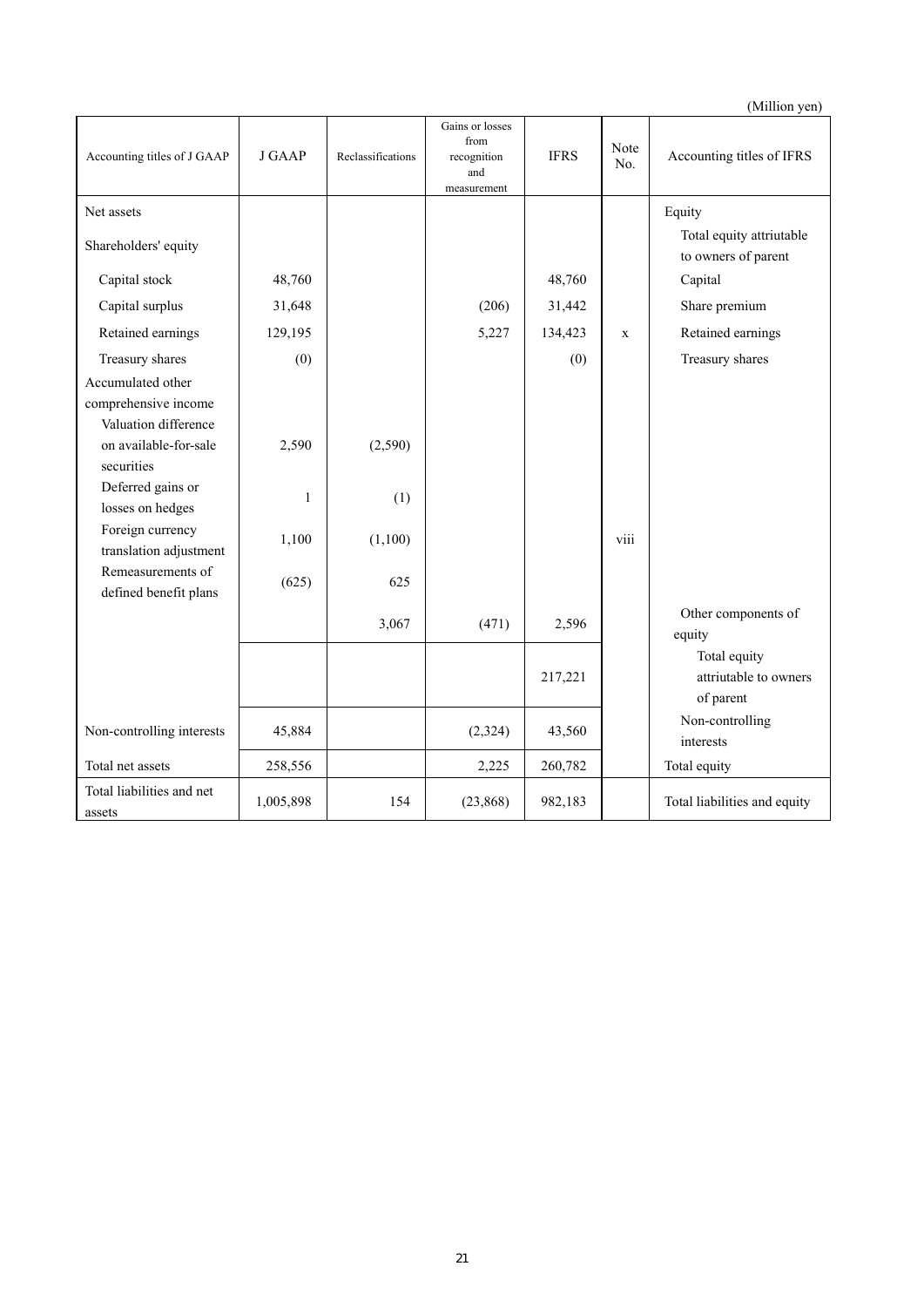Reconciliation of equity at date of the three months ended June 30, 2017 (June 30, 2017) Consolidated Statement of Financial Position

Accounting titles of J GAAP J GAAP Reclassifications Gains or losses from recognition and measurement  $IFRS$  Note Accounting titles of IFRS Assets and Assets and Assets and Assets and Assets and Assets and Assets and Assets and Assets and Assets and Assets and Assets and Assets and Assets and Assets and Assets and Assets and Assets and Assets and Assets and As Current assets **Current assets** and the current assets and the current assets and the current assets Cash and deposits  $27,005$  6,994 (10,597) 23,402 Cash and cash equivalents Notes and operating accounts receivable 18,505 4,016 6,138 18,660 i Trade and other receivables Real estate for sale 29,891 56,152 (3,276) 82,768 iv Inventories Real estate for sale in process 63,329 (63,329) Costs on uncompleted costs on uncompleted<br>
construction contracts
(467) Raw materials and supplies  $\begin{bmatrix} 53 \end{bmatrix}$  (53) Lease investment assets  $2,035$  (2,035) Deposits paid 7,194 (6,994) 2 202 Other financial assets Deferred tax assets 511 (511) Other 7,194 (1,981) (2,836) 2,376 ii Other current assets Allowance for doubtful  $\alpha$  accounts  $(0)$  0 Total current assets 146,188 (8,209) (10,569) 127,408 Total current assets Non-current assets and the set of the non-current assets Non-current assets Property, plant and equipment 797,589 (785,596) 1,182 13,175 Property, plant and equipment Intangible assets 25,021 (21,733) (543) 2,744 Goodwill and intangible assets 826,307 (13,901) 812,405 iii,v Investment property Investments and other assets Investment securities 26,439 (17,846) 3,784 12,376 Investments accounted for using the equity method 23,688 1,171 24,860 0ther financial assets Long-term prepaid expenses 14,507 (14.507) Net defined benefit asset  $279$  (279) Deferred tax assets  $437 \mid 511 \mid 252 \mid 1,200 \mid vi \mid$  Deferred tax assets Other 18,177 (2,984) (3,057) 2,136 Other non-current assets Allowance for doubtful  $\frac{1}{\arccos}$  accounts (802) 802 Total non-current assets 871,649 8,361 (11,110) 868,899 Total non-current assets Total assets 1,017,837 | 151 (21,680) 996,308 Total assets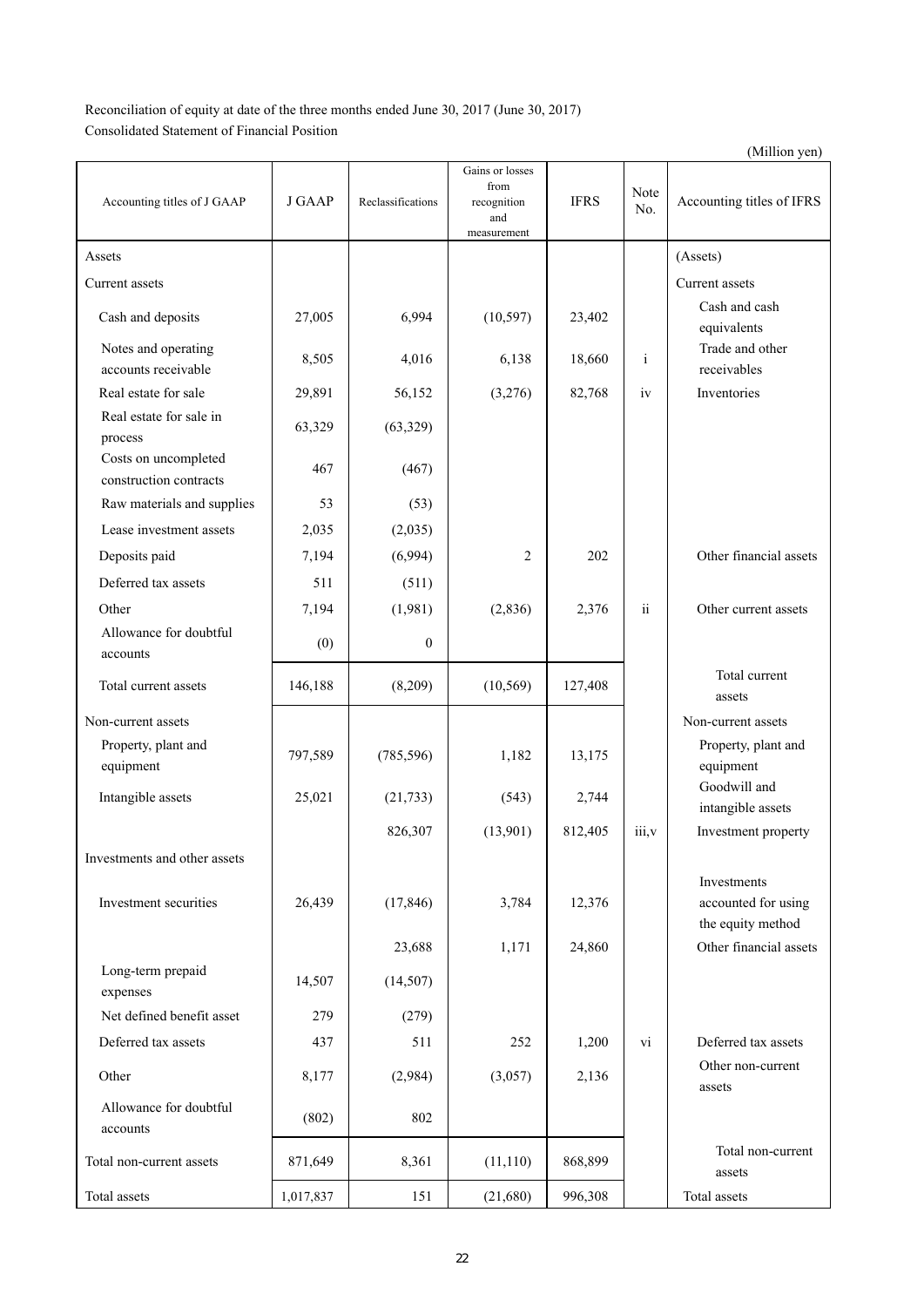| Accounting titles of J GAAP                     | <b>J GAAP</b> | Reclassifications | Gains or<br>losses from<br>recognition<br>and<br>measurement | <b>IFRS</b> | Note<br>No. | Accounting titles of IFRS        |
|-------------------------------------------------|---------------|-------------------|--------------------------------------------------------------|-------------|-------------|----------------------------------|
| Liabilities                                     |               |                   |                                                              |             |             | (Liabilities and equity)         |
| Current liabilities                             |               |                   |                                                              |             |             | Current liabilities              |
| Notes and operating<br>accounts payable - trade | 6,735         | 14,827            | 49                                                           | 21,613      |             | Trade and other<br>payables      |
| Short-term loans<br>payable                     | 8,040         | 37,115            | 12,647                                                       | 57,803      |             | Short-term borrowings            |
| Lease obligations                               | 31            | (31)              |                                                              |             |             |                                  |
| Current portion of<br>long-term loans payable   | 17,116        | (17, 116)         |                                                              |             |             |                                  |
| Current portion of<br>bonds                     | 19,998        | (19,998)          |                                                              |             |             |                                  |
| Income taxes payable                            | 2,661         |                   | (175)                                                        | 2,486       |             | Income taxes payable             |
| Deferred tax liabilities                        | 4             | (4)               |                                                              |             |             |                                  |
|                                                 |               | 1,252             | (12)                                                         | 1,239       |             | Other financial<br>liabilities   |
|                                                 |               | 130               |                                                              | 130         |             | Provisions                       |
| Other                                           | 25,712        | (16, 178)         | 8,262                                                        | 17,795      | i, ii       | Other current liabilities        |
| Total current liabilities                       | 80,301        | (4)               | 20,771                                                       | 101,068     |             | Total current<br>liabilities     |
| Non-current liabilities                         |               |                   |                                                              |             |             | Non-current liabilities          |
| Bonds payable                                   | 90,983        | 419,435           | (11,219)                                                     | 499,199     |             | Long-term borrowings             |
| Long-term loans<br>payable                      | 419,435       | (419, 435)        |                                                              |             |             |                                  |
| Lease obligations                               | 43            | (43)              |                                                              |             |             |                                  |
| Lease and guarantee<br>deposits received        | 75,205        | 44                | 879                                                          | 76,129      |             | Other financial<br>liabilities   |
| Negative goodwill                               | 20,558        | 151               | (20, 709)                                                    |             | vii         |                                  |
| Deferred tax liabilities                        | 59,233        | 4                 | (17, 195)                                                    | 42,042      |             | Deferred tax liabilities         |
| Provision for directors'<br>retirement benefits | $26\,$        | (26)              |                                                              |             |             |                                  |
| Net defined benefit<br>liability                | 7,762         |                   | 9                                                            | 7,772       |             | Defined benefit liability        |
| Asset retirement<br>obligations                 | 3,057         |                   | 625                                                          | 3,682       |             | Provisions                       |
| Other                                           | 208           | 24                | (53)                                                         | 179         |             | Other non-current<br>liabilities |
| Total non-current<br>liabilities                | 676,515       | 155               | (47, 663)                                                    | 629,007     |             | Total non-current<br>liabilities |
| Total liabilities                               | 756,816       | 151               | (26,892)                                                     | 730,075     |             | <b>Total liabilities</b>         |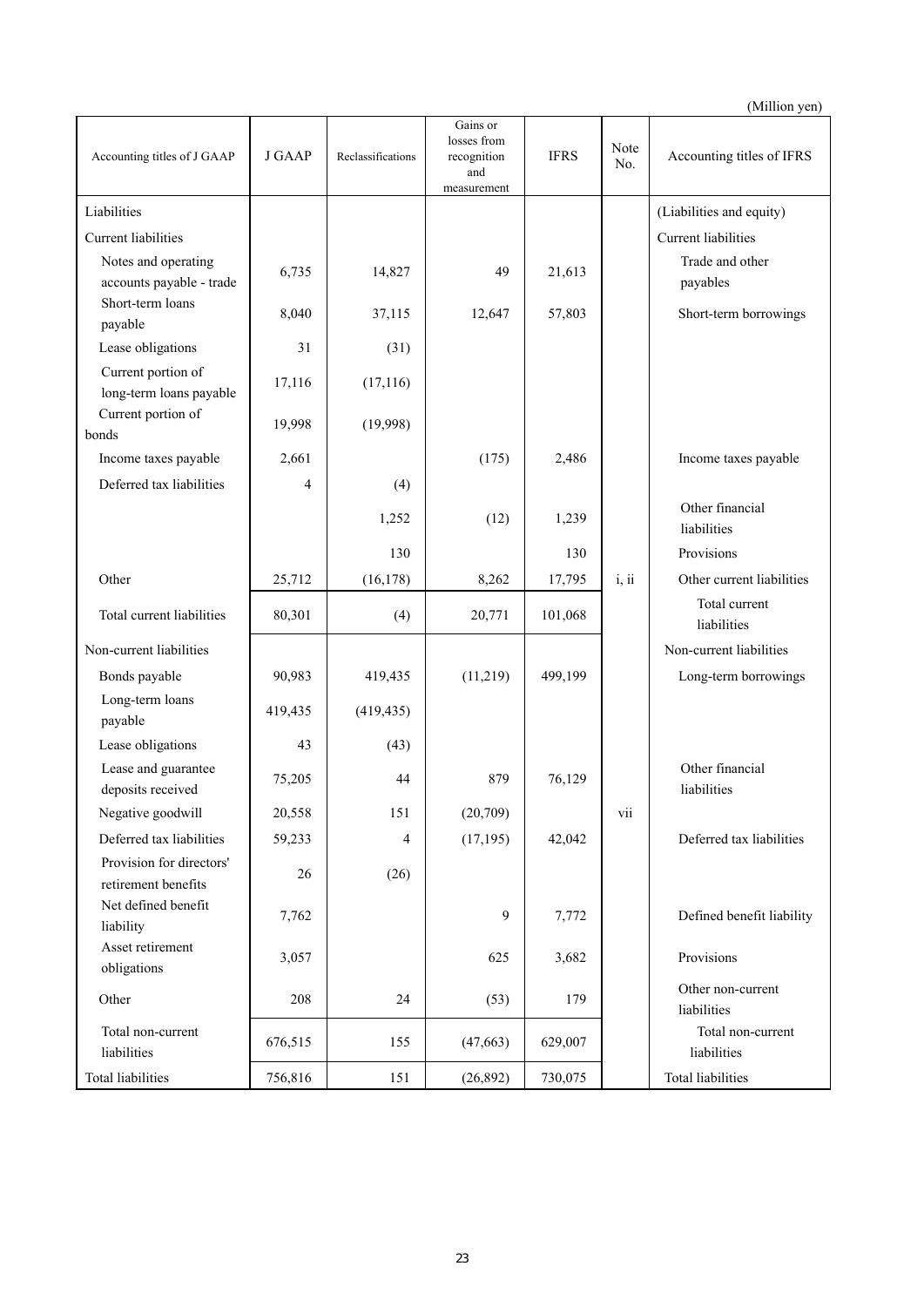|                                                                      |               |                   |                                                                  |             |              | $($ willion yen $)$                                 |
|----------------------------------------------------------------------|---------------|-------------------|------------------------------------------------------------------|-------------|--------------|-----------------------------------------------------|
| Accounting titles of J GAAP                                          | <b>J GAAP</b> | Reclassifications | Gains or<br>losses from<br>recognition<br>and<br>measureme<br>nt | <b>IFRS</b> | Note<br>No.  | Accounting titles of IFRS                           |
| Net assets                                                           |               |                   |                                                                  |             |              | Equity                                              |
| Shareholders' equity                                                 |               |                   |                                                                  |             |              | Equity attributable to<br>owners of parent          |
| Capital stock                                                        | 48,760        |                   |                                                                  | 48,760      |              | Capital                                             |
| Capital surplus                                                      | 31,648        |                   | (206)                                                            | 31,442      |              | Share premium                                       |
| Retained earnings                                                    | 132,406       |                   | 6,775                                                            | 139,182     | $\mathbf{x}$ | Retained earnings                                   |
| Treasury shares                                                      | (0)           |                   |                                                                  | (0)         |              | Treasury shares                                     |
| Accumulated other<br>comprehensive income<br>Valuation difference on |               |                   |                                                                  |             |              |                                                     |
| available-for-sale<br>securities                                     | 2,371         | (2,371)           |                                                                  |             |              |                                                     |
| Deferred gains or losses<br>on hedges                                | 5             | (5)               |                                                                  |             |              |                                                     |
| Foreign currency<br>translation adjustment                           | 517           | (517)             |                                                                  |             | viii         |                                                     |
| Remeasurements of<br>defined benefit plans                           | (611)         | 611               |                                                                  |             |              |                                                     |
|                                                                      |               | 2,283             | 676                                                              | 2,960       |              | Other components of<br>equity                       |
|                                                                      |               |                   |                                                                  | 222,345     |              | Total equity<br>attributable to<br>owners of parent |
| Non-controlling interests                                            | 45,922        |                   | (2,034)                                                          | 43,887      |              | Non-controlling<br>interests                        |
| Total net assets                                                     | 261,020       |                   | 5,211                                                            | 266,232     |              | Total equity                                        |
| Total liabilities and net<br>assets                                  | 1,017,837     | 151               | (21,680)                                                         | 996,308     |              | Total liabilities and<br>equity                     |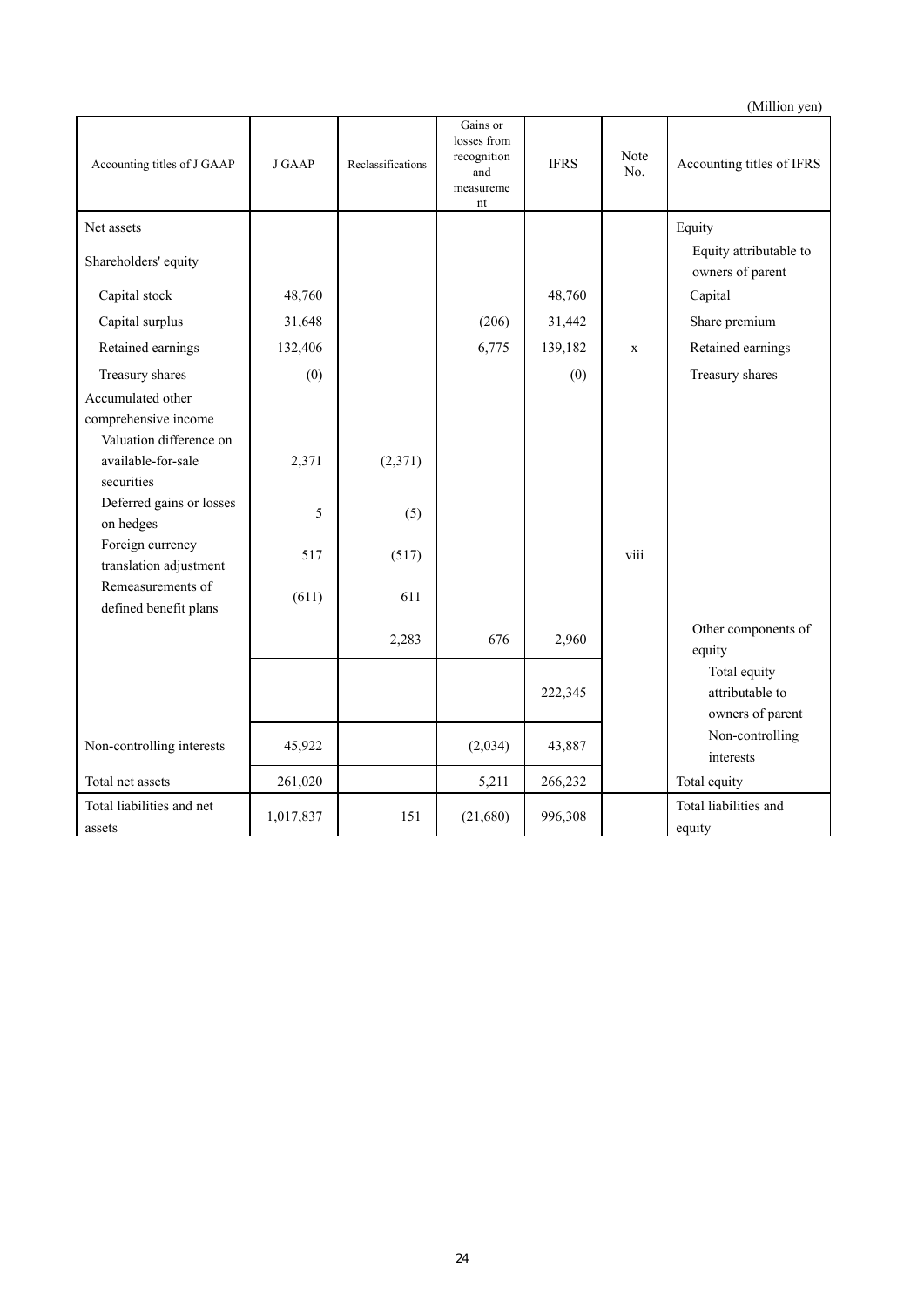Reconciliation of equity at date of the end of the previous fiscal year (March 31, 2018) Consolidated Statement of Financial Position

(Million yen) Accounting titles of J GAAP J GAAP Reclassifications Gains or losses from recognition and measurement IFRS Note Accounting titles of IFRS Assets (Assets) and the contract of the contract of the contract of the contract of the contract of the contract of the contract of the contract of the contract of the contract of the contract of the contract of the contra Current assets Current assets Cash and deposits 18,073 2,752 (638) 20,187 Cash and cash equivalents Notes and operating accounts receivable 9,340 5,448 6,048 20,838 i Trade and other receivables Real estate for sale 27,672 49,974 (1,975) 75,672 iv Inventories Real estate for sale in process 55,614 (55,614) Costs on uncompleted construction contracts 784 (784) Raw materials and supplies 86 (86) Lease investment assets  $1,912$  (1,912) Deposits paid 2,912  $(2,752)$  160 Other financial assets Deferred tax assets  $\begin{array}{|c|c|c|c|c|} \hline 671 & & (671) \end{array}$ Other 8,298 (3,544) (451) 4,302 Other current assets Allowance for doubtful  $\alpha$  accounts  $(0)$  0  $(7,189)$  2,983 121,160 Current assets (Subtotal) 11,803 11,803 11,803 Assets held for sale Total current assets 125,367 4,613 2,983 132,964 Total non-current assets Non-current assets Non-current assets Non-current assets Property, plant and Property, plant and 819,324 (799,934) (754) 18,635 Property, plant and equipment equipment Intangible assets 1 25,818 (21,892) (1,375) 2,550 Goodwill and intangible assets 827,557 (24,298) 803,259 Investment property Investments and other assets Investment securities 26,852 (16,822) 1,790 11,820 Investments accounted for using the equity method 23,018 458 23,476 Other financial assets Long-term prepaid expenses 14,138 (14,138) Net defined benefit  $\frac{355}{355}$  (355) Deferred tax assets 237 671 1,302 2,211 vi Deferred tax assets Other 8,366 (3,376) (2,753) 2,236 Other non-current assets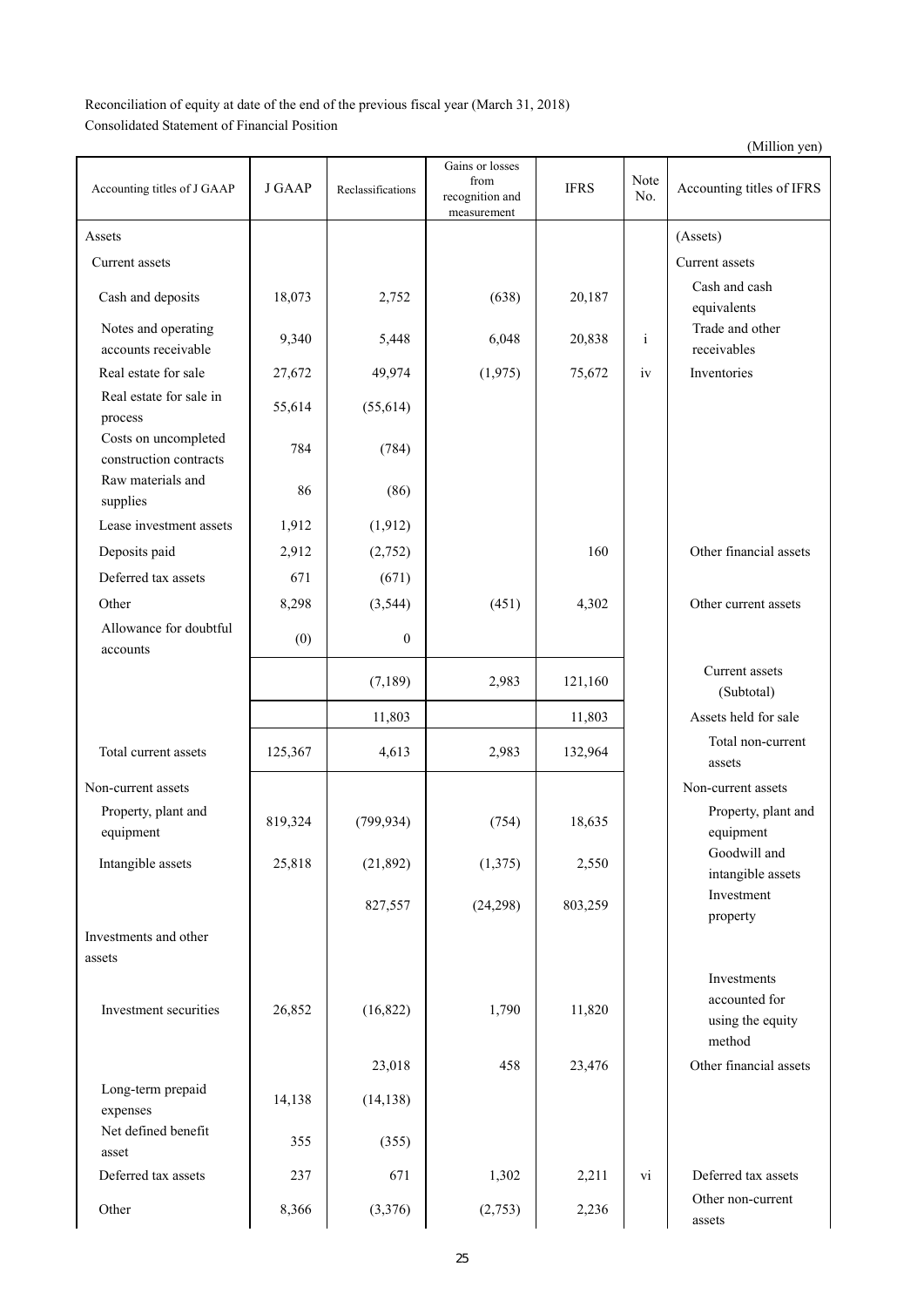| Allowance for doubtful<br>accounts | (802)     | 802      |           |         |                             |
|------------------------------------|-----------|----------|-----------|---------|-----------------------------|
| Total non-current assets           | 894.292   | (4, 471) | (25, 631) | 864,189 | Total non-current<br>assets |
| Total assets                       | 1,019,659 | 142      | (22, 647) | 997,154 | Total assets                |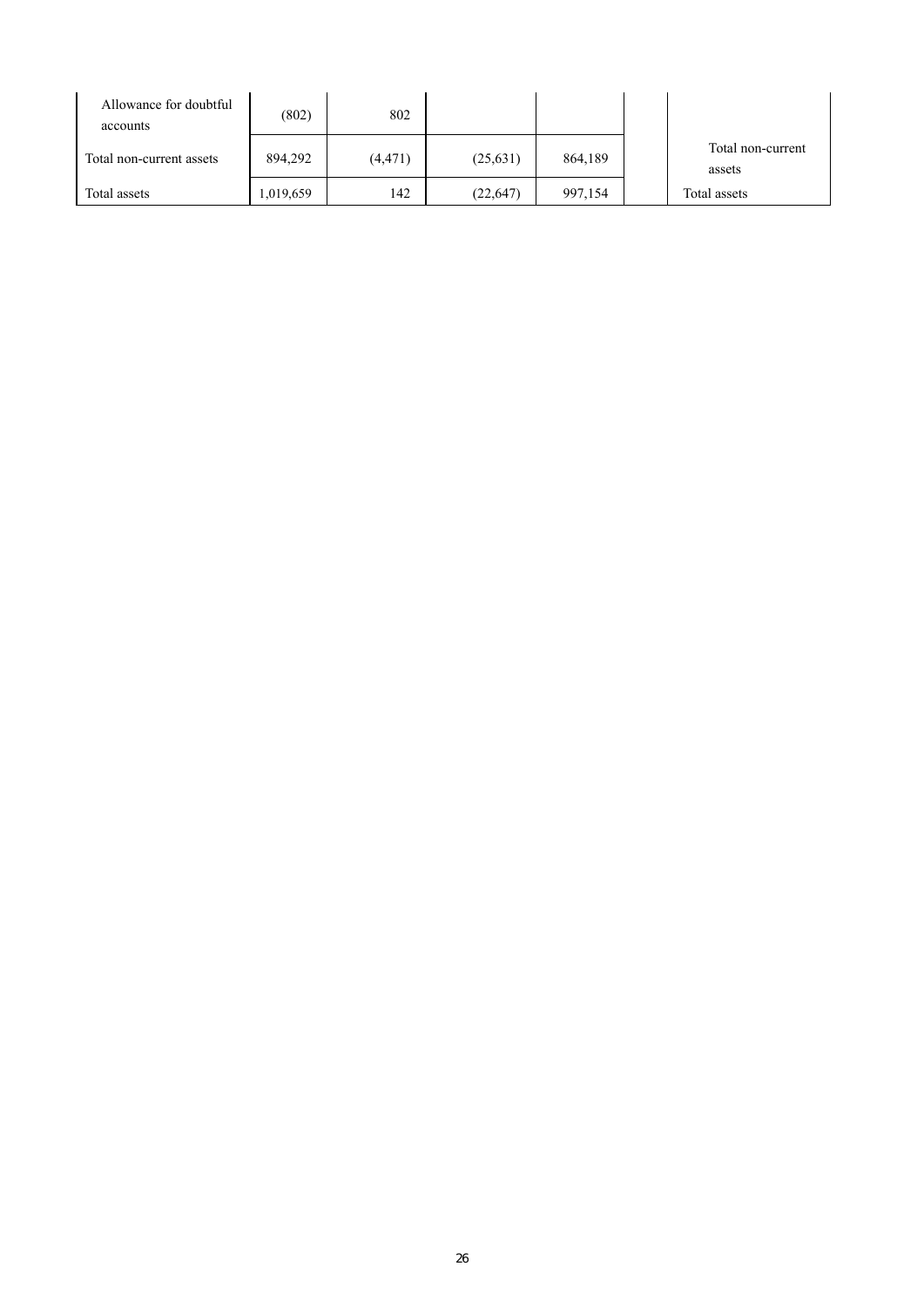| Accounting titles of J GAAP                     | <b>J GAAP</b> | Reclassifications | Gains or losses<br>from recognition | <b>IFRS</b> | Note<br>No. | Accounting titles of IFRS                       |
|-------------------------------------------------|---------------|-------------------|-------------------------------------|-------------|-------------|-------------------------------------------------|
| Liabilities                                     |               |                   | and measurement                     |             |             |                                                 |
|                                                 |               |                   |                                     |             |             | (Liabilities and equity)<br>Current liabilities |
| Current liabilities<br>Notes and operating      |               |                   |                                     |             |             | Trade and other                                 |
| accounts payable - trade                        | 6,638         | 15,272            | 1,085                               | 22,996      |             | payables                                        |
| Short-term loans                                |               |                   |                                     |             |             | Short-term                                      |
| payable                                         | 11,232        | 90,064            | (607)                               | 100,688     |             | borrowings                                      |
| Lease obligations                               | 33            | (33)              |                                     |             |             |                                                 |
| Current portion of                              | 89,064        | (89,064)          |                                     |             |             |                                                 |
| long-term loans payable                         |               |                   |                                     |             |             |                                                 |
| Current portion of<br>bonds                     | 1,000         | (1,000)           |                                     |             |             |                                                 |
| Income taxes payable                            | 3,908         |                   | (50)                                | 3,858       |             | Income taxes payable                            |
| Deferred tax liabilities                        | $\theta$      | (0)               |                                     |             |             |                                                 |
|                                                 |               |                   |                                     |             |             | Other financial                                 |
|                                                 |               | 975               | 13                                  | 989         |             | liabilities                                     |
|                                                 |               | 433               | 250                                 | 683         |             | Provisions                                      |
| Other                                           | 25,981        | (16, 885)         | 10,951                              | 20,046      | i,iv        | Other current                                   |
|                                                 |               |                   |                                     |             |             | liabilities                                     |
|                                                 |               | (237)             | 11,641                              | 149,263     |             | Current liabilities<br>(Subtotal)               |
|                                                 |               |                   |                                     |             |             | Liabilities directly                            |
|                                                 |               | 237               |                                     | 237         |             | related to assets                               |
|                                                 |               |                   |                                     |             |             | held for sale                                   |
| Total current liabilities                       | 137,859       | (0)               | 11,641                              | 149,500     |             | Total current                                   |
| Non-current liabilities                         |               |                   |                                     |             |             | liabilities<br>Non-current liabilities          |
|                                                 |               |                   |                                     |             |             |                                                 |
| Bonds payable<br>Long-term loans                | 89,986        | 353,484           | (459)                               | 443,010     |             | Long-term borrowings                            |
| payable                                         | 353,484       | (353, 484)        |                                     |             |             |                                                 |
| Lease obligations                               | 42            | (42)              |                                     |             |             |                                                 |
| Lease and guarantee                             |               |                   |                                     |             |             | Other financial                                 |
| deposits received                               | 76,399        | 44                | 586                                 | 77,029      |             | liabilities                                     |
| Negative goodwill                               | 19,122        | 142               | (19,265)                            |             | vii         |                                                 |
| Deferred tax liabilities                        | 58,060        | $\boldsymbol{0}$  | (16, 137)                           | 41,922      |             | Deferred tax liabilities                        |
| Provision for loss of                           | 2,350         | (2,350)           |                                     |             |             |                                                 |
| subleasing business<br>Provision for directors' |               |                   |                                     |             |             |                                                 |
| retirement benefits                             | 29            | (29)              |                                     |             |             |                                                 |
| Net defined benefit                             |               |                   |                                     |             |             | Defined benefit                                 |
| liability                                       | 8,092         |                   | 35                                  | 8,128       |             | liability                                       |
| Asset retirement                                | 2,228         | 2,350             | 353                                 | 4,932       |             | Provisions                                      |
| obligations                                     |               |                   |                                     |             |             | Other non-current                               |
| Other                                           | 193           | $28\,$            | (12)                                | 209         |             | liabilities                                     |
| Total non-current                               |               |                   |                                     |             |             | Total non-current                               |
| liabilities                                     | 609,989       | 142               | (34,898)                            | 575,234     |             | liabilities                                     |
| Total liabilities                               | 747,849       | 142               | (23, 256)                           | 724,734     |             | <b>Total liabilities</b>                        |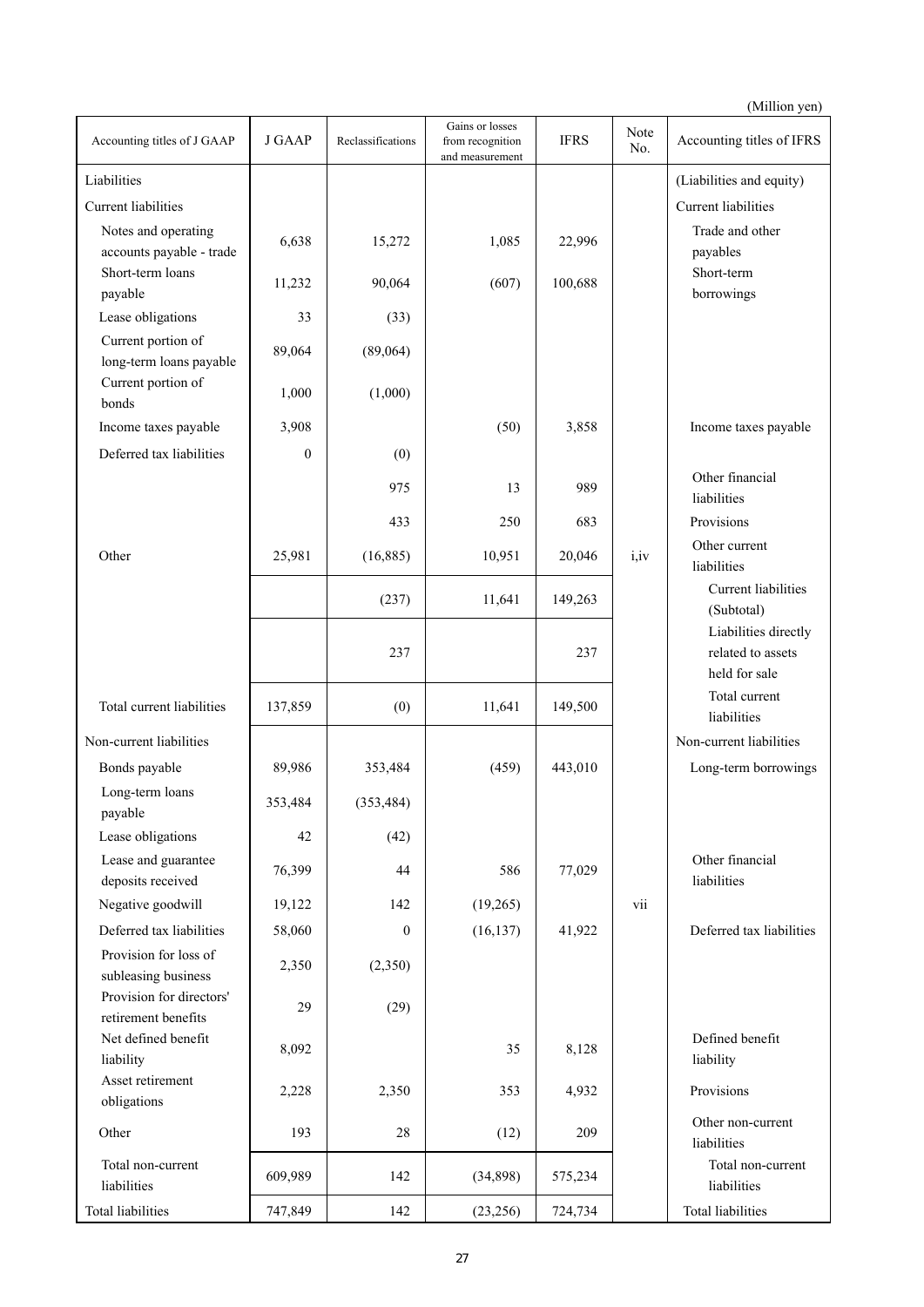| Accounting titles of J GAAP                                          | <b>J GAAP</b> | Reclassifications | Gains or losses<br>from<br>recognition<br>and<br>measurement | <b>IFRS</b> | Note<br>No. | Accounting titles of IFRS                           |
|----------------------------------------------------------------------|---------------|-------------------|--------------------------------------------------------------|-------------|-------------|-----------------------------------------------------|
| Net assets                                                           |               |                   |                                                              |             |             | Equity                                              |
| Shareholders' equity                                                 |               |                   |                                                              |             |             | Equity attributable<br>to owners of parent          |
| Capital stock                                                        | 48,760        |                   |                                                              | 48,760      |             | Capital                                             |
| Capital surplus                                                      | 31,650        |                   | (206)                                                        | 31,443      |             | Share premium                                       |
| Retained earnings                                                    | 141,973       |                   | 4,727                                                        | 146,700     | $\mathbf X$ | Retained earnings                                   |
| Treasury shares                                                      | (0)           |                   |                                                              | (0)         |             | Treasury shares                                     |
| Accumulated other<br>comprehensive income<br>Valuation difference on |               |                   |                                                              |             |             |                                                     |
| available-for-sale<br>securities                                     | 1,881         | (1,881)           |                                                              |             |             |                                                     |
| Deferred gains or losses<br>on hedges                                | 15            | (15)              |                                                              |             |             |                                                     |
| Foreign currency<br>translation adjustment                           | 1,974         | (1,974)           |                                                              |             | viii        |                                                     |
| Remeasurements of<br>defined benefit plans                           | (543)         | 543               |                                                              |             |             |                                                     |
|                                                                      |               | 3,328             | (1, 596)                                                     | 1,732       |             | Other components of<br>equity                       |
|                                                                      |               |                   |                                                              | 228,636     |             | Total equity<br>attributable to owners<br>of parent |
| Non-controlling interests                                            | 46,098        |                   | (2,315)                                                      | 43,783      |             | Non-controlling interests                           |
| Total net assets                                                     | 271,810       |                   | 608                                                          | 272,419     |             | Total equity                                        |
| Total liabilities and net<br>assets                                  | 1,019,659     | 142               | (22, 647)                                                    | 997,154     |             | Total liabilities and<br>equity                     |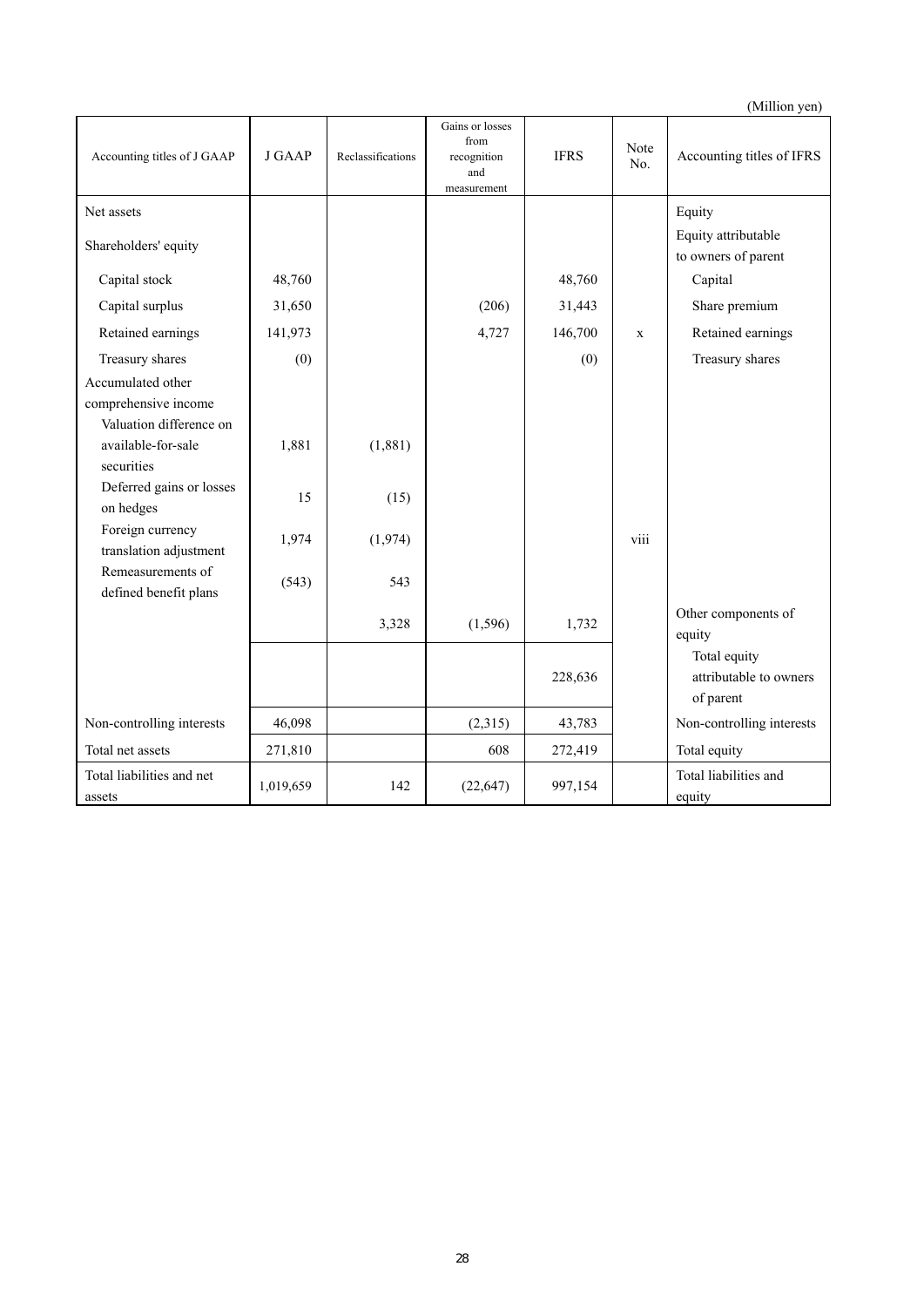Reconciliation of profit or loss and comprehensive income at date of the three months ended June 30, 2017 (from April 1, 2017 to June 30, 2017) Consolidated Statement of Income

|                                                                     |               |                   |                                                        |             |               | (Million yen)                                                                 |
|---------------------------------------------------------------------|---------------|-------------------|--------------------------------------------------------|-------------|---------------|-------------------------------------------------------------------------------|
| Accounting titles of J GAAP                                         | <b>J GAAP</b> | Reclassifications | Gains or losses<br>from recognition<br>and measurement | <b>IFRS</b> | Note<br>No.   | Accounting titles of IFRS                                                     |
| Operating revenue                                                   | 40,776        |                   | (627)                                                  | 40,148      | $\mathbf{i}$  | Operating revenue                                                             |
| Operating cost                                                      | 26,261        |                   | (3,161)                                                | 23,100      | iii, iv, v    | Operating cost                                                                |
| Operating gross profit                                              | 14,514        |                   | 2,533                                                  | 17,048      |               | Operating gross profit                                                        |
| Selling, general and<br>administrative expenses                     | 5,192         |                   | (420)                                                  | 4,772       | ii, iv, v     | Selling, general and<br>administrative expense                                |
|                                                                     |               | 63                | (53)                                                   | 9           |               | Other operating<br>revenue                                                    |
|                                                                     |               | 82                | (0)                                                    | 82          | iii           | Other operating<br>expense                                                    |
|                                                                     |               | 386               | (160)                                                  | 225         |               | Share of profit of<br>investments accounted<br>for using the equity<br>method |
| Operating income                                                    | 9,321         | 367               | 2,739                                                  | 12,428      |               | Operating income                                                              |
| Non-operating income                                                |               |                   |                                                        |             |               |                                                                               |
| Interest income                                                     | 2             | 159               | (1)                                                    | 160         |               | Finance income                                                                |
| Dividend income                                                     | 159           | (159)             |                                                        |             |               |                                                                               |
| Amortization of negative<br>goodwill                                | 481           |                   | (481)                                                  |             |               |                                                                               |
| Share of profit of entities<br>accounted for using equity<br>method | 386           | (386)             |                                                        |             |               |                                                                               |
| Other                                                               | 63            | (63)              |                                                        |             |               |                                                                               |
| Total non-operating<br>income                                       | 1,093         | (449)             | (483)                                                  |             |               |                                                                               |
| Non-operating expenses                                              |               |                   |                                                        |             |               |                                                                               |
| Interest expenses                                                   | 1,111         |                   | (264)                                                  | 846         |               | Finance costs                                                                 |
| Other                                                               | 16            | (16)              |                                                        |             |               |                                                                               |
| Total non-operating<br>expenses                                     | 1,127         | (16)              | (264)                                                  |             |               |                                                                               |
| Ordinary profit                                                     | 9,287         | (66)              | 2,520                                                  |             |               |                                                                               |
| <b>Extraordinary losses</b>                                         |               |                   |                                                        |             |               |                                                                               |
| Loss on retirement of<br>non-current assets                         | 66            | (66)              |                                                        |             |               |                                                                               |
| Total extraordinary losses                                          | 66            | (66)              |                                                        |             |               |                                                                               |
| Profit before income taxes                                          | 9,221         |                   | 2,520                                                  | 11,742      |               | Profit before tax                                                             |
| Total income taxes                                                  | 2,534         |                   | 912                                                    | 3,446       | $\mathbf{vi}$ | Income taxes                                                                  |
| Profit                                                              | 6,687         |                   | 1,608                                                  | 8,296       |               | Profit                                                                        |
|                                                                     |               |                   |                                                        |             |               | Profit attributable to:                                                       |
| Profit attributable to<br>non-controlling interests                 | 515           |                   | 59                                                     | 574         |               | Non-controlling<br>interests                                                  |
| Profit attributable to<br>owners of parent                          | 6,172         |                   | 1,548                                                  | 7,721       |               | Owners of parent                                                              |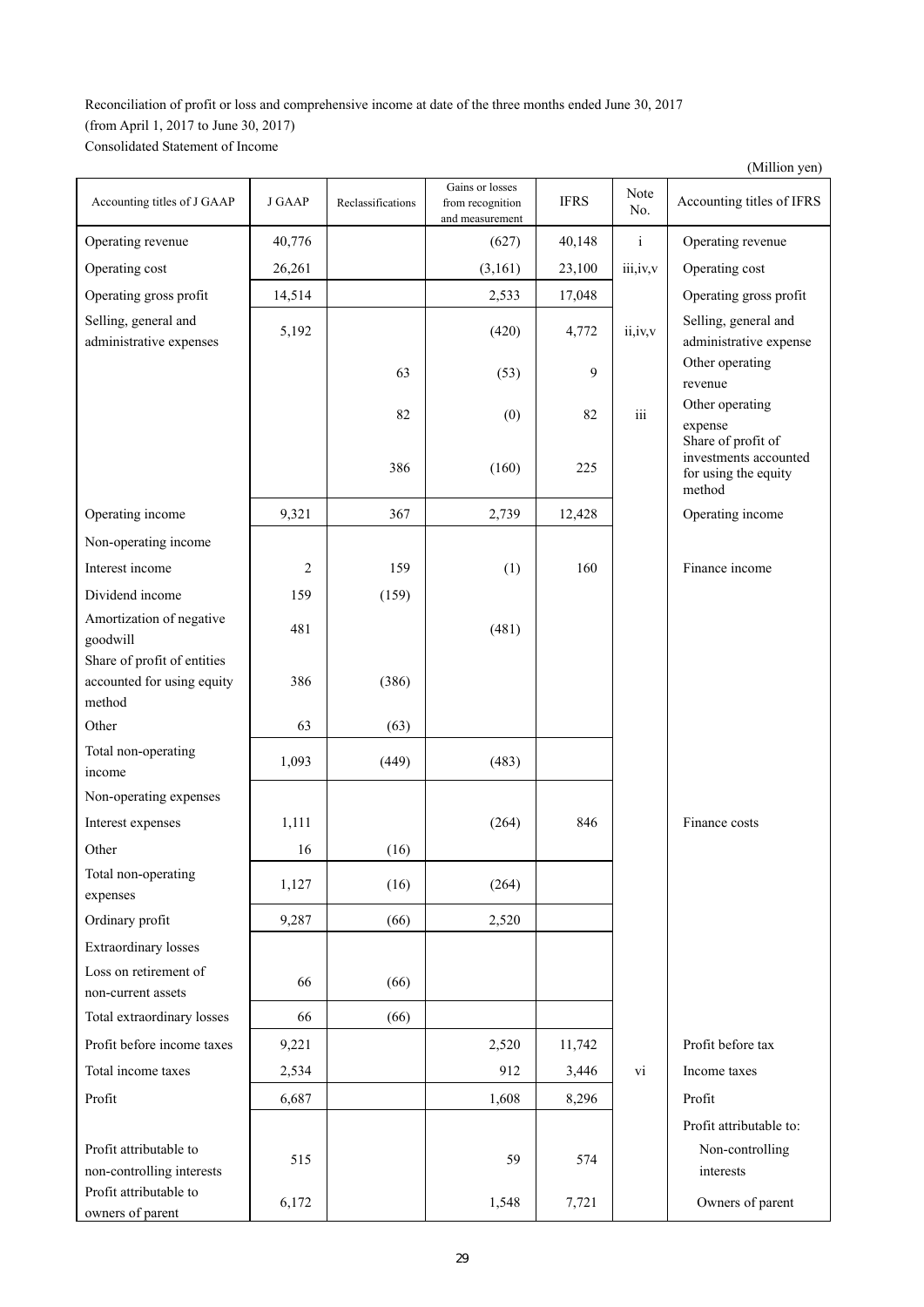### Consolidated Statement of Comprehensive Income

| Accounting titles of J GAAP | <b>J GAAP</b>  | Reclassifications | Gains or losses<br>from recognition<br>and measurement | <b>IFRS</b> | Note<br>No. | Accounting titles of IFRS |
|-----------------------------|----------------|-------------------|--------------------------------------------------------|-------------|-------------|---------------------------|
| Profit                      | 6,687          |                   | 1,608                                                  | 8,296       |             | Profit                    |
| Other comprehensive         |                |                   |                                                        |             |             | Other comprehensive       |
| income                      |                |                   |                                                        |             |             | income (Net of tax)       |
|                             |                |                   |                                                        |             |             | Items that will not be    |
|                             |                |                   |                                                        |             |             | reclassified to profit or |
|                             |                |                   |                                                        |             |             | loss                      |
| Remeasurements of           |                |                   |                                                        |             |             | Remeasurements of         |
| defined benefit plans       | 14             |                   | (14)                                                   |             |             | defined benefit plan      |
|                             |                |                   |                                                        |             |             | Items that may be         |
|                             |                |                   |                                                        |             |             | reclassified to profit or |
|                             |                |                   |                                                        |             |             | loss                      |
|                             |                |                   |                                                        |             |             | Net changes in fair       |
| Deferred gains or losses    | $\overline{4}$ |                   | (7)                                                    | (3)         |             | value of cash flow        |
| on hedges                   |                |                   |                                                        |             |             | hedge                     |
| Valuation difference on     |                |                   |                                                        |             |             | Valuation                 |
| available-for-sale          | (218)          |                   |                                                        | (218)       |             | difference on             |
| securities                  |                |                   |                                                        |             |             | available-for-sale        |
|                             |                |                   |                                                        |             |             | securities                |
|                             |                |                   |                                                        |             |             | Exchange                  |
| Foreign currency            | (583)          |                   | 1,169                                                  | 586         |             | differences on            |
| translation adjustment      |                |                   |                                                        |             |             | translation of            |
|                             |                |                   |                                                        |             |             | foreign operations        |
| Total other comprehensive   |                |                   |                                                        |             |             | <b>Total Other</b>        |
| income                      | (783)          |                   | 1,147                                                  | 364         |             | comprehensive income      |
|                             |                |                   |                                                        |             |             |                           |
|                             |                |                   |                                                        |             |             | Total other               |
| Comprehensive income        | 5,904          |                   | 2,756                                                  | 8,660       |             | comprehensive income      |
|                             |                |                   |                                                        |             |             | (Net of tax)              |
| (Breakdown)                 |                |                   |                                                        |             |             | Comprehensive income      |
|                             |                |                   |                                                        |             |             | attributable to:          |
| Comprehensive income        |                |                   |                                                        |             |             |                           |
| attributable to owners of   | 5,388          |                   | 2,696                                                  | 8,085       |             | Owners of parent          |
| parent                      |                |                   |                                                        |             |             |                           |
| Comprehensive income        |                |                   |                                                        |             |             | Non-controlling           |
| attributable to             | 515            |                   | 59                                                     | 574         |             | interests                 |
| non-controlling interests   |                |                   |                                                        |             |             |                           |
|                             | 5,904          |                   | 2,756                                                  | 8,660       |             | Total                     |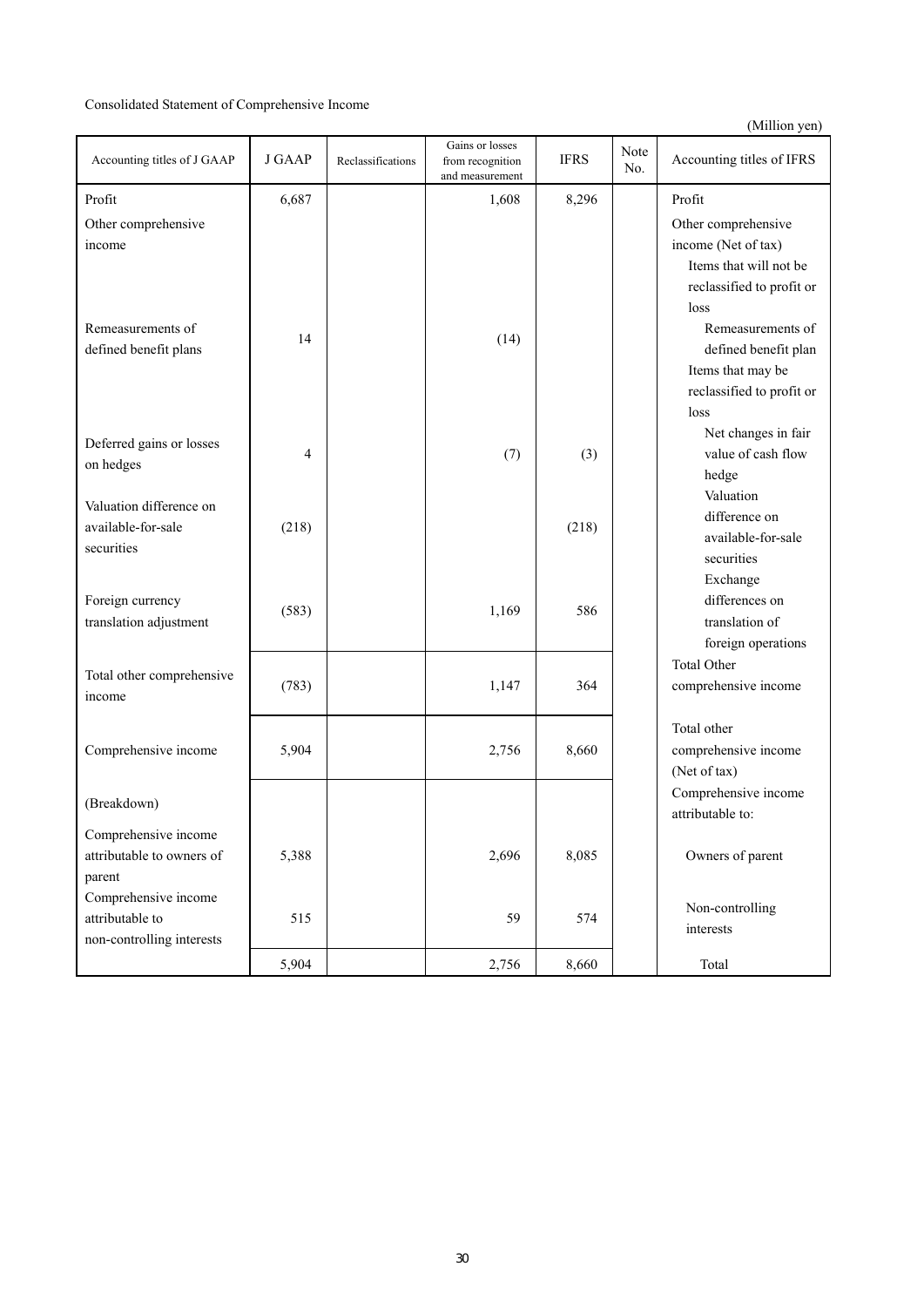## Reconciliation of profit or loss and comprehensive income at date of the three months ended June 30, 2017 (from April 1, 2017 to June 30, 2017) Consolidated Statement of Income

|                                                                   |               |                   |                                                              |             |              | (Million yen)                                                              |
|-------------------------------------------------------------------|---------------|-------------------|--------------------------------------------------------------|-------------|--------------|----------------------------------------------------------------------------|
| Accounting titles of J GAAP                                       | <b>J GAAP</b> | Reclassifications | Gains or losses<br>from<br>recognition<br>and<br>measurement | <b>IFRS</b> | Note<br>No.  | Accounting titles of IFRS                                                  |
| Operating revenue                                                 | 166,800       |                   | (6,145)                                                      | 160,654     | $\mathbf{i}$ | Operating revenue                                                          |
| Operating cost                                                    | 115,978       |                   | (3,722)                                                      | 112,256     | iii, iv, v   | Operating cost                                                             |
| Operating gross profit                                            | 50,821        |                   | (2, 423)                                                     | 48,398      |              | Operating gross profit                                                     |
| Selling, general and<br>administrative expenses                   | 21,185        |                   | (653)                                                        | 20,531      | ii,iv,v      | Selling, general and<br>administrative expense                             |
|                                                                   |               | 519               | 2,468                                                        | 2,987       |              | Other operating revenue                                                    |
|                                                                   |               | 770               | 451                                                          | 1,221       | iii          | Other operating expense                                                    |
|                                                                   |               | (121)             | 899                                                          | 778         |              | Share of profit of<br>investments accounted for<br>using the equity method |
| Operating income                                                  | 29,635        | (372)             | 1,147                                                        | 30,410      |              | Operating income                                                           |
| Non-operating income                                              |               |                   |                                                              |             |              |                                                                            |
| Interest income                                                   | 14            | 1,016             | (4)                                                          | 1,026       |              | Finance income                                                             |
| Dividend income                                                   | 213           | (213)             |                                                              |             |              |                                                                            |
| Contribution                                                      | 319           | (319)             |                                                              |             |              |                                                                            |
| Gain on donation of<br>non-current assets                         | 21            | (21)              |                                                              |             |              |                                                                            |
| Amortization of<br>negative goodwill                              | 1,926         |                   | (1,926)                                                      |             |              |                                                                            |
| Other                                                             | 60            | (60)              |                                                              |             |              |                                                                            |
| Total non-operating<br>income                                     | 2,555         | 401               | (1,930)                                                      |             |              |                                                                            |
| Non-operating expenses                                            |               |                   |                                                              |             |              |                                                                            |
| Interest expenses                                                 | 4,493         | 166               | (1,160)                                                      | 3,499       |              | Finance costs                                                              |
| Share of loss of<br>entities accounted for<br>using equity method | 121           | (121)             |                                                              |             |              |                                                                            |
| Other                                                             | 144           | (144)             |                                                              |             |              |                                                                            |
| Total non-operating<br>expenses                                   | 4,759         | (99)              | (1,160)                                                      |             |              |                                                                            |
| Ordinary profit                                                   | 27,432        | 128               | 377                                                          |             |              |                                                                            |
| Extraordinary income                                              |               |                   |                                                              |             |              |                                                                            |
| Gain on sales of<br>non-current assets                            | 118           | (118)             |                                                              |             |              |                                                                            |
| Gain on sales of<br>investment securities                         | 802           | (802)             |                                                              |             |              |                                                                            |
| Total extraordinary<br>income                                     | 920           | (920)             |                                                              |             |              |                                                                            |
| <b>Extraordinary losses</b>                                       |               |                   |                                                              |             |              |                                                                            |
| Loss on retirement of                                             | 626           | (626)             |                                                              |             |              |                                                                            |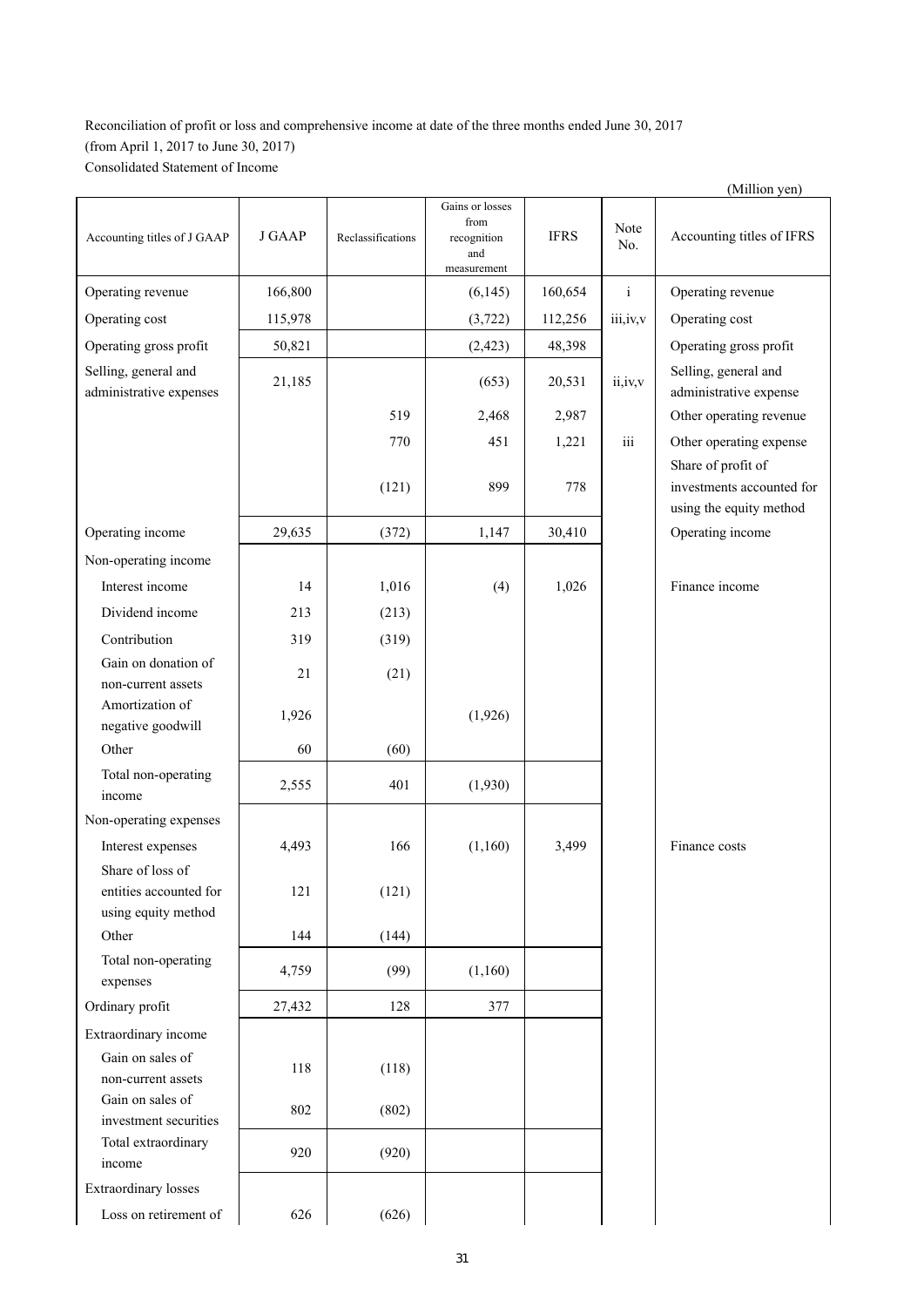| non-current assets                            |        |       |       |        |    |                         |
|-----------------------------------------------|--------|-------|-------|--------|----|-------------------------|
| Loss on sales of<br>investment securities     | 66     | (66)  |       |        |    |                         |
| Loss on valuation of<br>investment securities | 99     | (99)  |       |        |    |                         |
| Total extraordinary<br>losses                 | 792    | (792) |       |        |    |                         |
| Profit before income<br>taxes                 | 27,560 |       | 377   | 27,938 |    | Profit before tax       |
| Total income taxes                            | 6,886  |       | 893   | 7,780  | vi | Income taxes            |
| Profit                                        | 20,673 |       | (515) | 20,157 |    | Profit                  |
|                                               |        |       |       |        |    | Profit attributable to: |
| Profit attributable to                        | 1,972  |       | 30    | 2,002  |    | Non-controlling         |
| non-controlling interests                     |        |       |       |        |    | interests               |
| Profit attributable to                        | 18,701 |       | (546) | 18,155 |    | Owners of parent        |
| owners of parent                              |        |       |       |        |    |                         |

### Consolidated Statement of Comprehensive Income

|                                         |               |                   |                                                              |             |             | типпон уеп                               |
|-----------------------------------------|---------------|-------------------|--------------------------------------------------------------|-------------|-------------|------------------------------------------|
| Accounting titles of J GAAP             | <b>J GAAP</b> | Reclassifications | Gains or losses<br>from<br>recognition<br>and<br>measurement | <b>IFRS</b> | Note<br>No. | Accounting titles of IFRS                |
| Profit                                  | 20,673        |                   | (515)                                                        | 20,157      |             | Profit                                   |
| Other comprehensive                     |               |                   |                                                              |             |             | Other comprehensive                      |
| income                                  |               |                   |                                                              |             |             | income (Net of tax)                      |
|                                         |               |                   |                                                              |             |             | Items that will not be                   |
|                                         |               |                   |                                                              |             |             | reclassified to profit or                |
|                                         |               |                   |                                                              |             |             | loss                                     |
| Remeasurements of                       | 84            |                   | (37)                                                         | 47          |             | Rmeasurements of                         |
| defined benefit plans                   |               |                   |                                                              |             |             | defined benefit plan                     |
|                                         |               |                   |                                                              |             |             | Items that may be                        |
|                                         |               |                   |                                                              |             |             | reclassified to profit or                |
|                                         |               |                   |                                                              |             |             | loss                                     |
| Deferred gains or losses                |               |                   |                                                              |             |             | Net changes in fair                      |
| on hedges                               | 13            |                   | 6                                                            | 19          |             | value of cash flow                       |
|                                         |               |                   |                                                              |             |             | hedge                                    |
| Valuation difference on                 |               |                   |                                                              |             |             | Valuation difference                     |
| available-for-sale                      | (708)         |                   |                                                              | (708)       |             | on available-for-sale                    |
| securities                              |               |                   |                                                              |             |             | securities                               |
| Foreign currency                        |               |                   |                                                              |             |             | Exchange differences                     |
| translation adjustment                  | 874           |                   | (1,048)                                                      | (174)       |             | on translation of                        |
|                                         |               |                   |                                                              |             |             | foreign operations                       |
| Total other                             | 263           |                   | (1,080)                                                      | (816)       |             | Total other comprehensive                |
| comprehensive income                    |               |                   |                                                              |             |             | income (Net of tax)                      |
| Comprehensive income                    | 20,937        |                   | (1, 595)                                                     | 19,341      |             | Total comprehensive                      |
|                                         |               |                   |                                                              |             |             | income                                   |
| (Breakdown)                             |               |                   |                                                              |             |             | Comprehensive income<br>attributable to: |
| Comprehensive<br>income attributable to | 18,962        |                   | (1,625)                                                      | 17,336      |             | Owners of parent                         |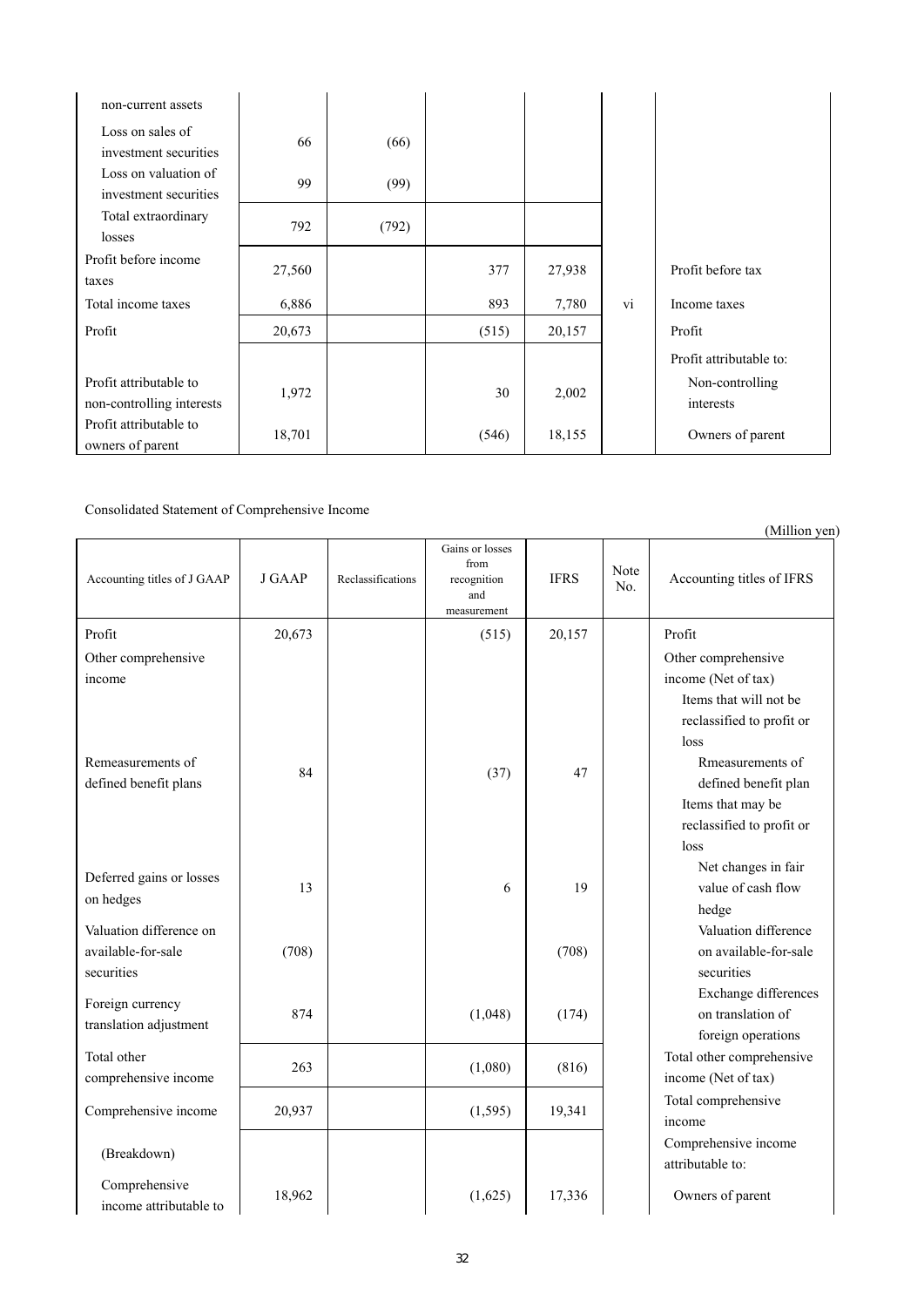| owners of parent                                                        |        |          |        |                           |
|-------------------------------------------------------------------------|--------|----------|--------|---------------------------|
| Comprehensive<br>income attributable to<br>non-controlling<br>interests | 1,974  | 29       | 2,004  | Non-controlling interests |
|                                                                         | 20,937 | (1, 595) | 19,341 | Total                     |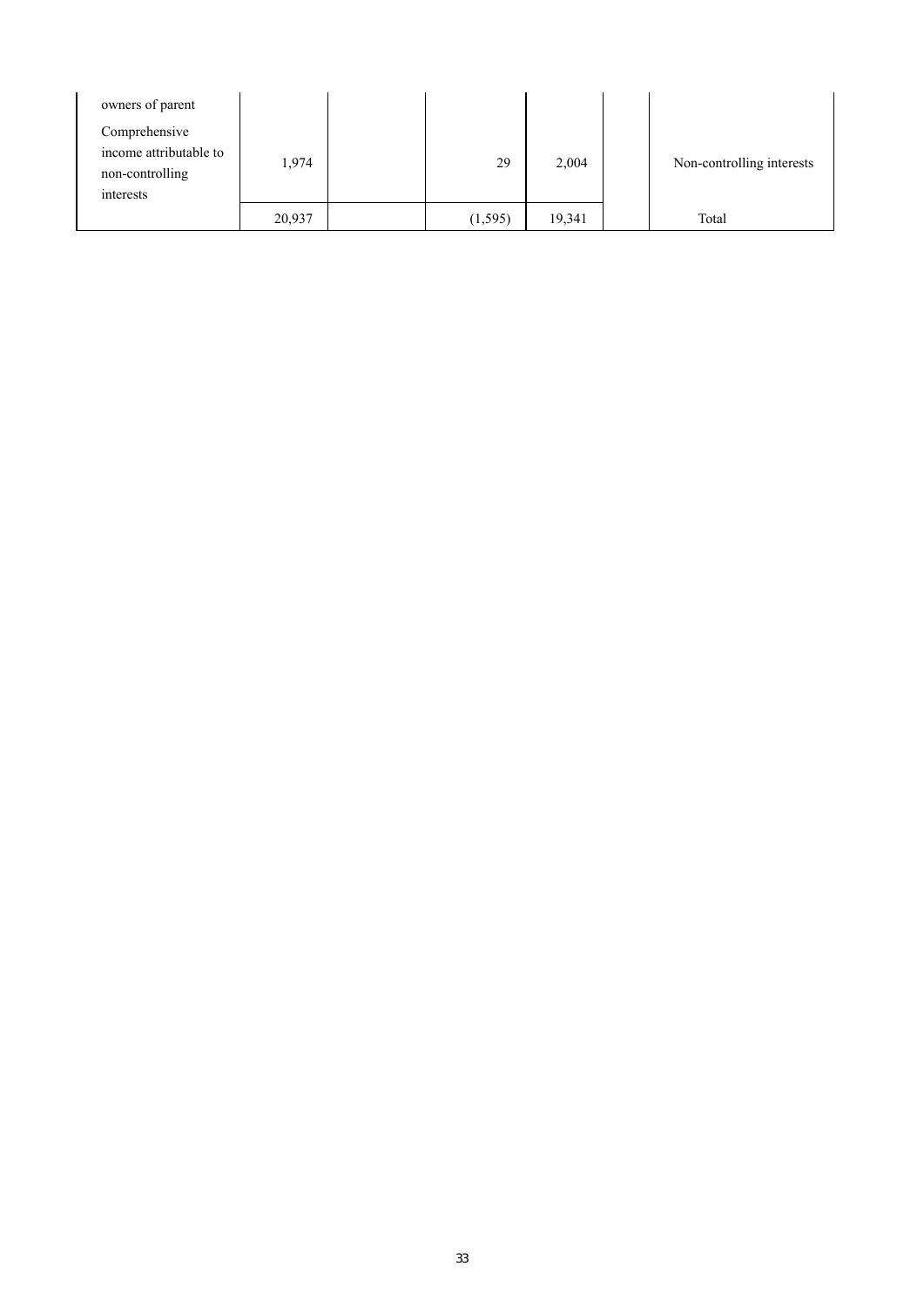(3) Notes to reconciliations of equity and comprehensive income

### i) Trade and other receivables

Under J GAAP, the Group used to recognize operating leases with incentives (such as free rent periods) based on the amount receivable specified in the contract. However, under IFRS, an entity recognizes total lease payments receivable including incentives on a straight-line basis over the lease term and, as a result, operating and other receivables have increased.

The impact of the change is as follows.

|                                        | The transition date<br>(April 1, 2017)                                         | Three months ended June<br>30, 2017<br>(June 30, 2017) |       | (Million yen)<br>The end of the previous<br>fiscal year<br>(March 31, 2018)             |
|----------------------------------------|--------------------------------------------------------------------------------|--------------------------------------------------------|-------|-----------------------------------------------------------------------------------------|
| (Consolidated Statement of             |                                                                                |                                                        |       |                                                                                         |
| <b>Financial Position</b> )            |                                                                                |                                                        |       |                                                                                         |
| Trade and other receivables            | 5,446                                                                          |                                                        | 5,634 | 5,899                                                                                   |
| Other current liabilities              | 67                                                                             |                                                        | 78    | 71                                                                                      |
| Deferred tax liabilities               | 1,649                                                                          |                                                        | 1,685 | 1,700                                                                                   |
| Non-controlling interests              | 193                                                                            |                                                        | 184   | 176                                                                                     |
| Reconciliation of retained<br>earnings | 3,535                                                                          |                                                        | 3,685 | 3,951                                                                                   |
|                                        | Three months ended June 30, 2017<br>(from April $1, 2017$<br>to June 30, 2017) |                                                        |       | (Million yen)<br>The previous fiscal year<br>(One-year period)<br>ended March 31, 2018) |
| (Consolidated Statement of Income)     |                                                                                |                                                        |       |                                                                                         |
| Operating revenue                      |                                                                                | 170                                                    |       | 437                                                                                     |
| Reconciliation of pre-tax profit       |                                                                                | 170                                                    |       | 437                                                                                     |

### ii) Advertising expense

Under J GAAP. The Group used to capitalize assets used for advertising. However, under IFRS, some assets used for advertising are expensed and "Other non-current assets" have, therefore, decreased.

The impact of the change is as follows.

|                                                | The transition date<br>(April 1, 2017)                                         | Three months ended June<br>30, 2017<br>(June 30, 2017) |         | (Million yen)<br>The end of the previous<br>fiscal year<br>(March 31, 2018)             |
|------------------------------------------------|--------------------------------------------------------------------------------|--------------------------------------------------------|---------|-----------------------------------------------------------------------------------------|
| (Consolidated Statement)                       |                                                                                |                                                        |         |                                                                                         |
| of Financial Position)                         |                                                                                |                                                        |         |                                                                                         |
| Other current assets                           | (2,730)                                                                        |                                                        | (2,373) | (2,577)                                                                                 |
| Deferred tax assets                            | 842                                                                            |                                                        | 732     | 789                                                                                     |
| Reconciliation of retained<br>earnings         | (1,887)                                                                        |                                                        | (1,641) | (1,788)                                                                                 |
|                                                | Three months ended June 30, 2017<br>(from April $1, 2017$<br>to June 30, 2017) |                                                        |         | (Million yen)<br>The previous fiscal year<br>(One-year period)<br>ended March 31, 2018) |
| (Consolidated Statement of Income)             |                                                                                |                                                        |         |                                                                                         |
| Selling, general and administrative<br>expense |                                                                                | (356)                                                  |         | (152)                                                                                   |
| Reconciliation of profit before tax            |                                                                                | 356                                                    |         | 152                                                                                     |

### iii) Deemed cost

The Group has elected to use the fair value of some of its investment real estate at the date of transition as the deemed cost of the investment real estate in accordance with IFRS 1.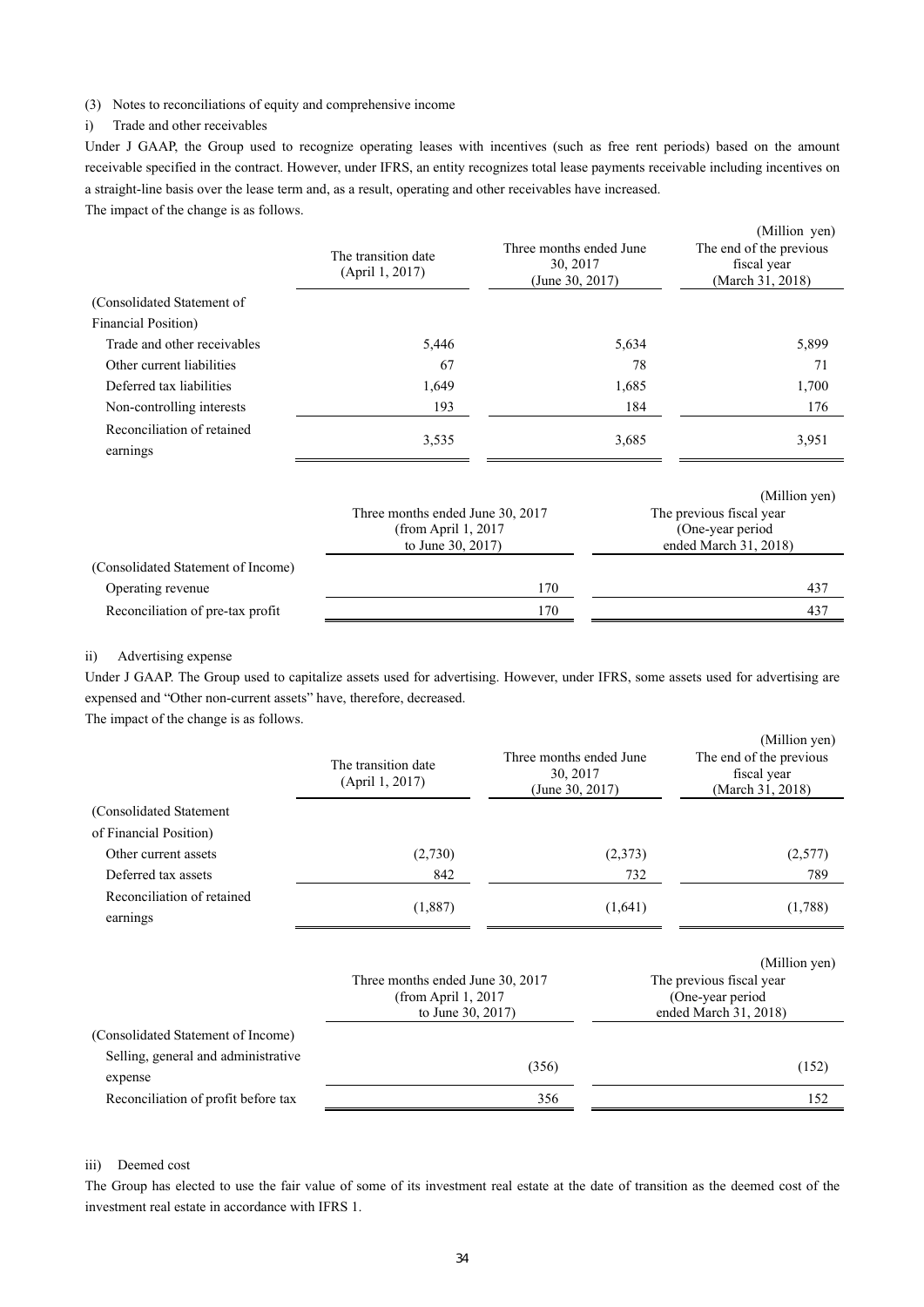### The impact of the change is as follows.

The fair value of investment real estate at the transition date using deemed cost and its carrying amount under J GAAP is 293,066 million yen and 329,331 million yen respectively.

|                                        | The transition date<br>(April 1, 2017)                                         | Three months ended June<br>30, 2017<br>(June 30, 2017) |           | (Million yen)<br>The end of the previous<br>fiscal year<br>(March 31, 2018)             |
|----------------------------------------|--------------------------------------------------------------------------------|--------------------------------------------------------|-----------|-----------------------------------------------------------------------------------------|
| (Consolidated Statement)               |                                                                                |                                                        |           |                                                                                         |
| of Financial Position)                 |                                                                                |                                                        |           |                                                                                         |
| Investment property                    | (36,265)                                                                       |                                                        | (35, 866) | (35,049)                                                                                |
| Deferred tax assets                    | 11,104                                                                         |                                                        | 10,982    | 10,732                                                                                  |
| Non-controlling interests              | (2,293)                                                                        |                                                        | (2,278)   | (2,230)                                                                                 |
| Reconciliation of retained<br>earnings | (22, 866)                                                                      |                                                        | (22,606)  | (22,086)                                                                                |
|                                        | Three months ended June 30, 2017<br>(from April $1, 2017$<br>to June 30, 2017) |                                                        |           | (Million yen)<br>The previous fiscal year<br>(One-year period)<br>ended March 31, 2018) |
| Consolidated Statement of Income       |                                                                                |                                                        |           |                                                                                         |
| Operating cost                         |                                                                                | (398)                                                  |           | (1,210)                                                                                 |
| Other operating expense                |                                                                                |                                                        |           | (5)                                                                                     |
| Reconciliation of profit before tax    |                                                                                | 398                                                    |           | 1,215                                                                                   |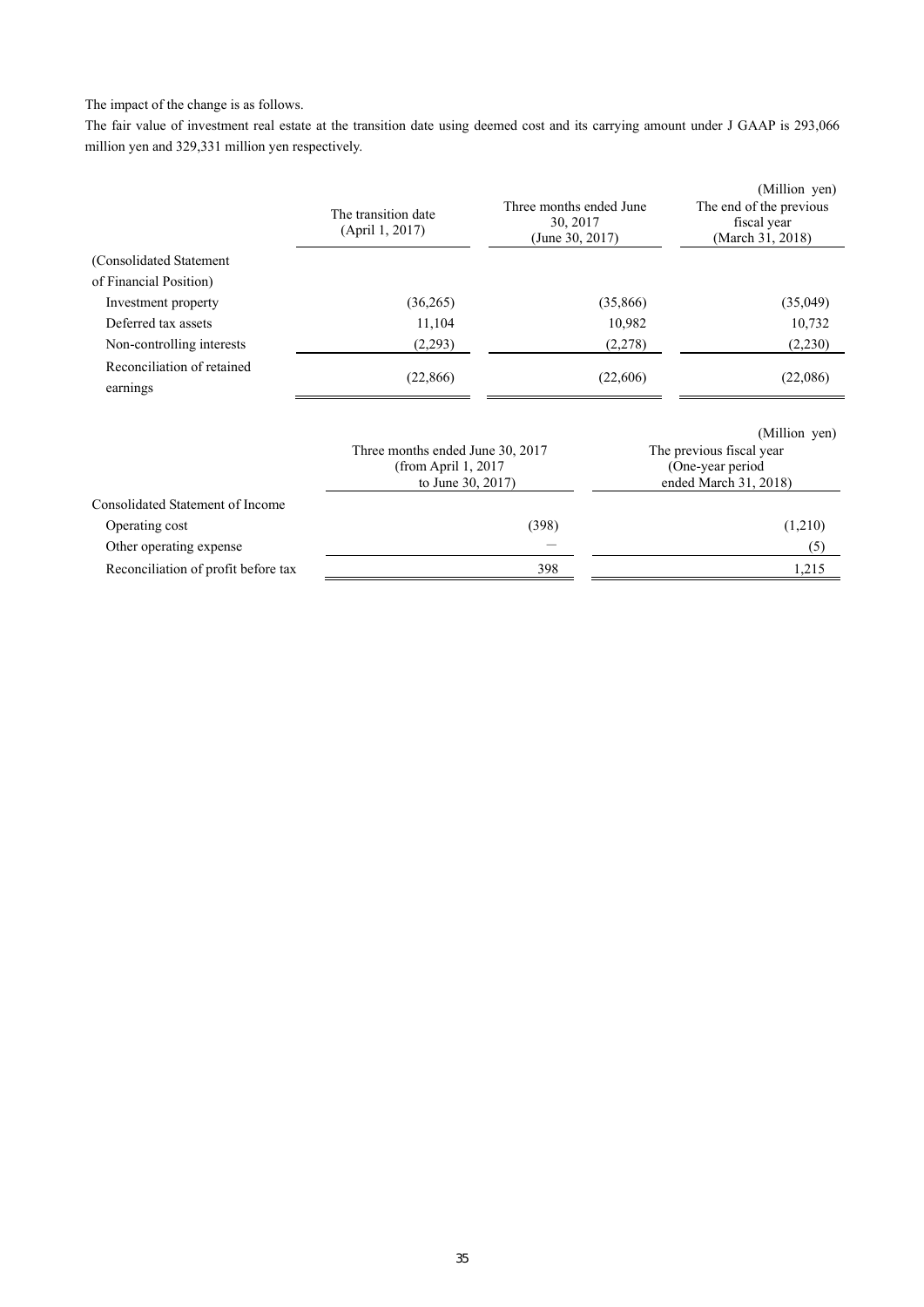### iv) Levies

Under J GAAP, the Group used to expense property tax levied in Japan over the fiscal year in which it was paid. However, under IFRS, property tax is recorded in a lump sum as a liability on the base date and is included in "Other current liabilities." The impact of the change is as follows.

|                                        | The transition date<br>(April 1, 2017)                                        | Three months ended June<br>30, 2017<br>(June 30, 2017) | (Million yen)<br>The end of the previous<br>fiscal year<br>(March 31, 2018)             |
|----------------------------------------|-------------------------------------------------------------------------------|--------------------------------------------------------|-----------------------------------------------------------------------------------------|
| (Consolidated Statement of             |                                                                               |                                                        |                                                                                         |
| <b>Financial Position</b> )            |                                                                               |                                                        |                                                                                         |
| Inventories                            | 160                                                                           | 93                                                     | 136                                                                                     |
| Deferred tax assets                    | 2,955                                                                         | 2,262                                                  | 3,101                                                                                   |
| Other current liabilities              | 9,642                                                                         | 7,317                                                  | 10,183                                                                                  |
| Non-controlling interests              | (223)                                                                         | (167)                                                  | (234)                                                                                   |
| Reconciliation of retained<br>earnings | (6,304)                                                                       | (4,795)                                                | (6,711)                                                                                 |
|                                        | Three months ended June 30, 2017<br>(from April 1, 2017)<br>to June 30, 2017) |                                                        | (Million yen)<br>The previous fiscal year<br>(One-year period)<br>ended March 31, 2018) |
| (Consolidated Statement of Income)     |                                                                               |                                                        |                                                                                         |

| Operating cost                                 | (2,132) | 453  |
|------------------------------------------------|---------|------|
| Selling, general and administrative<br>expense | (142)   |      |
| Reconciliation of profit before tax            | 2,274   | (565 |

### v) Tax and public dues

Under J GAAP, real estate acquisition tax and other tax and public dues incurred on the acquisition of an asset was expensed as SG&A expenses in the fiscal year in which they were incurred. However, under IFRS, they are included in the acquisition cost of the asset. The impact of the change is as follows.

|                                                | The transition date<br>(April 1, 2017)                                         | Three months ended June<br>30, 2017<br>(June 30, 2017) |       | (Million yen)<br>The end of the previous<br>fiscal year<br>(March 31, 2018)             |
|------------------------------------------------|--------------------------------------------------------------------------------|--------------------------------------------------------|-------|-----------------------------------------------------------------------------------------|
| (Consolidated Statement of                     |                                                                                |                                                        |       |                                                                                         |
| <b>Financial Position</b> )                    |                                                                                |                                                        |       |                                                                                         |
| Investment property                            | 3,140                                                                          |                                                        | 3,153 | 3,622                                                                                   |
| Deferred tax liabilities                       | 961                                                                            |                                                        | 965   | 1,109                                                                                   |
| Reconciliation of retained<br>earnings         | 2,179                                                                          |                                                        | 2,187 | 2,513                                                                                   |
|                                                | Three months ended June 30, 2017<br>(from April $1, 2017$<br>to June 30, 2017) |                                                        |       | (Million yen)<br>The previous fiscal year<br>(One-year period)<br>ended March 31, 2018) |
| (Consolidated Statement of Income)             |                                                                                |                                                        |       |                                                                                         |
| Operating cost                                 |                                                                                | 13                                                     |       | 61                                                                                      |
| Selling, general and administrative<br>expense |                                                                                | (26)                                                   |       | (547)                                                                                   |
| Reconciliation of profit before tax            |                                                                                | 12                                                     |       | 486                                                                                     |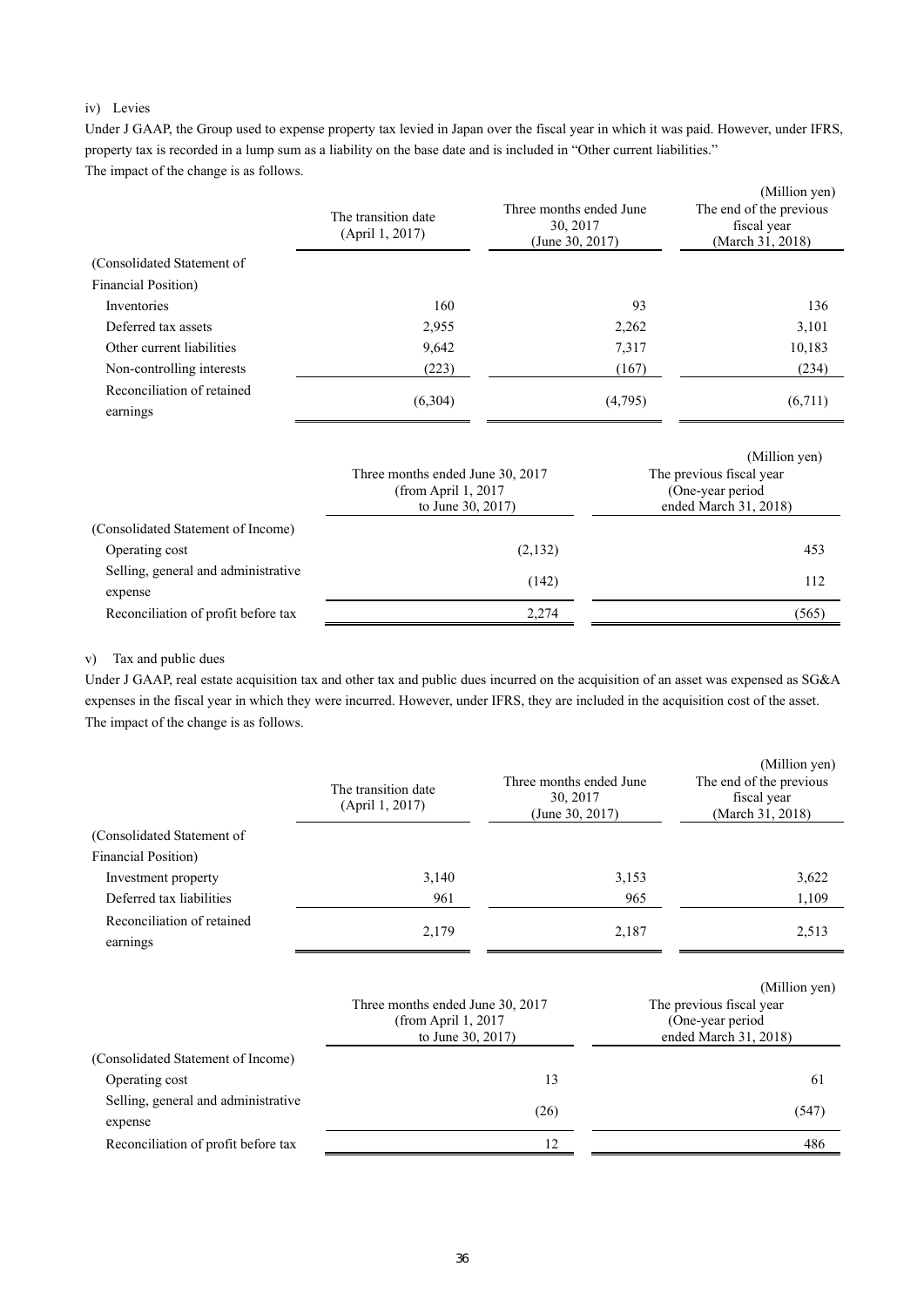#### vi) Deferred tax assets

Regarding the recoverability of deferred tax assets, the Group assessed the probability that taxable profit will be available against which the deductible temporary differences can be utilized in accordance with IFRS and, as a result, deferred tax assets have increased.

The impact of the change is as follows.

| The transition date to IFRS<br>(April 1, 2017) | Three months ended June<br>30, 2017<br>(June 30, 2017) | (Million yen)<br>The end of the previous<br>fiscal year<br>(March 31, 2018) |
|------------------------------------------------|--------------------------------------------------------|-----------------------------------------------------------------------------|
|                                                |                                                        |                                                                             |
|                                                |                                                        |                                                                             |
| 7,086                                          | 7,094                                                  | 6,873                                                                       |
|                                                |                                                        |                                                                             |
| 7,084                                          | 7,092                                                  | 6,872                                                                       |
|                                                |                                                        |                                                                             |

Due to the abovementioned reconciliation, "Income taxes" in the three months ended June 30, 2017 of income have decreased 8 million yen, in the consolidated statement of income have increased 213 million yen for the previous fiscal year.

#### vii) Reconciliation of negative goodwill

Under J GAAP, negative goodwill arising in a business combination that took place before April 1, 2010 was recognized as a liability when it arose and amortized on a straight-line basis. However, under IFRS, since negative good will is recognized as a gain when it arises, the adjustment is reflected in retained earnings.

### viii) Exchange differences on translation of foreign operations

The Group has elected to apply the exemption specified in IFRS 1 and has deemed the cumulative translation differences for foreign operations (included in other components of equity) to be zero and transferred them all to retained earnings.

#### ix) Other

Adjustments to equity and comprehensive other than those from i) to viii) are mainly as follows.

Under J GAAP, when the closing date of a subsidiary or affiliated company accounted for using the equity method is different from the closing date of the parent company, important events or transactions occurring during the different period are disclosed in notes or adjusted in the main document of the consolidated financial statements.

On the other hand, under IFRS, when the closing date of a subsidiary or affiliated company and company under common control is different from the closing date of the parent company, unless it is practically impossible, additional financial statements are made by using the unified closing date or the closing date of the parent company. In addition, if it is practically impossible to use the unified closing date or prepare additional financial statements, important events or transactions occurring during the different period are adjusted.